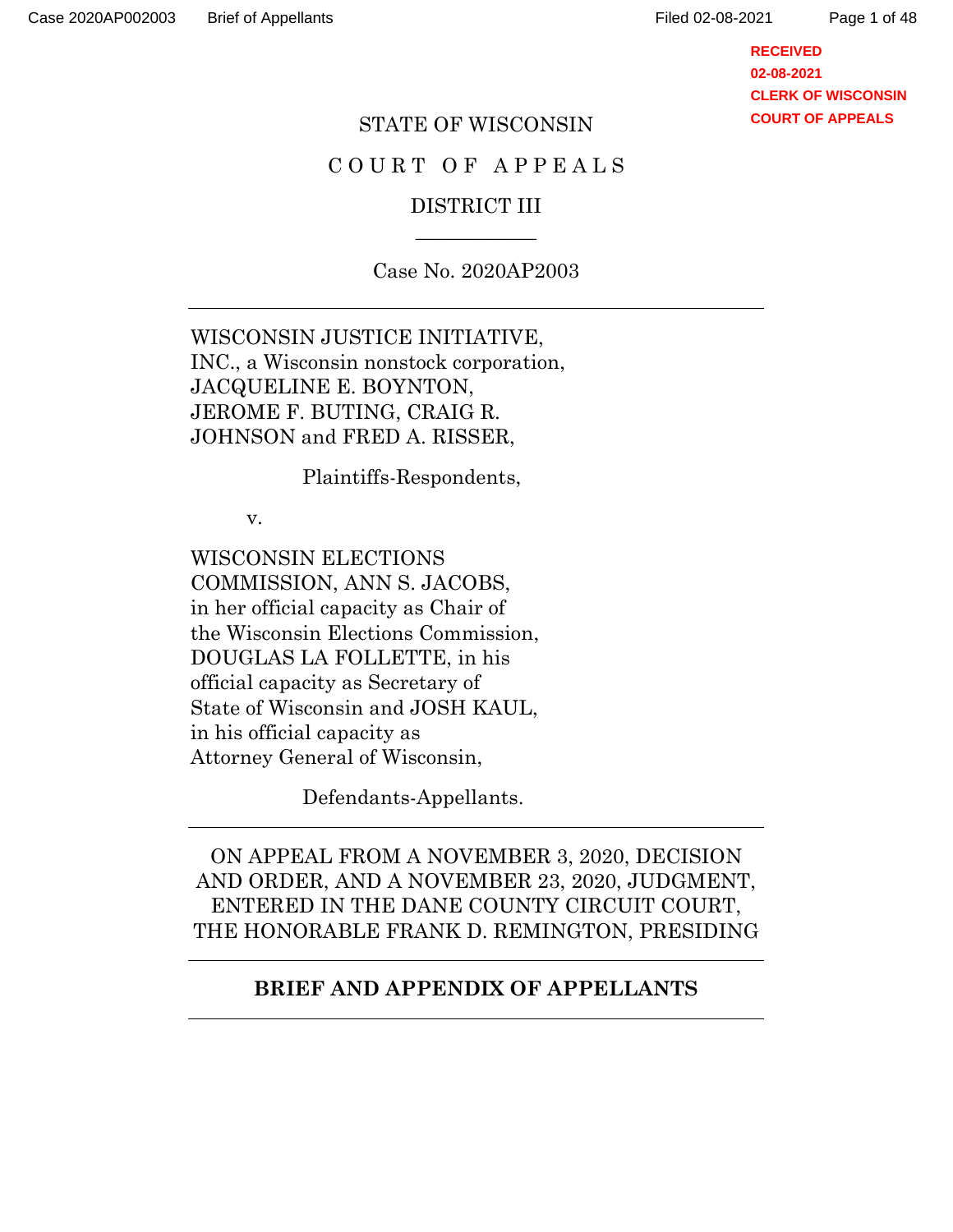JOSHUA L. KAUL Attorney General of Wisconsin

 JENNIFER L. VANDERMEUSE Assistant Attorney General State Bar #1070979

 JODY J. SCHMELZER Assistant Attorney General State Bar #1027796

 HANNAH S. JURSS Assistant Attorney General State Bar #1081221

Attorneys for Defendants-Appellants

Wisconsin Department of Justice Post Office Box 7857 Madison, Wisconsin 53707-7857 (608) 266-7741(JLV) (608) 266-3094 (JJS) (608) 266-8101 (HSJ) (608) 294-2907 (Fax) vandermeusejl@doj.state.wi.us schmelzerjj@doj.state.wi.us jursshj@doj.state.wi.us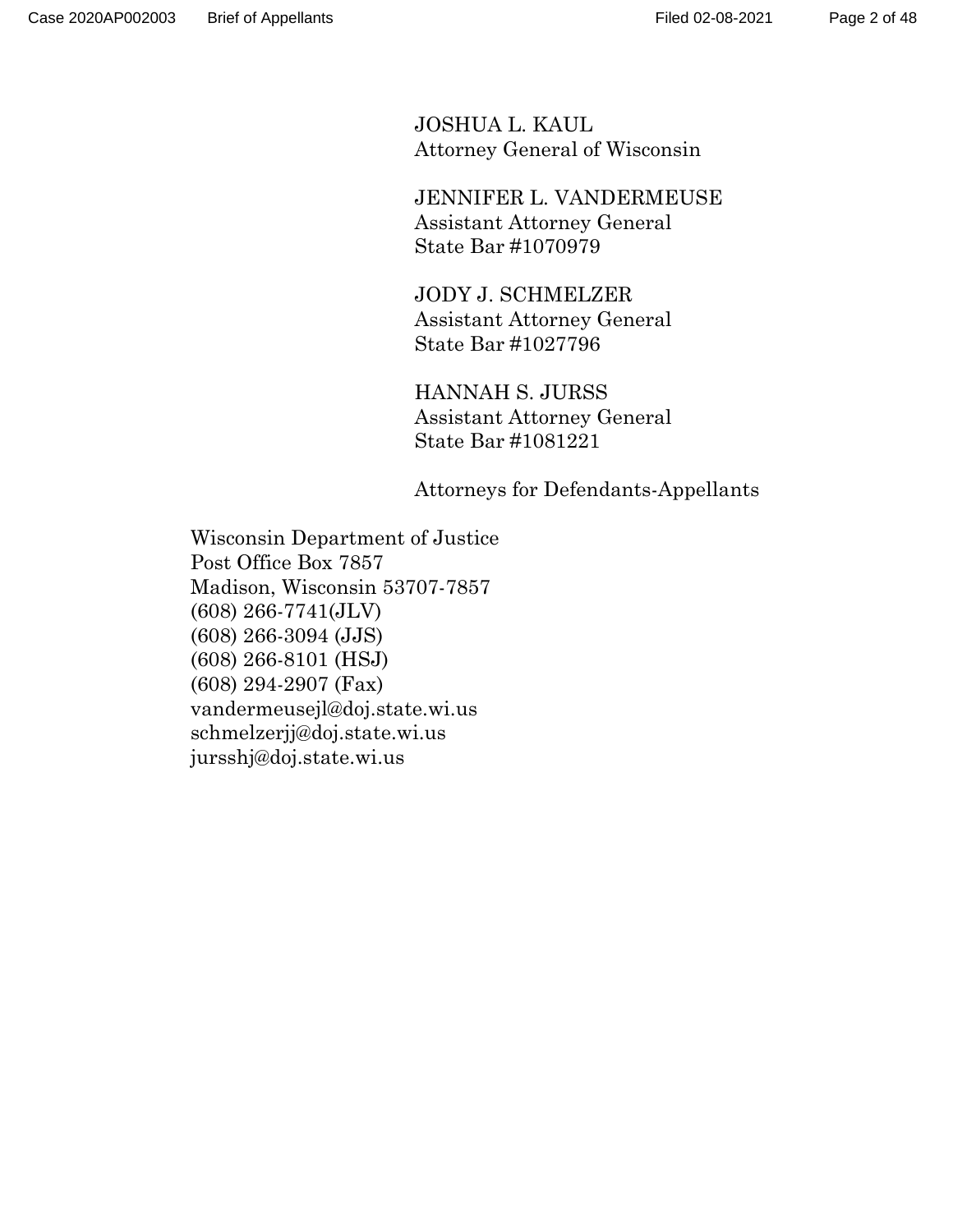# **TABLE OF CONTENTS**

|                                                                                                                                                 | Page |
|-------------------------------------------------------------------------------------------------------------------------------------------------|------|
|                                                                                                                                                 |      |
|                                                                                                                                                 |      |
| STATEMENT ON ORAL ARGUMENT AND                                                                                                                  |      |
|                                                                                                                                                 |      |
| I.                                                                                                                                              |      |
| $\mathbf{A}$ .                                                                                                                                  |      |
| $\mathbf{B}$ .                                                                                                                                  |      |
| $\mathcal{C}$ .<br>The Legislature approved the<br>Amendment and formulated                                                                     |      |
| D.<br>Informing the electorate<br>about the Amendment and<br>submitting the Ballot                                                              |      |
| II.                                                                                                                                             |      |
|                                                                                                                                                 |      |
|                                                                                                                                                 |      |
| The Legislature properly acted<br>I.<br>within its discretion because the<br><b>Ballot</b><br>Question concisely<br>summarized the Amendment 15 |      |
| The Legislature has broad<br>A.<br>discretion in crafting a ballot<br>question, which must only<br>provide a concise summary of                 |      |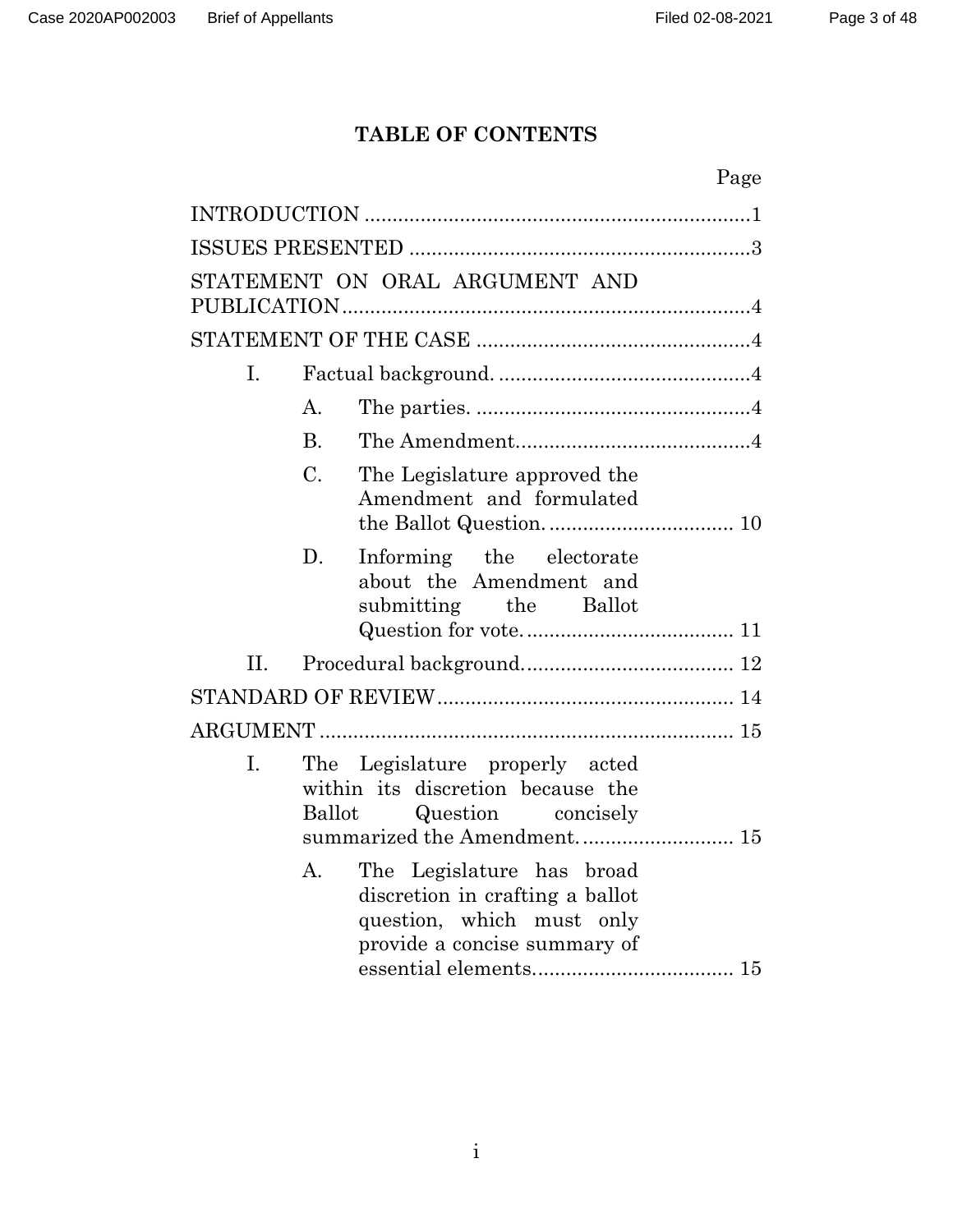# Page

|     | В. |           | The Ballot Question concisely<br>communicated the essential<br>elements of the Amendment 18                                                    |
|-----|----|-----------|------------------------------------------------------------------------------------------------------------------------------------------------|
|     | C. |           | The Ballot Question was not                                                                                                                    |
|     |    | 1.        | The Ballot Question did<br>not present an "entirely"<br>different question."  22                                                               |
|     |    | 2.        | The Ballot Question<br>was not misleading<br>concerning<br>the<br>potential effects on a<br>defendant's ability to<br>request that a victim be |
|     |    | 3.        | The<br>Ballot Question<br>was not misleading<br>with regard to potential<br>effects on defendants'<br>state constitutional                     |
|     |    | 4.        | The Ballot Question's<br>explanation<br>that<br>victims' rights would be<br>protected "with equal"<br>force" was<br>not                        |
| II. |    |           | The Legislature properly exercised<br>its discretion to present the<br>Amendment as a single amendment                                         |
|     | A. | <b>If</b> | amendment's<br>an<br>propositions are connected<br>with a single overall purpose,<br>the Legislature may submit<br>them to the voters as one   |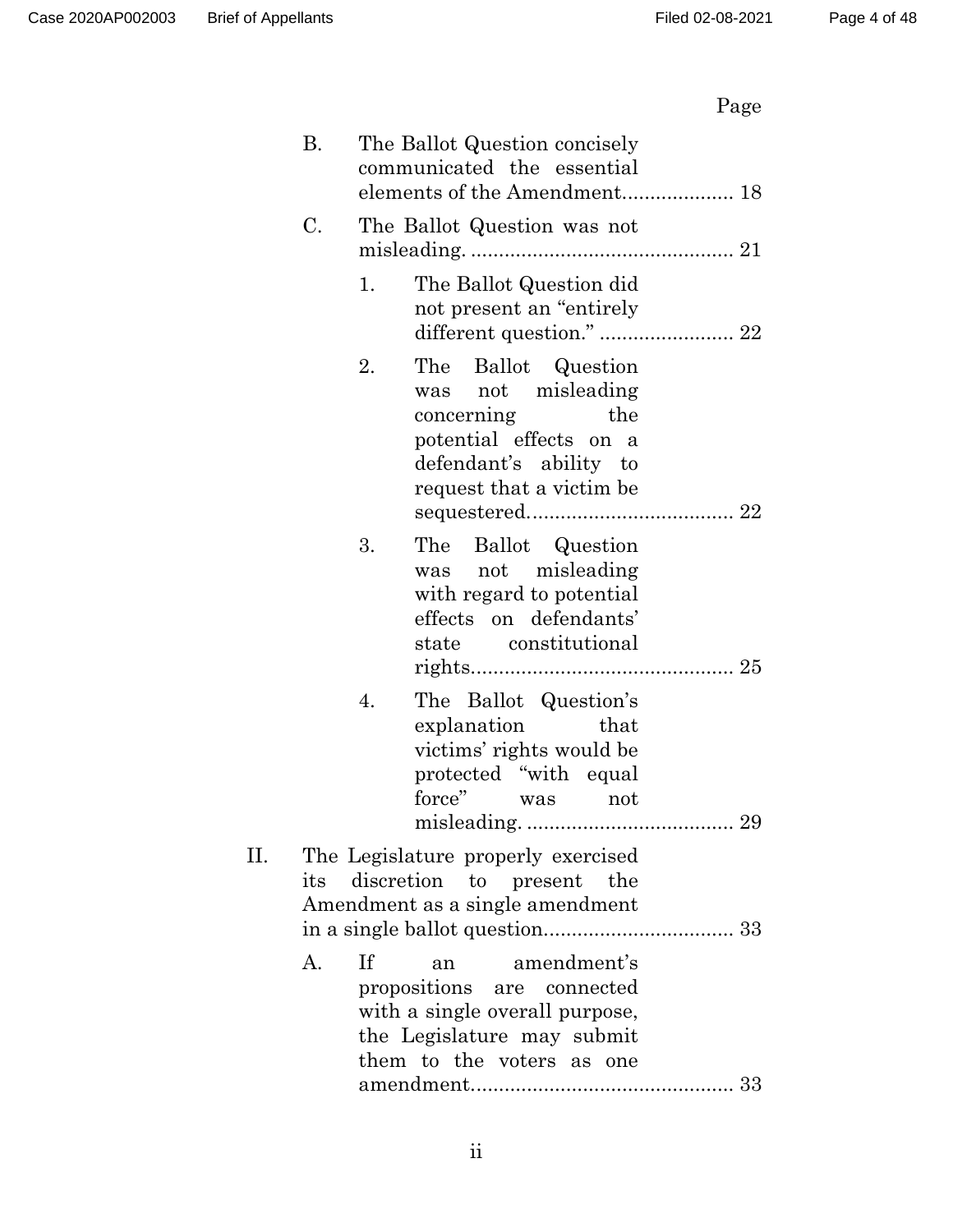# Page

| B. The Amendment was properly |  |  |
|-------------------------------|--|--|
| submitted as a single         |  |  |
| amendment because all         |  |  |
| provisions concern crime      |  |  |
|                               |  |  |
|                               |  |  |

## **TABLE OF AUTHORITIES**

## **Cases**

| In re Jerrell C.J.,<br>2005 WI 105,                                                                          |
|--------------------------------------------------------------------------------------------------------------|
| McConkey v. Van Hollen,<br>2010 WI 57, 326 Wis. 2d 1,                                                        |
| Metro. Milwaukee Ass'n of Commerce, Inc.<br>v. City of Milwaukee,<br>2011 WI App 45, 332 Wis. 2d 459         |
| Milwaukee All. v. Elections Bd.,<br>106 Wis. 2d 593, 317 N.W.2d 420 (1982) 14, passim                        |
| Morris v. Ellis,<br>221 Wis. 307, 266 N.W. 921 (1936)  21–22, 29, 30                                         |
| Nyberg v. State,<br>75 Wis. 2d 400, 249 N.W.2d 524 (1977),<br>overruled on other grounds by State v. Ferron, |
| Schilling v. State Crime Victims Rights Bd.,<br>2005 WI 17, 278 Wis. 2d 216, 692 N.W.2d 623 36               |
| Serv. Emp. Int'l Union, Local 1 v. Vos,<br>2020 WI 67, 393 Wis. 2d 38,                                       |
| State v. Burns,                                                                                              |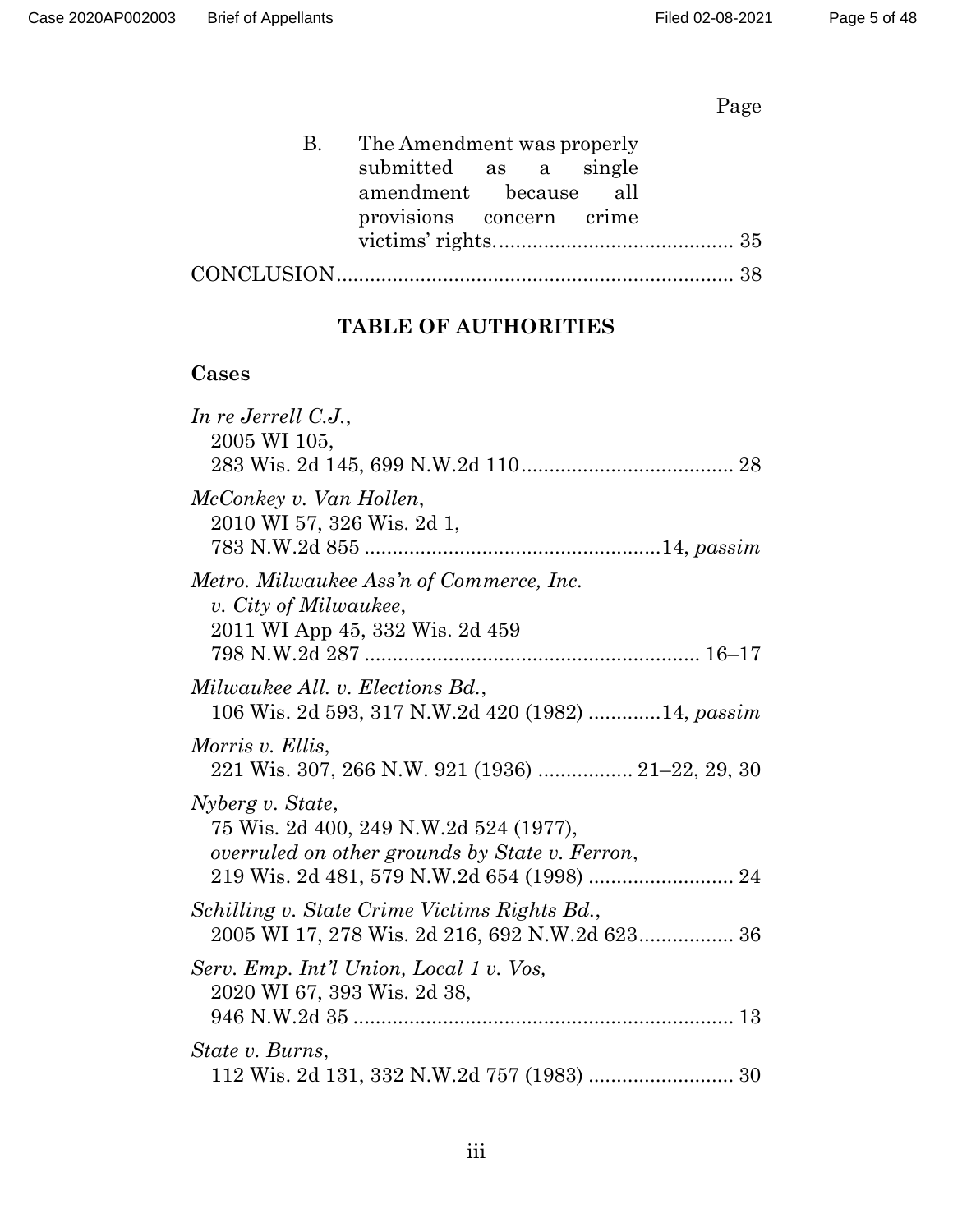| State v. Dubose,<br>2005 WI 126, 285 Wis. 2d 143, 699 N.W.2d 582 28                   |
|---------------------------------------------------------------------------------------|
| State v. Eason,<br>2001 WI 98, 245 Wis. 2d 206, 629 N.W.2d 625 28                     |
| State v. Knapp,                                                                       |
| State v. Marcus,                                                                      |
| <i>State v. Roberson,</i><br>2019 WI 102, 389 Wis. 2d 190, 935 N.W.2d 813 28          |
| State v. Timme,                                                                       |
| State ex rel. Ekern v. Zimmerman,                                                     |
| State ex rel. Thomson v. Zimmerman,<br>264 Wis. 644, 60 N.W.2d 416 (1953)  32, 34, 37 |

## **Constitutional Provisions**

| <b>Statutes</b> |  |
|-----------------|--|
|                 |  |
|                 |  |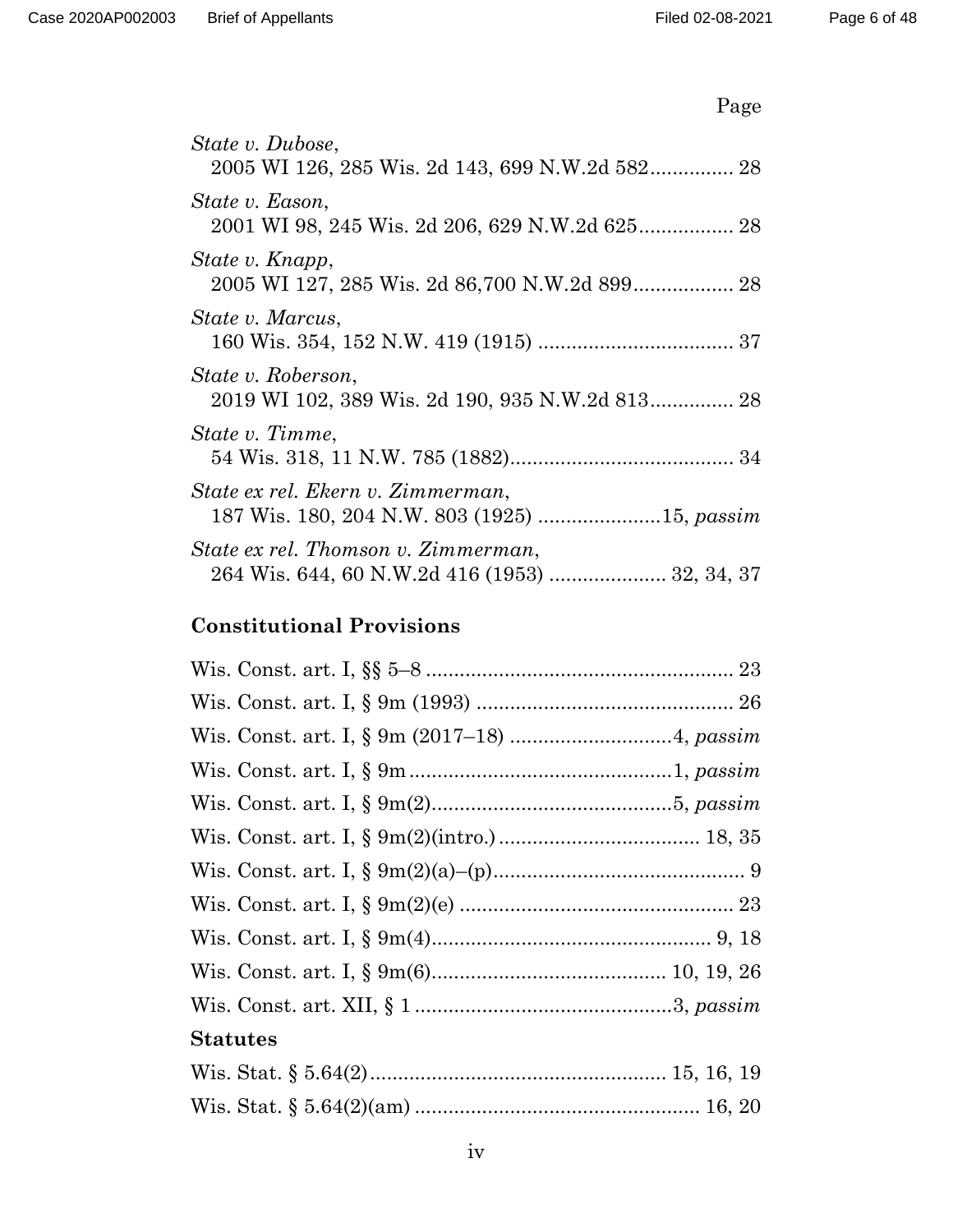# Page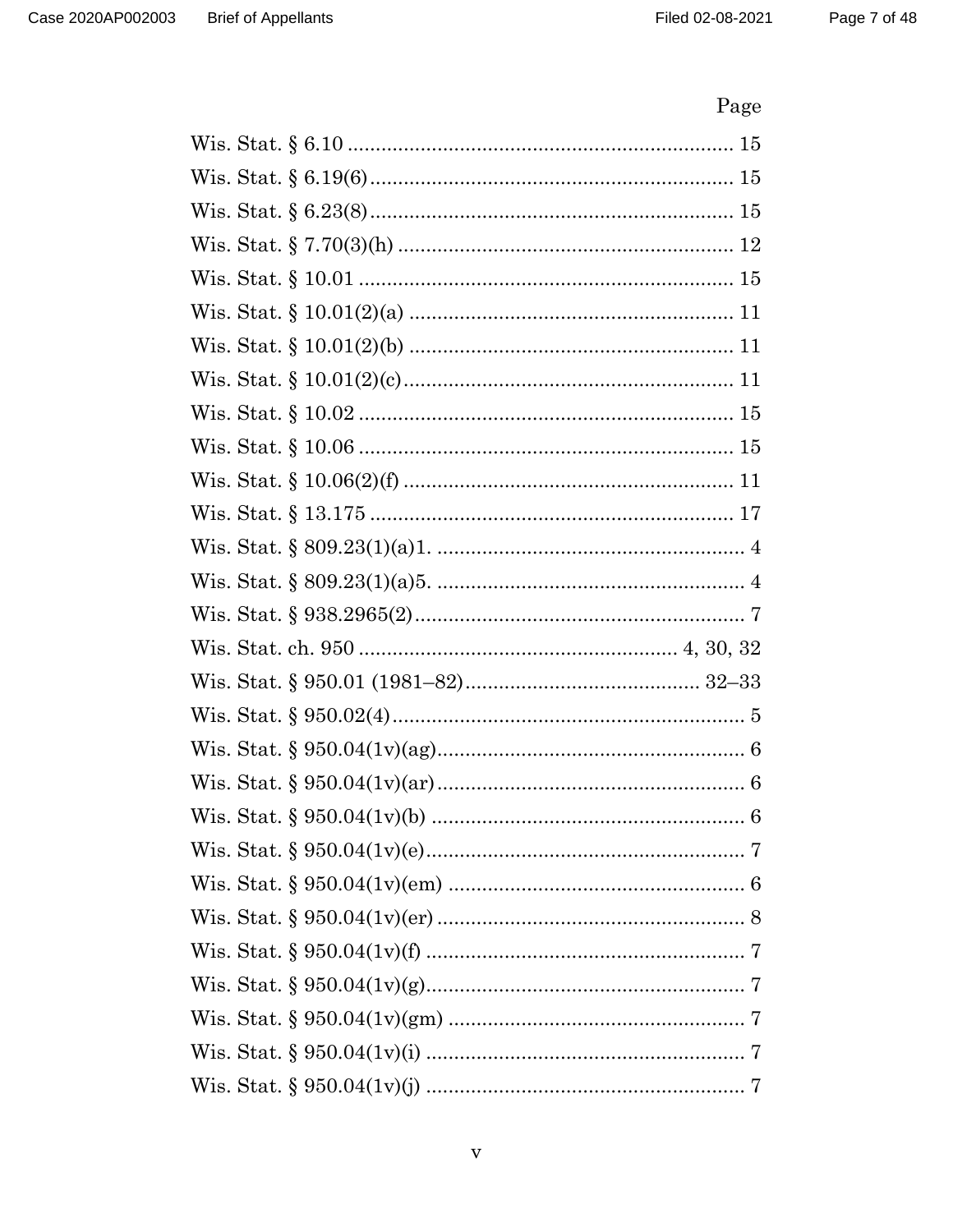# Page

| <b>Other Authorities</b>                                                                         |
|--------------------------------------------------------------------------------------------------|
|                                                                                                  |
| "Concise," American Heritage Dictionary  16                                                      |
| Wisconsin Briefs, <i>Constitutional Amendments</i><br>and Advisory Referenda To Be Considered by |
| <i>Wisconsin Voters April 6, 1993, LRB-93-WB-4 </i> 24                                           |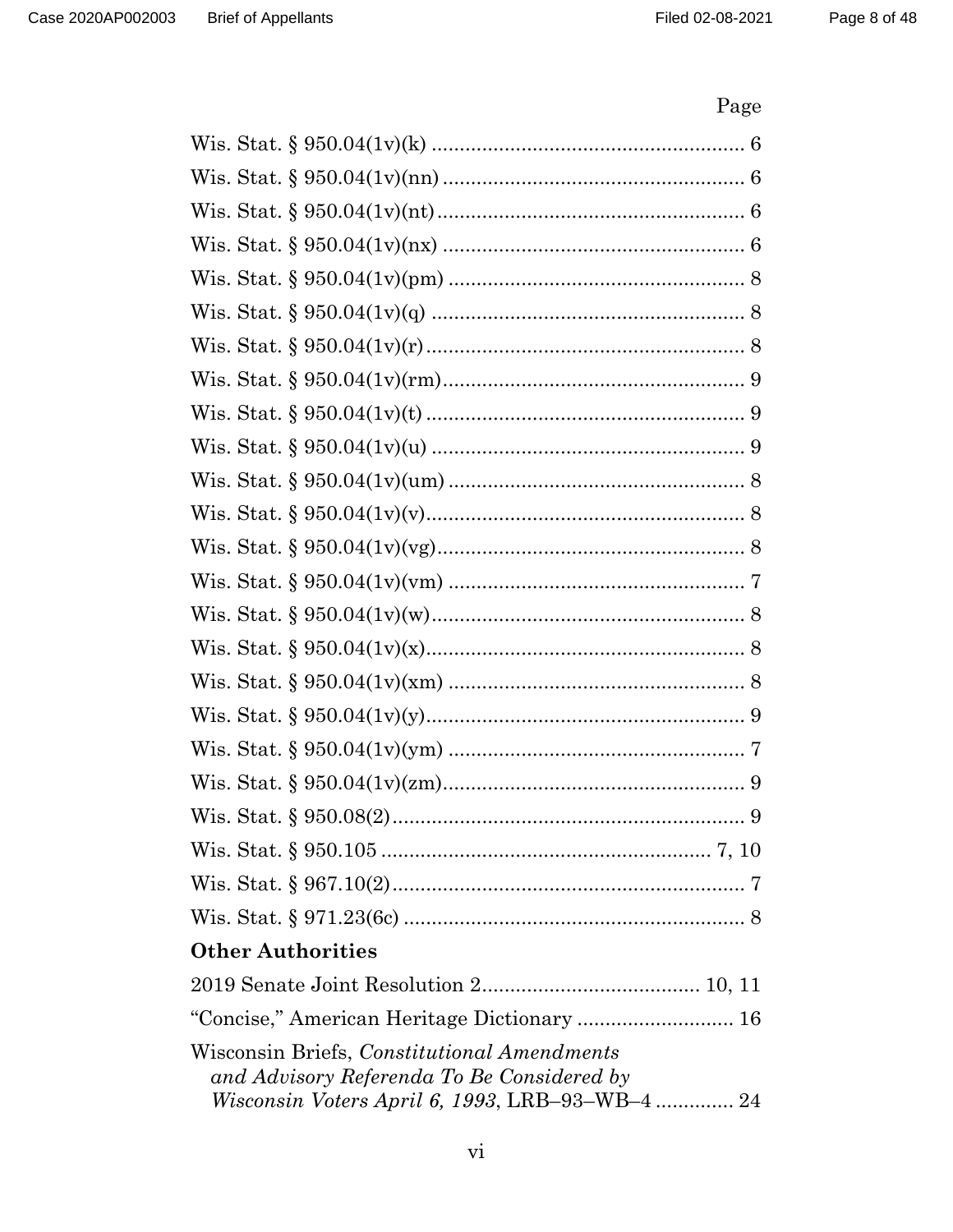#### **INTRODUCTION**

 In May 2019, after two years of public debate and with bipartisan support, the Wisconsin Legislature passed a joint resolution placing a proposed constitutional amendment on the ballot for the April 7, 2020, election. The proposed amendment (the "Amendment"), commonly known as Marsy's Law, proposed changes to Wis. Const. art. I,  $\S$  9m, Wisconsin's constitutional provision for crime victims' rights. The Amendment proposed giving victims new constitutional rights and strengthening protection of victims' rights. Pursuant to constitutional and statutory obligations, the Legislature's joint resolution included the question to be placed on the ballot—the question that served to identify the amendment to be voted upon. At the election, Wisconsin voters overwhelmingly ratified the Amendment and it became part of the Wisconsin Constitution.

 This case concerns the legal sufficiency of the referendum question that appeared on the ballot. (R. 25:3, A-App. 142, the "Ballot Question.") The circuit court ruled that the Ballot Question was constitutionally deficient. It concluded that the Ballot Question lacked essential elements, was misleading, and needed to be presented as multiple questions, because—in the court's view—it did not meaningfully confront the effects the Amendment could have on defendants' rights. It then "enjoined" the Amendment but stayed its order pending appeal. This Court should reverse.

 A court's review of a ballot question, though de novo, is narrowly confined to whether the Legislature acted reasonably and within its discretion. A court's role is to determine whether the ballot question was so detached from the amendment itself that it fell outside the Legislature's broad constitutional authority to choose how to present the question to the people. Only if the question failed to present the real question, or presented an entirely different question,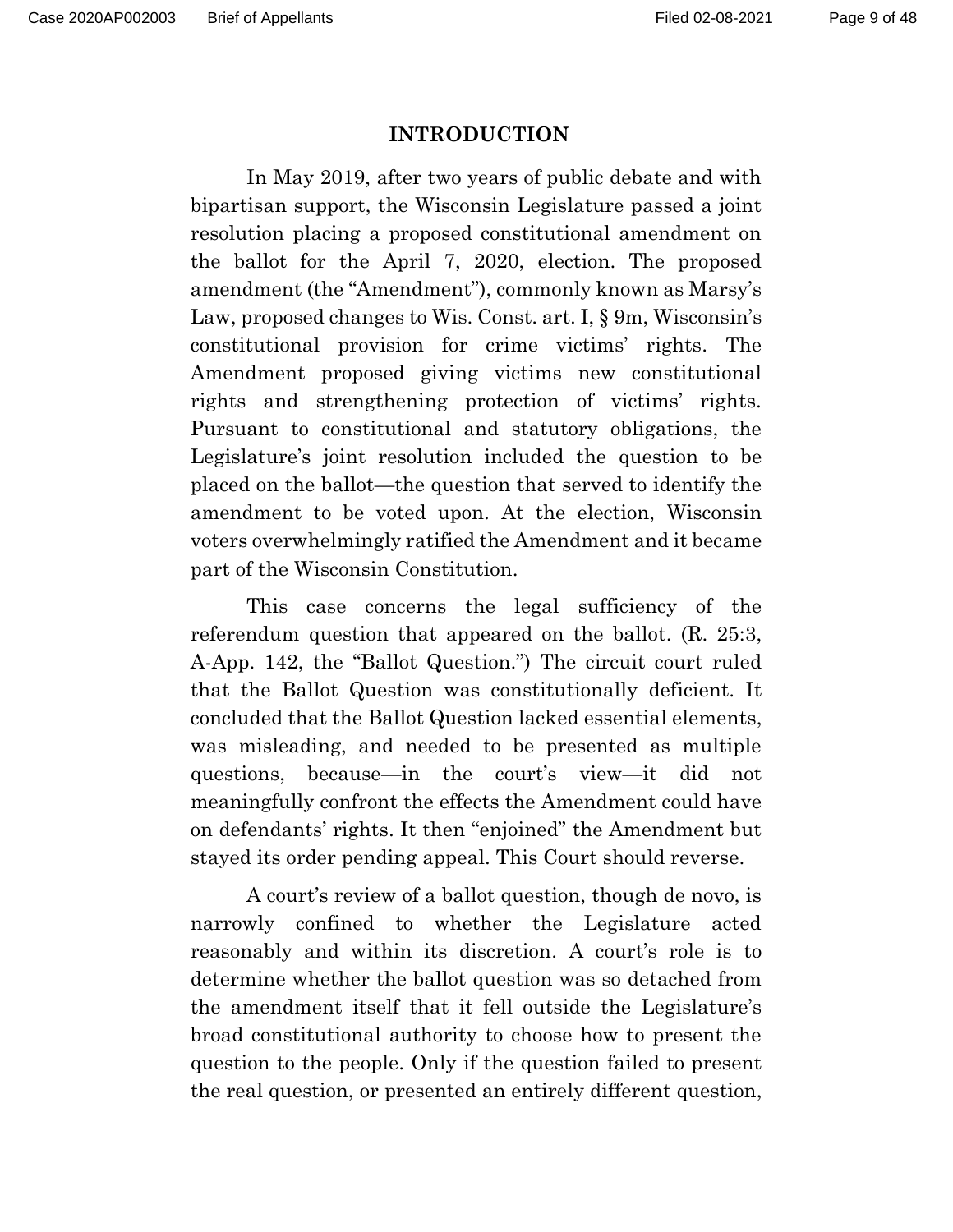may a court conclude that the Legislature acted unreasonably.

 Here, the Legislature's Ballot Question passes constitutional muster because it concisely communicated that the Amendment would (1) give crime victims additional rights, (2) strengthen the protection of victims' rights, but (3) leave defendants' federal constitutional rights intact. This is a proper reflection of the Amendment's text, and therefore falls squarely within the Legislature's broad discretion.

 Although this Court owes no deference to the circuit court's decision, its reasoning was incorrect in at least two critical respects. First and fundamentally, the court used the wrong test. Wisconsin law does not require that a ballot question provide information about possible legal or policy implications of a proposed amendment; instead, what is required is a concise summary. Second, the court improperly rested its analysis on possible legal effects of the Amendment. Neither the circuit court nor the Plaintiffs have identified any concrete effect this Amendment will have on the rights of the accused. The circuit court's conclusions are speculative at best, and mistaken at worst. The court erroneously concluded that the omission of possible impacts rendered the Ballot Question incomplete and further required a separate question.

 Indeed, the circuit court's analysis conflated the Ballot Question's sufficiency with the legal and policy merits of the Amendment itself. But our supreme court has made clear that the political wisdom or legal merits of the Amendment are not relevant in a ballot question challenge. Instead, the Amendment's effects must be litigated in concrete disputes by a party who demonstrates an actual injury.

 The circuit court's decision also raises troubling implications regarding separation of powers. The Legislature has discretion in prescribing the manner in which proposed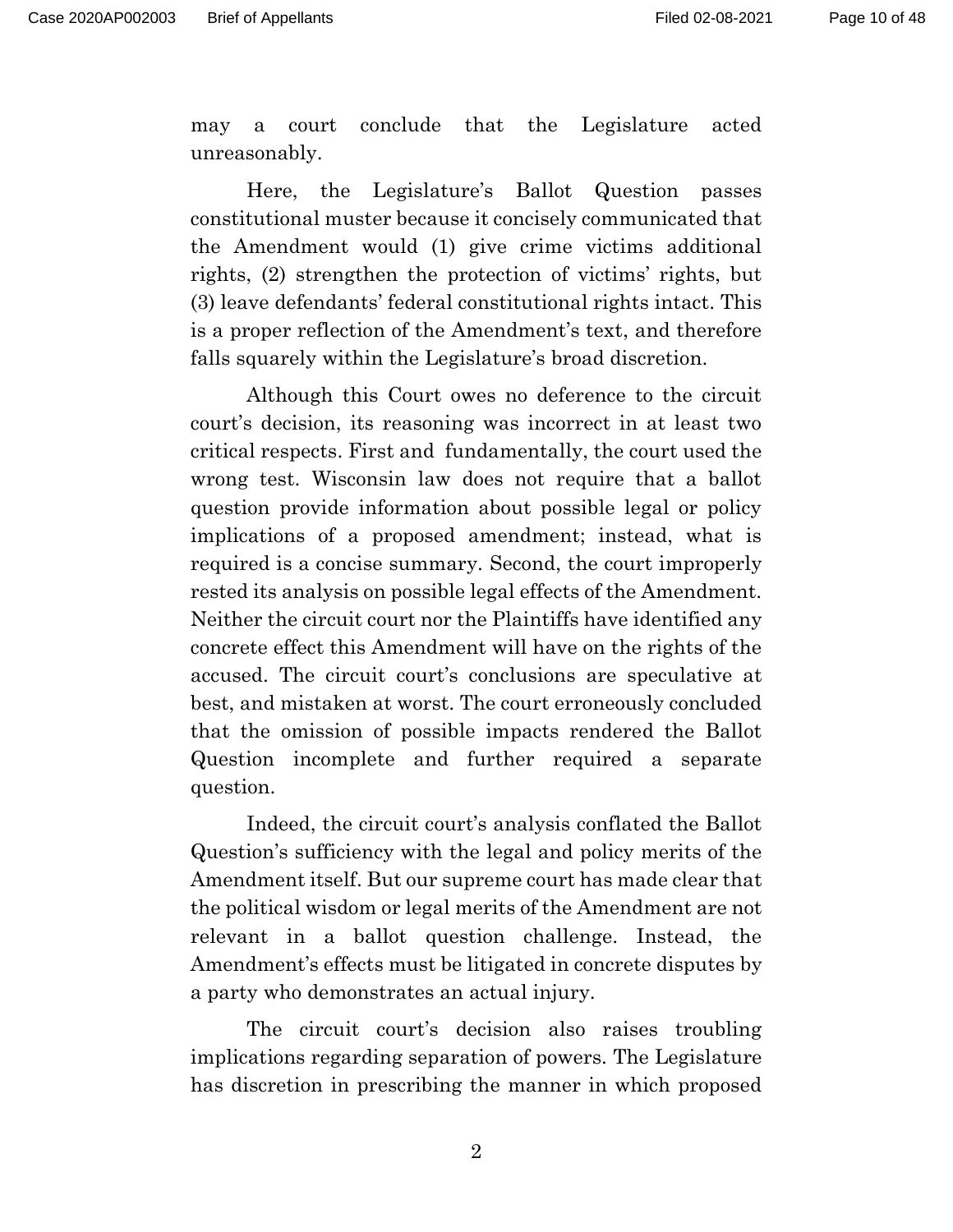amendments are presented to the people. And our system expects the voters to independently educate themselves on the legal and policy implications of an Amendment—that is not the work of the ballot question. Given the importance of deferring to the Legislature and respecting the will of the people, it is no surprise that—before the circuit court's decision here—a constitutional amendment ballot question has only been invalidated *one* time in Wisconsin history. The circuit court did not properly defer to the Legislature, and instead assigned the Ballot Question a far heavier burden than it had to carry.

 The Ballot Question was a proper exercise of the Legislature's constitutional discretion because it fairly presented the real question to the voters in a concise summary of the Amendment. Further, it was proper to submit this Amendment as a single amendment because all aspects were designed to accomplish a single overall purpose. This Court should reverse the circuit court and hold that the Legislature acted within its broad discretion.

#### **ISSUES PRESENTED**

 1. Whether the Ballot Question constituted a proper exercise of the Legislature's discretion under Wis. Const. art. XII, § 1 because it met all requirements as to the necessary content and form to present the real question to the voters, namely, a concise summary that reasonably references every essential element of the Amendment.

The circuit court answered no.

This Court should answer yes.

 2. Whether the Legislature properly exercised its discretion under Wis. Const. art. XII, § 1 to present the Amendment to the voters as a single amendment in a single ballot question.

The circuit court answered no.

This Court should answer yes.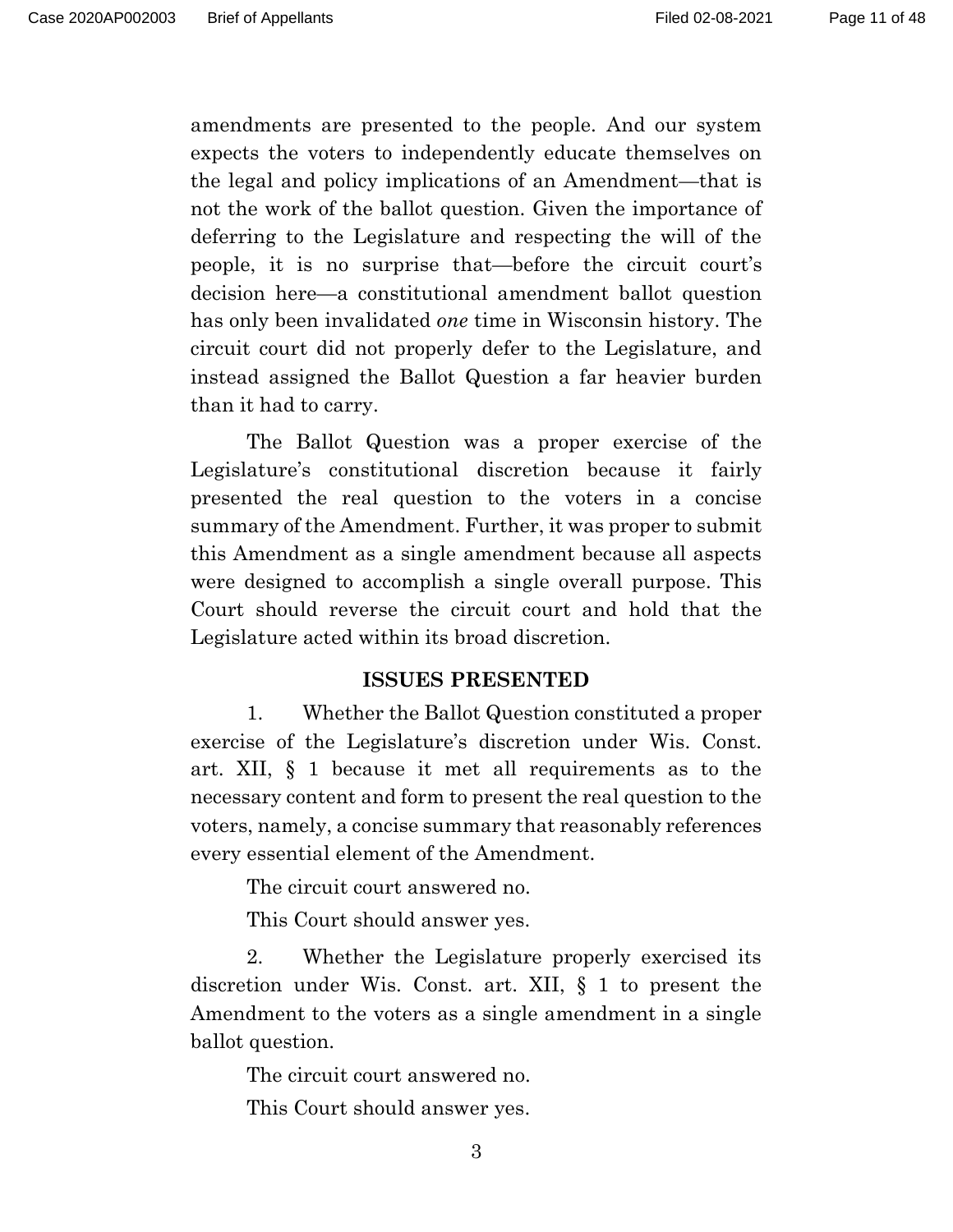#### **STATEMENT ON ORAL ARGUMENT AND PUBLICATION**

 Oral argument is not necessary because the briefs, taken together, will adequately present the issues on appeal.

 Publication is warranted to further clarify the proper standard to assess the sufficiency of a ballot question. Wis. Stat.  $\S 809.23(1)(a)1$ . Further, this case is "of substantial and continuing public interest." Wis. Stat. § 809.23(1)(a)5.

#### **STATEMENT OF THE CASE**

#### **I. Factual background.**

#### **A. The parties.**

 Plaintiff-Respondent Wisconsin Justice Initiative is an organization committed to advancing, among other things, defendants' rights. (R. 7:1–2  $\P\P$  1–3.) Plaintiffs-Respondents Jacqueline E. Boynton, Craig R. Johnson, Jerome F. Buting, and former State Senator Fred Risser are Wisconsin residents who oppose the Amendment. (R. 1:5  $\P$   $\P$   $2-5$ ; R. 4; 6; 8.) Defendant-Appellant Wisconsin Elections Commission (WEC) administers the State's elections. (R. 19:2 ¶ 4.) The other Defendants-Appellants are Ann S. Jacobs, WEC's chairperson; Secretary of State Douglas La Follette; and Attorney General Josh Kaul. (R. 1:5 ¶¶ 7–9.)

#### **B. The Amendment.**

Wisconsin was one of the first states to pass a Crime Victims' Bill of Rights, and historically has had some of the strongest victims' rights. *See* Wis. Const. art. I, § 9m (2017–18) (created April 1993); *see generally* Wis. Stat. ch. 950. In 2017 and 2019, the proposed "Marsy's Law" constitutional amendment was introduced in the Legislature. (*See* R. 24; 25, A-App. 140–42; R. 1:10 ¶¶ 28, 31.)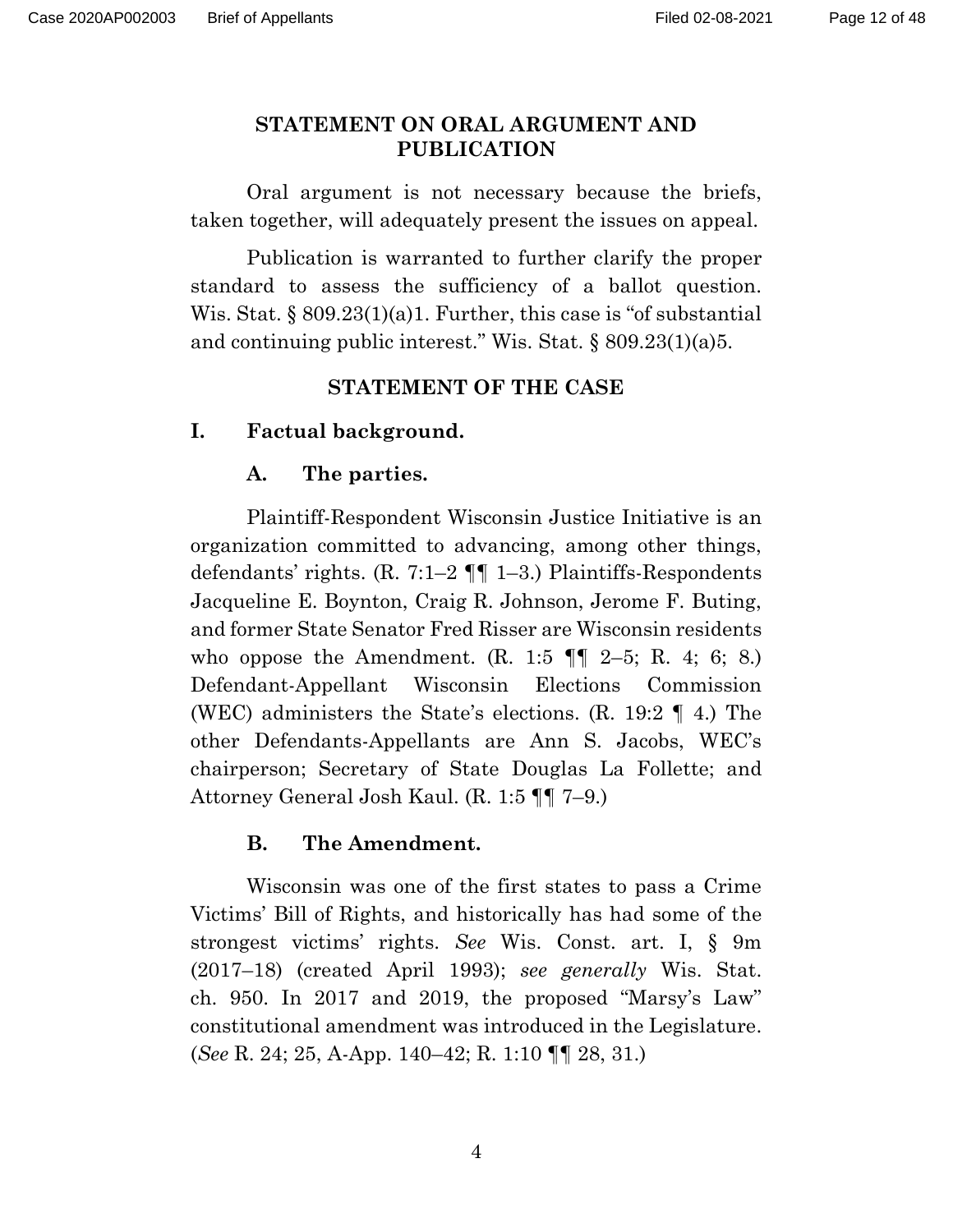The Amendment enhances the prior version of article I, section 9m by giving victims new rights and strengthening the protections of existing rights. The prior version read as follows:

This state shall treat crime victims, as defined by law, with fairness, dignity and respect for their privacy. This state shall ensure that crime victims have all of the following privileges and protections as provided by law: timely disposition of the case; the opportunity to attend court proceedings unless the trial court finds sequestration is necessary to a fair trial for the defendant; reasonable protection from the accused throughout the criminal justice process; notification of court proceedings; the opportunity to confer with the prosecution; the opportunity to make a statement to the court at disposition; restitution; compensation; and information about the outcome of the case and the release of the accused. The legislature shall provide remedies for the violation of this section. Nothing in this section, or in any statute enacted pursuant to this section, shall limit any right of the accused which may be provided by law.

Wis. Const. art. I, § 9m (2017–18), (A-App. 145).

 The Amendment revised and added to this language; it divided article I, section 9m into the following six sections:1

 Section 9m(1) now provides a definition for "victim" that is similar to the longstanding statutory definition in Wis. Stat.  $\S$  950.02(4). It provides that "victim," in certain circumstances, may include persons beyond the person against whom a crime was committed.

 The introductory language of section 9m(2) contains a purpose statement: "to preserve and protect victims' rights to

<sup>1</sup> For a complete blackline of the changes made by the Amendment, (*see* R. 25, A-App. 140–42). Defendants-Appellants have also provided in their appendix clean copies of article I, section 9m before and after the Amendment took effect. (A-App. 143–45.)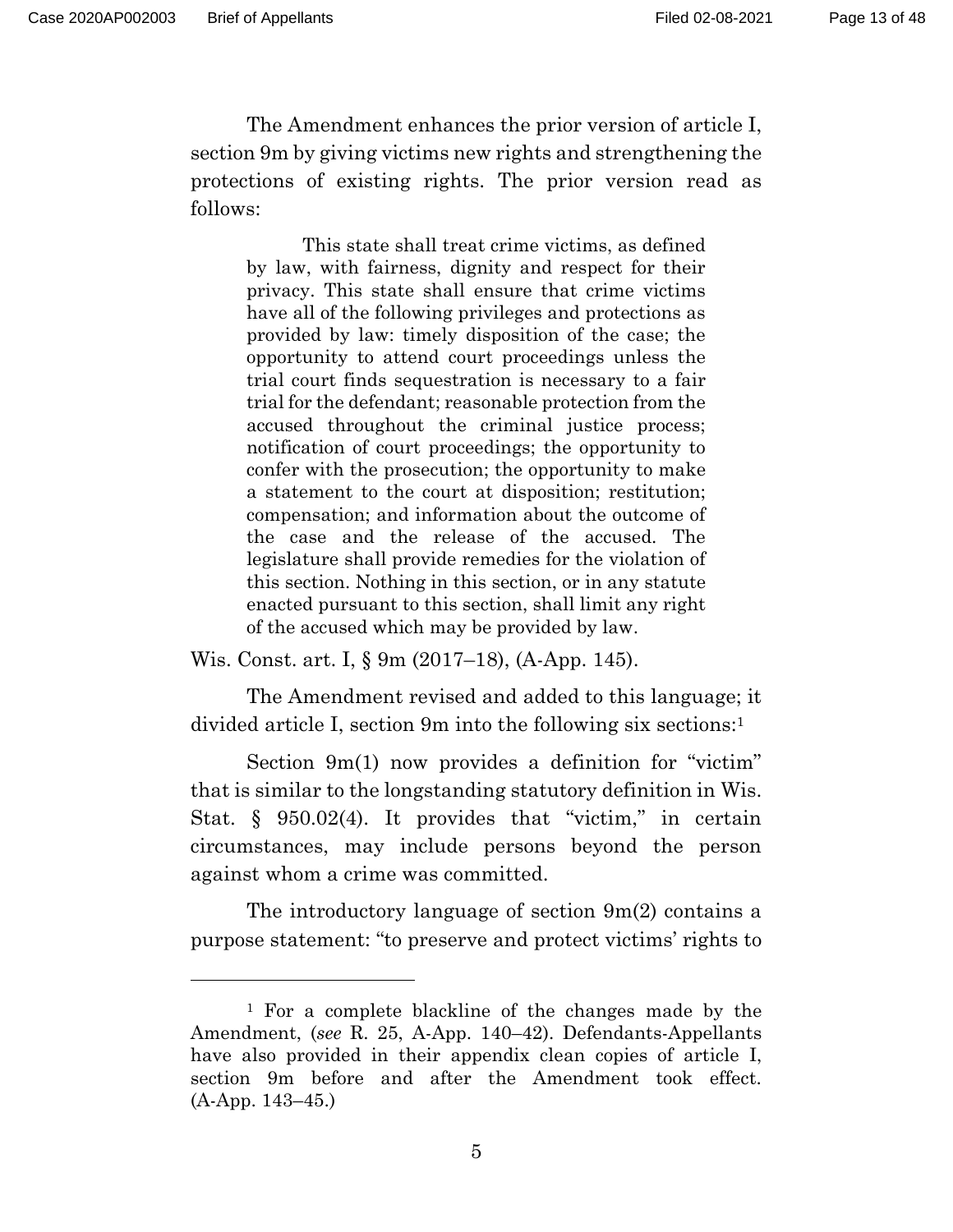justice and due process throughout the criminal and juvenile justice process." Under section 9m(2), victims shall be entitled to the enumerated rights, which "shall vest at the time of victimization and be protected by law in a manner no less vigorous than the protections afforded to the accused." *Id.*

 Many of the enumerated rights added through the Amendment echo the prior version of section 9m, or similar provisions in previously existing Wisconsin law:

a. To be treated with dignity, respect, courtesy, sensitivity, and fairness.[2]

b. To privacy.[3]

c. To proceedings free from unreasonable delay.[4]

d. To timely disposition of the case, free from unreasonable delay.[5]

e. Upon request, to attend all proceedings involving the case.[6]

<sup>2</sup> *See* Wis. Const. art. I, § 9m (2017–18) and Wis. Stat. § 950.04(1v)(ag) (requiring that crime victims were treated "with fairness, dignity and respect" for their privacy).

<sup>3</sup> *Id.* 

<sup>4</sup> *See* Wis. Const. art. I, § 9m (2017–18) (ensuring victims had "timely disposition of the case"); Wis. Stat.  $\S 950.04(1v)(ar)$ , (k) (the right to "a speedy disposition of the case").

<sup>5</sup> *Id.* 

<sup>6</sup> *See* Wis. Const. art. I, § 9m (2017–18) (victims had "the opportunity to attend court proceedings"); Wis. Stat. § 950.04(1v)(b) (victims' right to "attend court proceedings in the case"); *see also* Wis. Stat. § 950.04(1v)(em), (nn), (nt), (nx).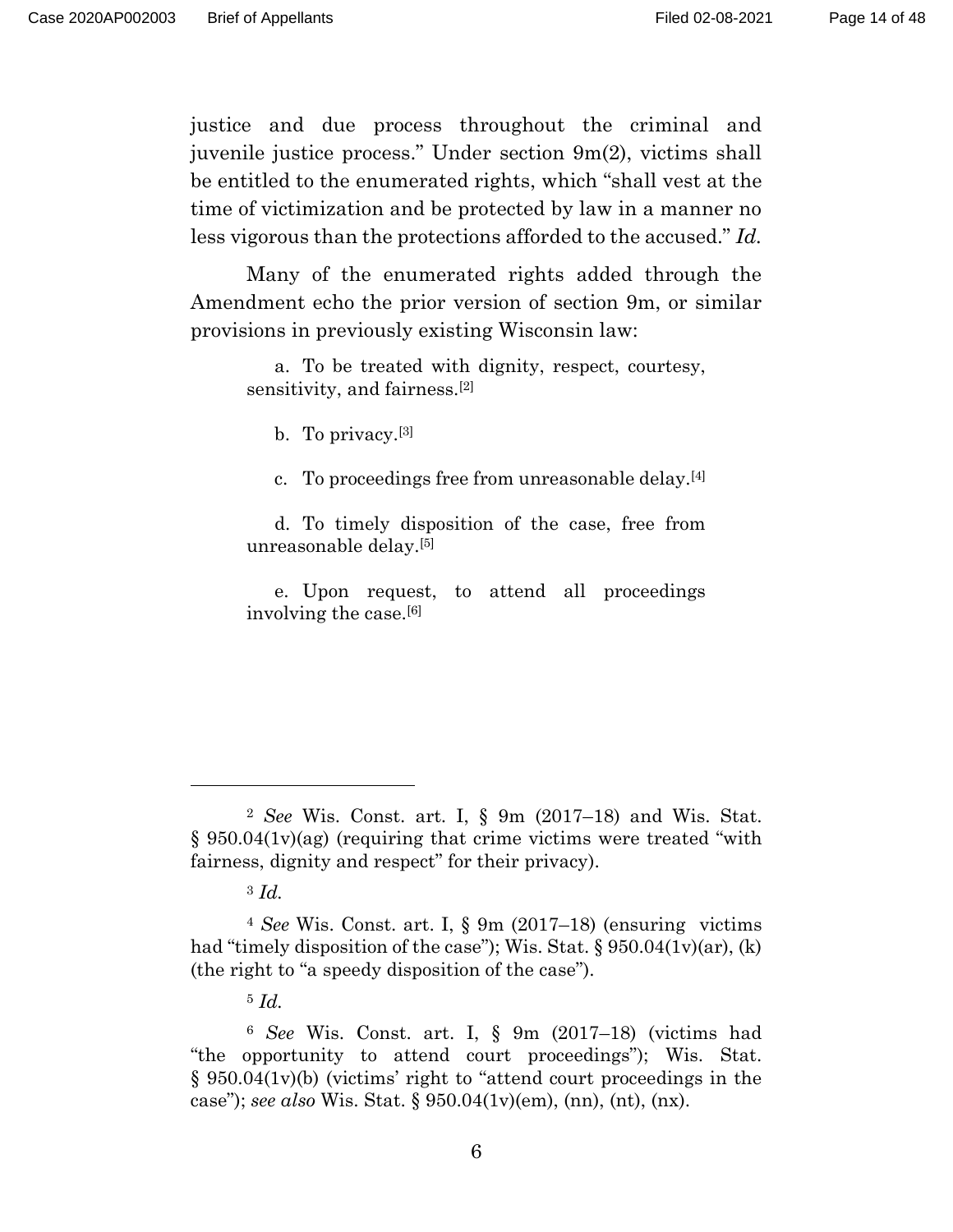f. To reasonable protection from the accused throughout the criminal and juvenile justice process.[7]

g. Upon request, to reasonable and timely notification of proceedings.[8]

h. Upon request, to confer with the attorney for the government.[9]

i. Upon request, to be heard in any proceeding during which a right of the victim is implicated, including release, plea, sentencing, disposition, parole, revocation, expungement, or pardon.[10]

j. To have information pertaining to the economic, physical, and psychological effect upon the victim of the offense submitted to the authority with

<sup>7</sup> *See* Wis. Const. art. I, § 9m (2017–18) (ensuring victims had "reasonable protection from the accused throughout the criminal justice process"); Wis. Stat.  $\S$   $950.04(1v)(e)$ ,  $967.10(2)$ , 938.2965(2) (victims' right to a waiting area or minimal contact with the accused).

<sup>8</sup> *See* Wis. Const. art. I, § 9m (2017–18) (ensuring that victims had "notification of court proceedings"); Wis. Stat.  $\S 950.04(1v)(g)$  (reasonable attempts are made "to notify the victim of hearings or court proceedings"); Wis. Stat.  $\S 950.04(1 \text{v})(f)$ , (gm), (vm), (ym) (victims' right to notification or reasonable attempts at notification).

<sup>9</sup> *See* Wis. Const. art. I, § 9m (2017–18) (victims had "the opportunity to confer with the prosecution"); Wis. Stat.  $\S$  950.04(1v)(i) (victims shall have opportunity to consult with intake workers, district attorneys, and corporation counsel in juvenile cases); *see also* Wis. Stat. § 950.04(1v)(j) (right to "the opportunity to consult with the prosecution").

<sup>10</sup> *See* Wis. Stat. § 950.105 (victims' right to assert "his or her rights as a crime victim" in a court in the county in which the alleged violation occurred).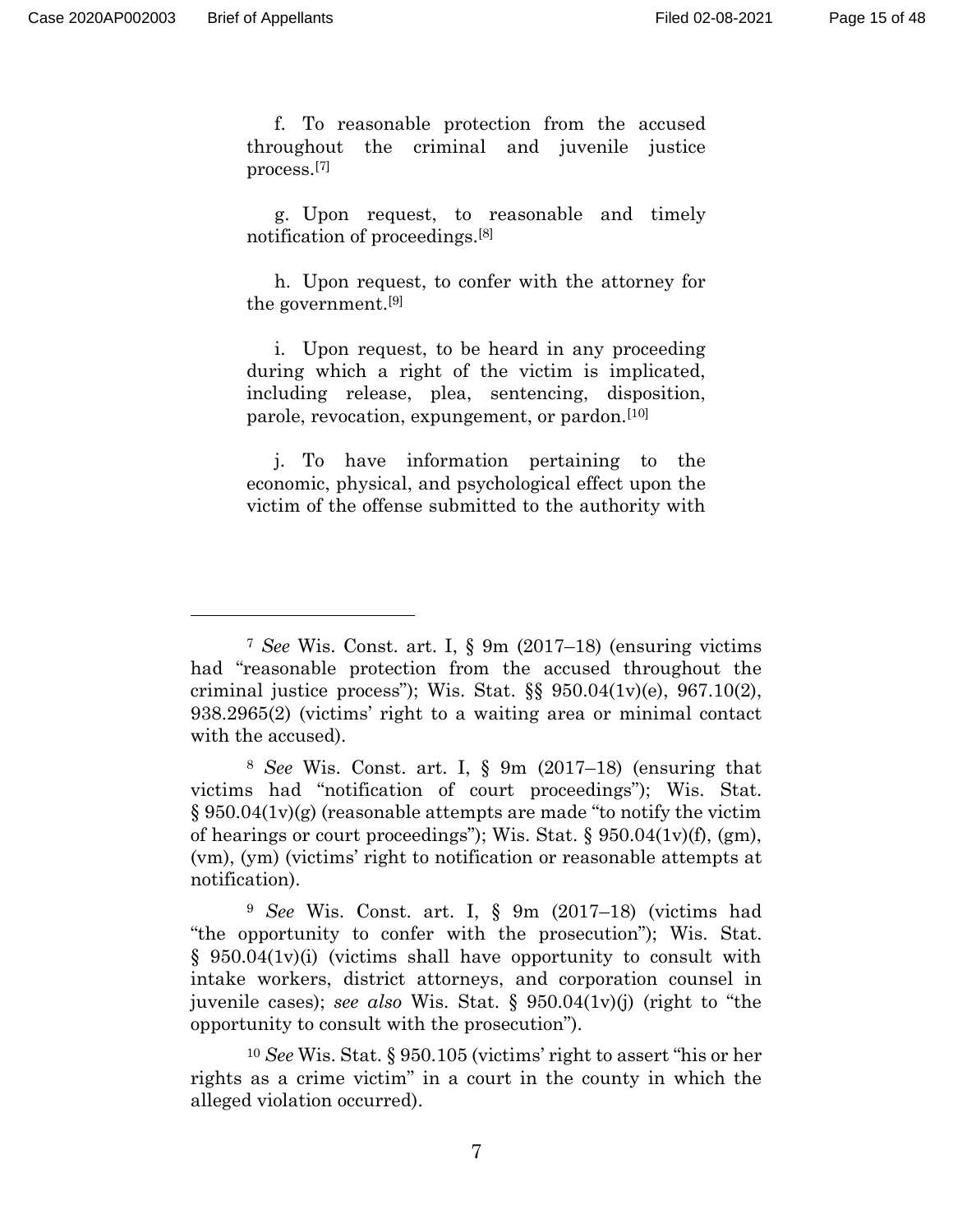jurisdiction over the case and to have that information considered by that authority.[11]

k. Upon request, to timely notice of any release or escape of the accused or death of the accused if the accused is in custody or on supervision at the time of death.[12]

l. To refuse an interview, deposition, or other discovery request made by the accused or any person acting on behalf of the accused.[13]

m. To full restitution from any person who has been ordered to pay restitution to the victim and to be provided with assistance collecting restitution.[14]

<sup>11</sup> *See* Wis. Const. art. I, § 9m (2017–18) (victims had "the opportunity to make a statement to the court at disposition"); Wis. Stat. § 950.04(1v)(pm) (victims' right to "have the court provided with information pertaining to the economic, physical and psychological effect of the crime upon the victim").

<sup>12</sup> *See* Wis. Const. art. I, § 9m (2017–18) (ensuring that victims had "information about . . . the release of the accused"); Wis. Stat. §  $950.04(1v)(um)$ , (v), (vg), (w), (x), (xm) (victims' right to have district attorneys and relevant state agencies make "a reasonable attempt to notify the victim" regarding conditional releases, community confinements, parole revocation, release to supervision, etc.).

<sup>13</sup> *See* Wis. Stat. § 950.04(1v)(er) (victims' right to "not be compelled to submit to a pretrial interview or deposition by a defendant or his or her attorney"); Wis. Stat. § 971.23(6c) ("Except as provided in s. 967.04, the defendant or his or her attorney may not compel a victim of a crime to submit to a pretrial interview or deposition.").

<sup>14</sup> *See* Wis. Const. art. I, § 9m (2017–18) (ensuring victims' right to "restitution"); Wis. Stat.  $\S$  950.04(1v)(q) (victims' right to "restitution"); and Wis. Stat.  $\S 950.04(1v)(r)$  (victims' right to "a judgment for unpaid restitution").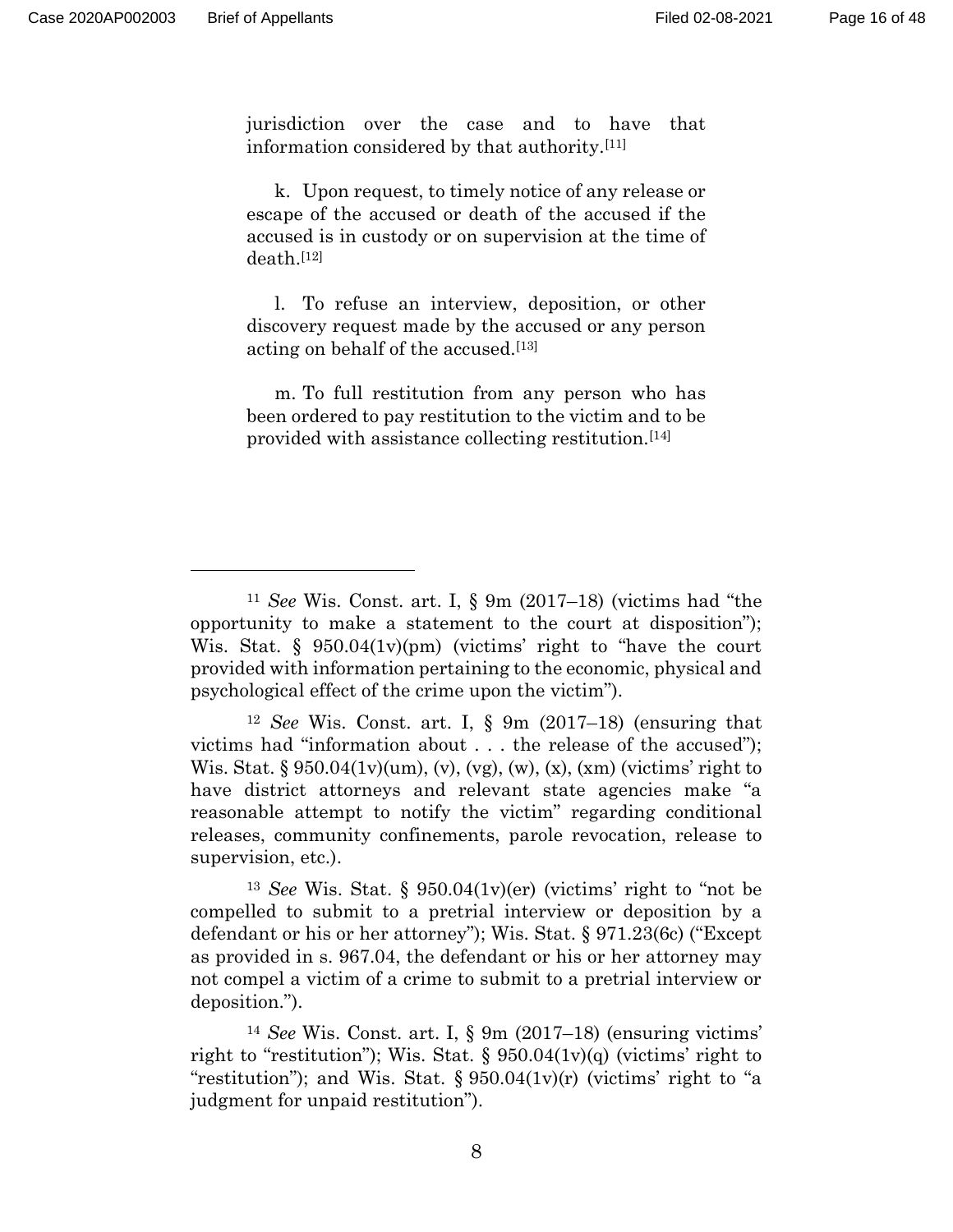n. To compensation as provided by law.[15]

o. Upon request, to reasonable and timely information about status of the investigation and the outcome of the case.[16]

p. To timely notice about all rights upon this section and all other rights, privileges, or protections of the victim provided by law, including how such rights, privileges, or protections are enforced.[17]

Wis. Const. art. I,  $\S \ \ 9m(2)(a)$ –(p).

 Section 9m(3) states that, except as provided under subsection  $(2)(n)$ , all provisions of this section are self-executing, but the Legislature may prescribe further remedies for violations and procedures for enforcement.18

 Section 9m(4) explains that victims may assert their rights in court, and may obtain review of adverse decisions

<sup>15</sup> *See* Wis. Const. art. I, § 9m (2017–18) (ensuring that victims received "compensation"); Wis. Stat. § 950.04(1v)(rm) (victims' right to "compensation").

<sup>16</sup> *See* Wis. Const. art. I, § 9m (2017–18) (ensuring that victims had "information about the outcome of the case"); Wis. Stat.  $\S$  950.04(1v)(y) (victims' right to "reasonable attempts made to notify the victim concerning actions taken in a juvenile proceeding"); Wis. Stat. § 950.04(1v)(zm) (victims' right to "request information from a district attorney concerning the disposition of a case").

<sup>17</sup> *See* Wis. Stat. § 950.04(1v)(t) (victims' right to "receive information from law enforcement agencies"); Wis. Stat. § 950.04(1v)(u) (victims' right to "receive information from district attorneys"); Wis. Stat.  $\S 950.04(1v)(y)$  (victims' right to "reasonable" attempts made to notify the victim concerning actions taken in a juvenile proceeding"); Wis. Stat. § 950.08(2) (the Wisconsin Department of Justice shall inform crime victims about their rights and victim services).

<sup>18</sup> *See* Wis. Const. art. I, § 9m (2017–18) ("The legislature shall provide remedies for the violation of this section.").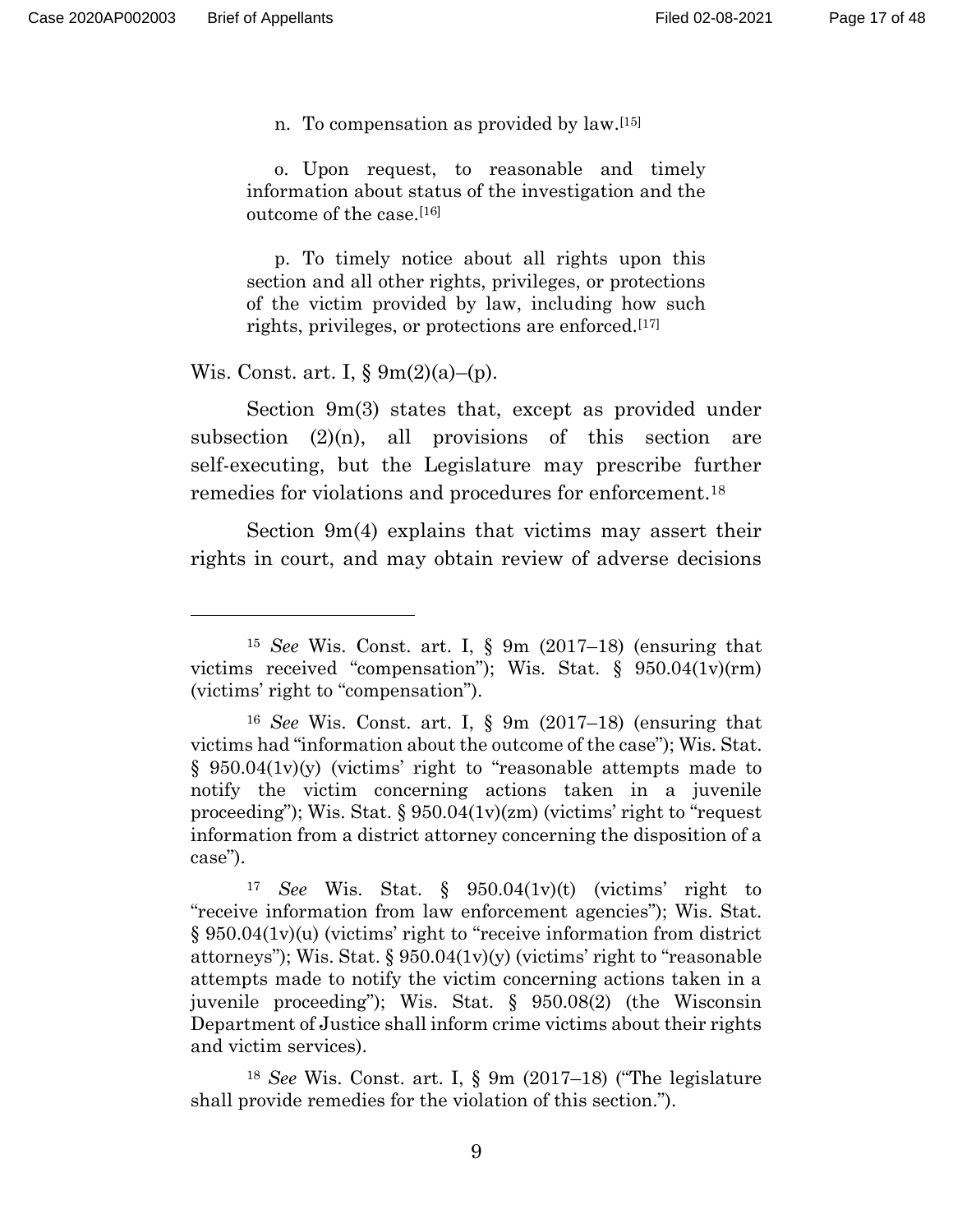concerning their rights; it also provides that courts should act promptly and provide a remedy for a violation of a victim's right.19

Section 9m(5) clarifies that an action for money damages may not be brought against the state or state actors.

 Lastly, section 9m(6) provides that article I, section 9m is "not intended and may not be interpreted to supersede a defendant's federal constitutional rights," and that it does not "afford party status in a proceeding to any victim."

## **C. The Legislature approved the Amendment and formulated the Ballot Question.**

Wisconsin Const. art. XII, § 1 articulates the procedure that must be followed to amend the constitution. Each legislative house must agree by majority vote to adopt the proposal. Wis. Const. art. XII, § 1. In the next legislative session, each house must again agree by majority vote and submit the same proposal to the people for approval and ratification. *Id.*

Here, the Legislature first considered the Amendment in 2017. (R. 24.) It was approved by a bipartisan majority vote in both houses and became 2017 Enrolled Joint Resolution 13. (R. 24.)

 The 2019 Legislature also considered the Amendment, set forth in 2019 Senate Joint Resolution 2. (R. 25, A-App. 140–42; R. 26; 27.) In May 2019, both houses of the Legislature agreed by majority vote to approve the Amendment's second consideration, which became 2019 Enrolled Joint Resolution 3.20 The joint resolution

<sup>19</sup> *See* Wis. Const. art. I, § 9m (2017–18) (requiring that the Legislature provided remedies for violation of victims' rights); Wis. Stat. § 950.105 (victims' right to assert "his or her rights" in a court in the county in which the alleged violation occurred).

<sup>20</sup> *See* History for Senate Joint Resolution 2, https://docs.legis.wisconsin.gov/2019/proposals/sjr2.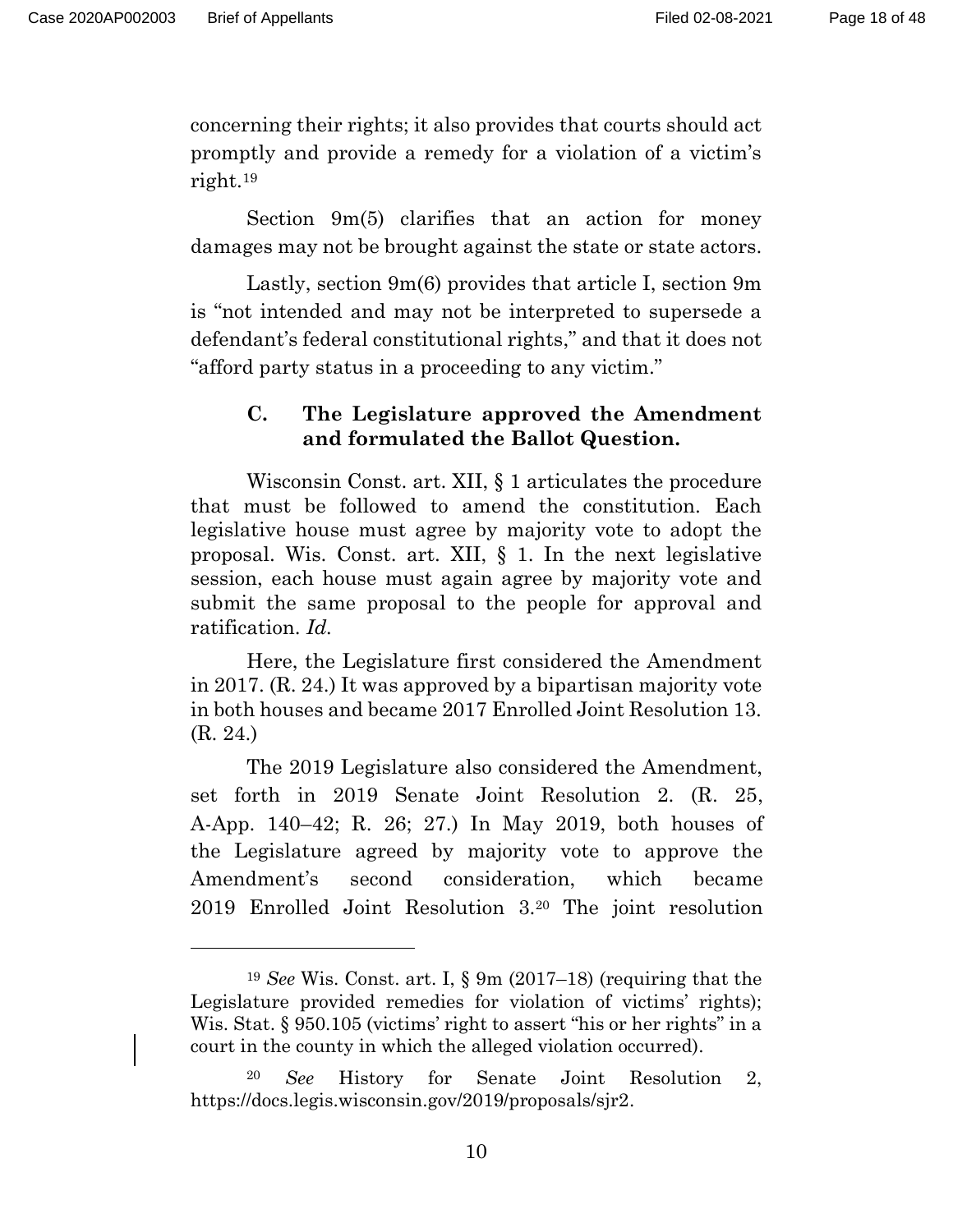specified that the Amendment would be submitted to a vote of the people at the April 2020 election. (R. 25:2, A-App. 141.)

The joint resolution further directed that the question concerning ratification be stated on the ballot as:

 **QUESTION 1: "Additional rights of crime victims.** Shall section 9m of article I of the constitution, which gives certain rights to crime victims, be amended to give crime victims additional rights, to require that the rights of crime victims be protected with equal force to the protections afforded the accused while leaving the federal constitutional rights of the accused intact, and to allow crime victims to enforce their rights in court?"

(R. 25:3, A-App. 142.)

## **D. Informing the electorate about the Amendment and submitting the Ballot Question for vote.**

As directed by the Legislature, the Amendment was submitted to a vote at the April 7, 2020, election. (R. 19:3 ¶ 7.) This triggered statutory duties for the WEC and municipal clerks. (R. 19:3 ¶ 7.)

 Relevant here, after WEC certified the referendum question, municipal clerks had to prepare and publish three types of notices to inform voters about the Amendment. The Type A notice provided the Ballot Question and information on where a copy of the Amendment's entire text could be obtained. Wis. Stat. §§ 10.01(2)(a), 10.06(2)(f); (R. 19:4–5 ¶ 12; R. 20.) The Type B notice provided sample ballots and voting instructions. Wis. Stat. § 10.01(2)(b); (R. 19:5 ¶ 14; R. 21.) The Type C notice included the full text of the Amendment; it also included an explanatory statement explaining the effects of a "yes" or "no" vote, prepared by the Attorney General. Wis. Stat.  $\S$  10.01(2)(c); (R. 19:5–6  $\P\P$  15–16.)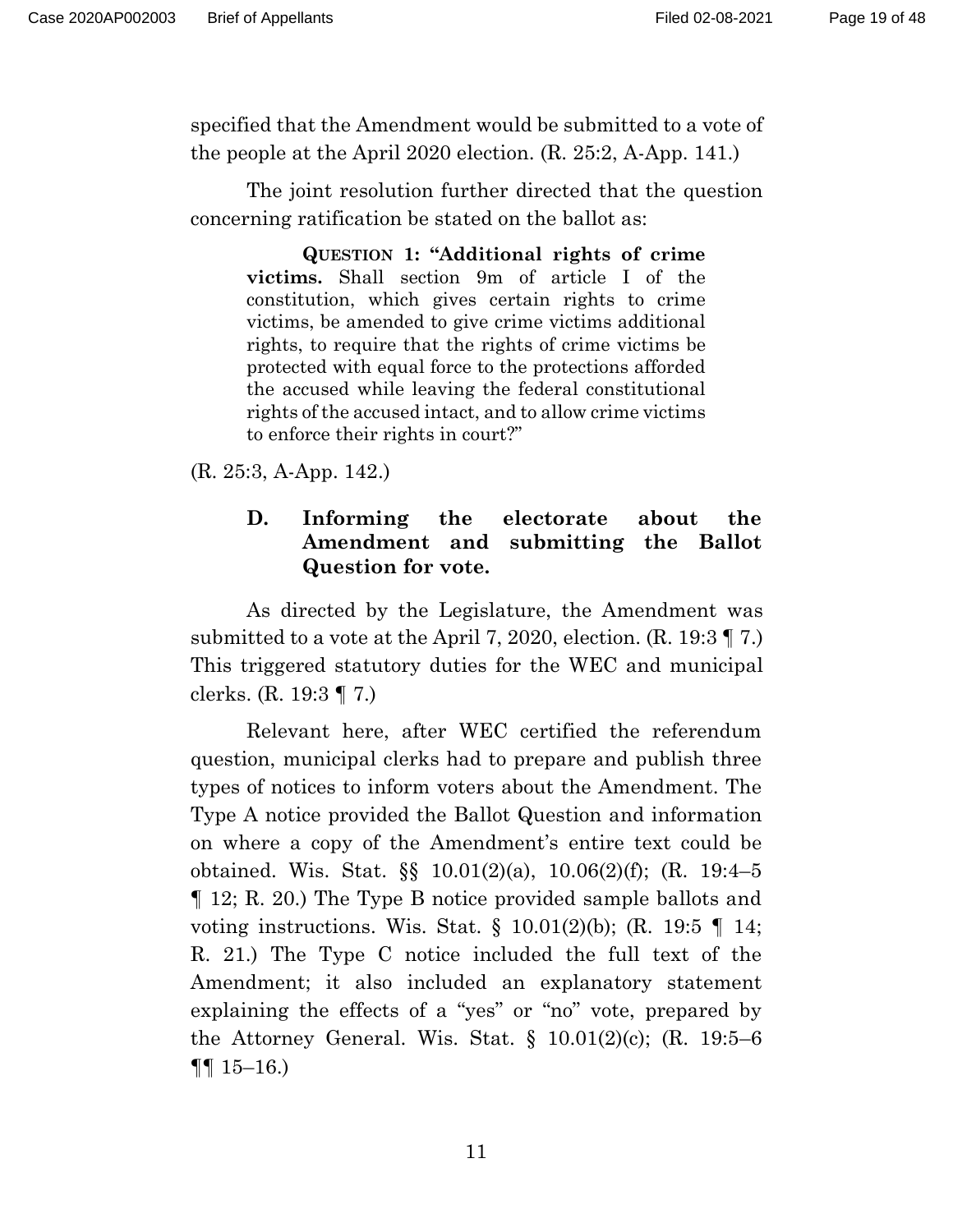On April 7, 2020, Wisconsin voters approved and ratified the Amendment by a three-to-one margin. The election results were certified on May 4, 2020, and the Amendment became effective that day. *See* Wis. Stat.  $\S 7.70(3)$ (h).

#### **II. Procedural background.**

Prior to the election, Plaintiffs filed a complaint, alleging that the Ballot Question violated Wis. Const. art. XII, § 1, because it did not sufficiently inform voters about the substance and ramifications of the Amendment. (R. 1:11–14.) They also claimed that the Ballot Question violated the separate amendment rule under Wis. Const. art. XII, § 1. (R. 1:14–17.) Plaintiffs moved for a temporary injunction to prevent the Amendment from appearing on the April 2020 ballot. (R. 2.)

 The circuit court denied the temporary injunction motion, following a February 7, 2020, hearing. (R. 29; 47.) The court concluded that, among other things, Plaintiffs failed to show a substantial likelihood of success on the merits. (R. 47:75.) It also concluded "that there would be irreparable harm to the democratic process," and "significant disruption to the orderly administration of the spring election" if it issued the injunction. (R. 47:81.)

After the Amendment passed, Plaintiffs filed a motion for a declaratory judgment. They argued that the Ballot Question did not include every essential element of the Amendment, that the Ballot Question was misleading, and that the Amendment needed to be presented as multiple amendments. (*See generally* R. 35.) Following briefing, (*see* R. 36), the circuit court heard argument on August 13, 2020. (R. 38:2). It then requested supplemental briefing on whether the principles of severability apply to the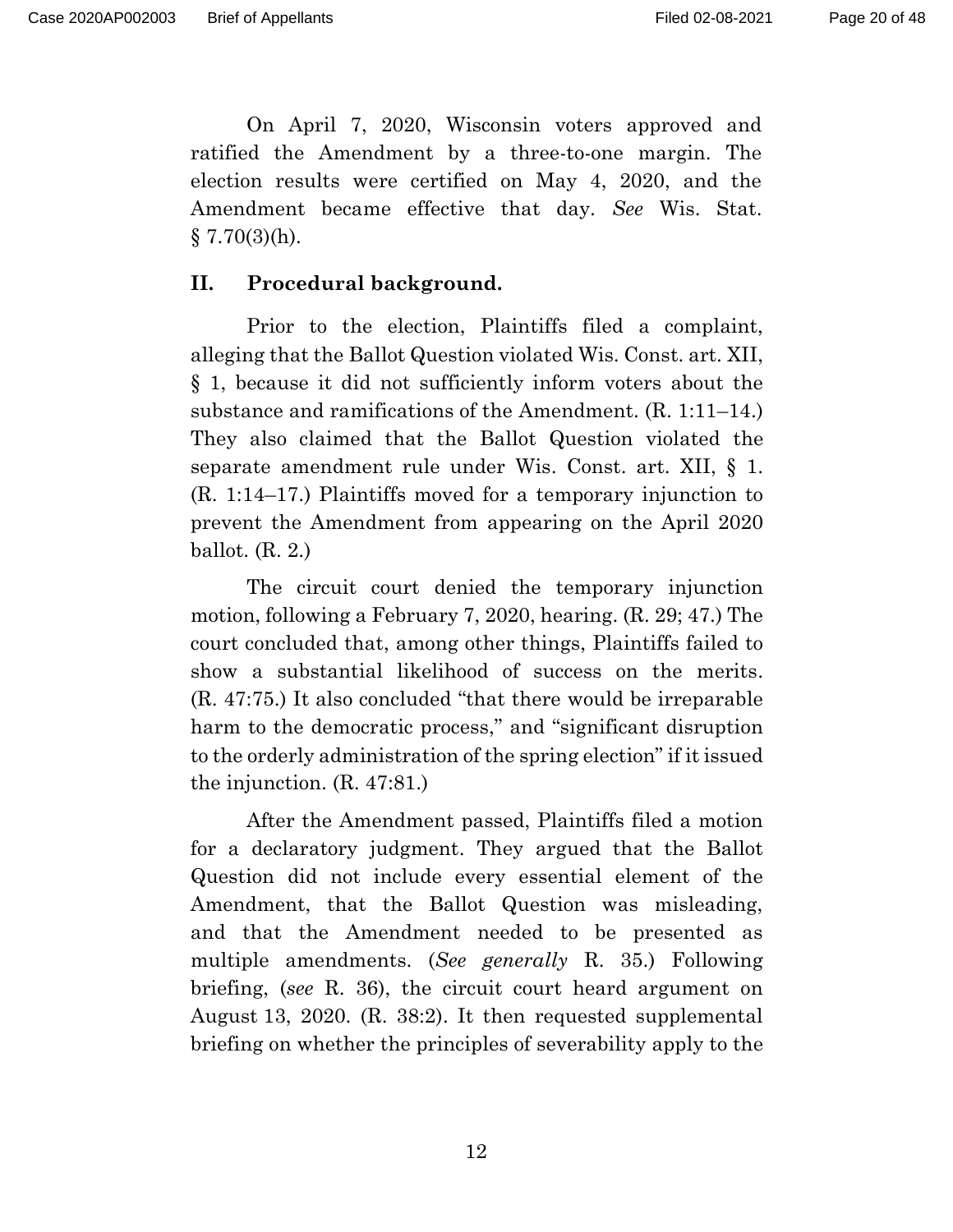Amendment21, and what impact, if any, the *Service Employees International Union, Local 1 v. Vos*, 2020 WI 67, 393 Wis. 2d 38, 946 N.W.2d 35, decision had on this case. (R. 39–41; 48:24, 83.)

The circuit court issued a written decision on November 3, 2020. (R. 42, A-App. 104–39.) It ruled that the Ballot Question was constitutionally deficient because it did not communicate every essential element and was misleading because of omissions relating to effects on defendants' rights. The court also held that a separate ballot question should have been presented regarding the effects of the Amendment on defendants' rights. (R. 42:3, A-App. 106.)

The circuit court reasoned that the prior version of article I, section 9m "created rights for persons accused of a crime." (R. 42:11, A-App. 114.) According to the court, the Ballot Question was deficient because it did not communicate that the Amendment "would abrogate the rights of individuals accused of a crime of their right to a fair trial." (R. 42:12, A-App. 115.) The court also believed that the Ballot Question misled voters into "[s]tripping the rights formerly provided the accused that were in the State Constitution but assuring the voter that this does not change the United States Constitution." (R. 42:25, A-App. 128.)

The circuit court also concluded that the Ballot Question was misleading because it explained that victims' rights would be protected "with equal force" to protections afforded the accused, while the Amendment itself provides that victims' rights will be "protected by law in a manner no less vigorous than the protections afforded to the accused."  $(R. 42:15-20, A-App. 118-23.)$  The court reasoned that "equal"

<sup>21</sup> The parties agreed severability principles do not apply to the ballot-question analysis. (R. 39; 40.)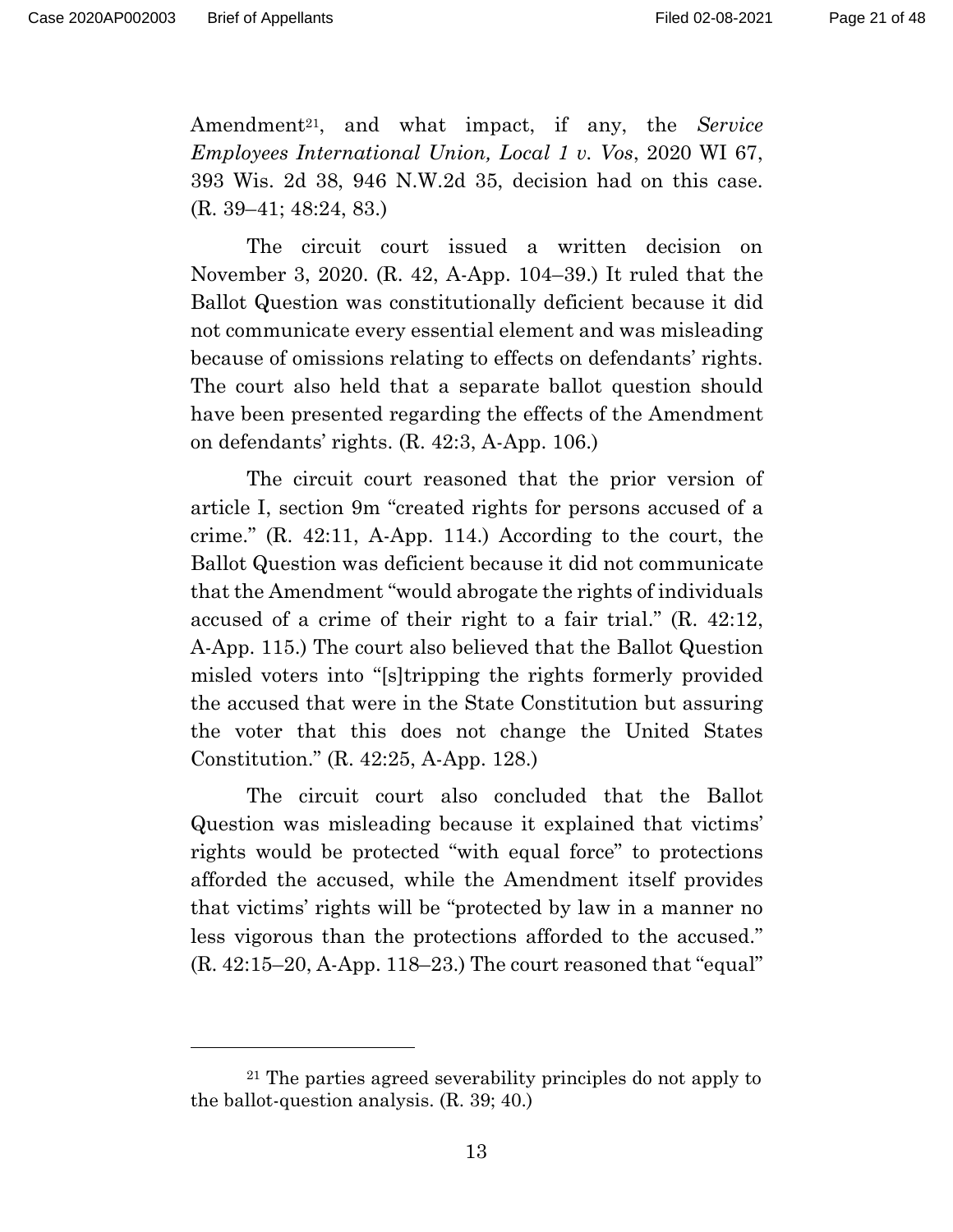connotes the "same," while "no less vigorous" could mean "greater to that which is equal." (R. 42:18, A-App. 121.)

Lastly, the circuit court explained that the Amendment should have been submitted as two amendments because "expand[ing] the definition of a crime victim [ ] to give crime victims greater rights" is "sufficiently distinct" from "curtail[ing] the rights of persons only accused of committing a crime." (R. 42:30, A-App. 133.)22

In response to a request for clarification from Plaintiffs, the circuit court entered judgment on November 23, 2020, declaring that the ballot question did not meet constitutional and statutory requirements, and permanently enjoining the Amendment. (R. 43–44, A-App. 101–04.) It stayed its order pending appeal. (R. 44:3, A-App. 103.) This appeal followed. (R. 46.)

#### **STANDARD OF REVIEW**

 Whether an amendment to the Wisconsin Constitution was properly adopted is a question of law reviewed de novo. *Milwaukee All. v. Elections Bd*., 106 Wis. 2d 593, 604, 317 N.W.2d 420 (1982); *McConkey v. Van Hollen*, 2010 WI 57, ¶ 12, 326 Wis. 2d 1, 783 N.W.2d 855.

<sup>22</sup> Plaintiffs advanced multiple other arguments. For example, based on their reading of the Amendment, they argued that the Ballot question had to explain that the Amendment would guarantee victims Wisconsin Supreme Court review. (R. 35:11.) They argued that the Ballot Question had to explain the "radical transformation" of making victims a party in "all but name." (R. 35:7–8.) They further argued that the Ballot Question had to explain the added definition of "victim." (R. 35:8–11, 19.) The circuit court either explicitly rejected these arguments, or implicitly rejected them by not addressing them. (*See* R. 42:7, 15, A-App. 110, 118.)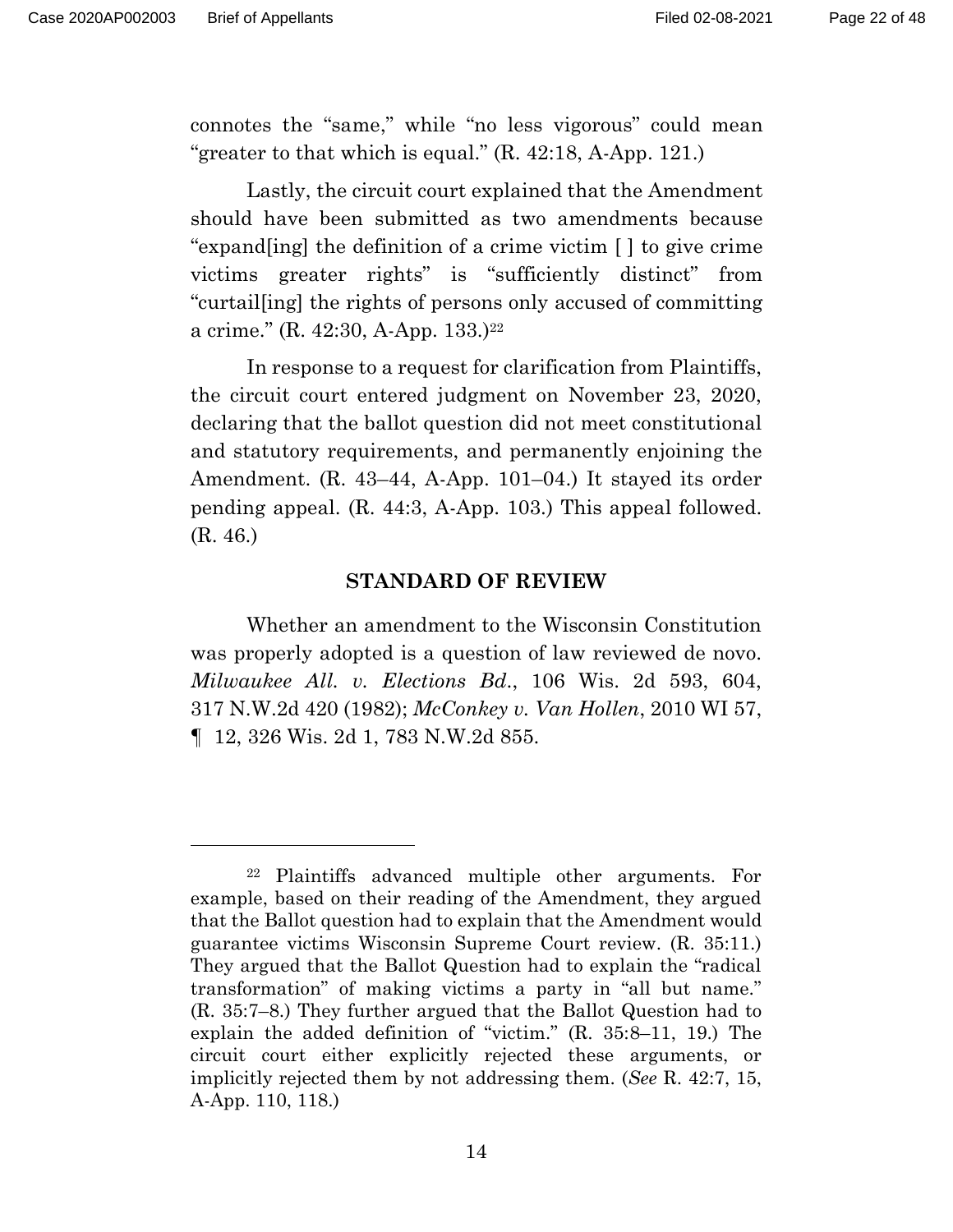#### **ARGUMENT**

- **I. The Legislature properly acted within its discretion because the Ballot Question concisely summarized the Amendment.** 
	- **A. The Legislature has broad discretion in crafting a ballot question, which must only provide a concise summary of essential elements.**

 The Wisconsin Constitution assigns "considerable authority and discretion" to the Legislature regarding the manner by which it submits proposed amendments to the people for a vote. *McConkey*, 326 Wis. 2d 1, ¶ 25; *see also Milwaukee All.*, 106 Wis. 2d at 604. Article XII, section 1 states in relevant part:

it shall be the duty of the legislature to submit such proposed amendment or amendments to the people *in such manner and at such time as the legislature shall prescribe*; and if the people shall approve and ratify such amendment or amendments by a majority of the electors voting thereon, such amendment or amendments shall become part of the constitution; provided, that if more than one amendment be submitted, they shall be submitted in such manner that the people may vote for or against such amendments separately.

Wis. Const. art. XII, § 1 (emphasis added).

 Through the enactment of various statutes, the Legislature has prescribed the manner for submitting proposed amendments to the people. Wis. Const. art. XII, § 1; *State ex rel. Ekern v. Zimmerman*, 187 Wis. 180, 204 N.W. 803, 810–12 (1925).23 The statutes govern the proper

<sup>23</sup> The relevant statutes have since been amended and renumbered. *Compare, e.g.*, Wis. Stat. §§ 6.10, 6.19(6), 6.23(8) (1923), *with* Wis. Stat. §§ 10.01, 10.02, 10.06, 5.64(2).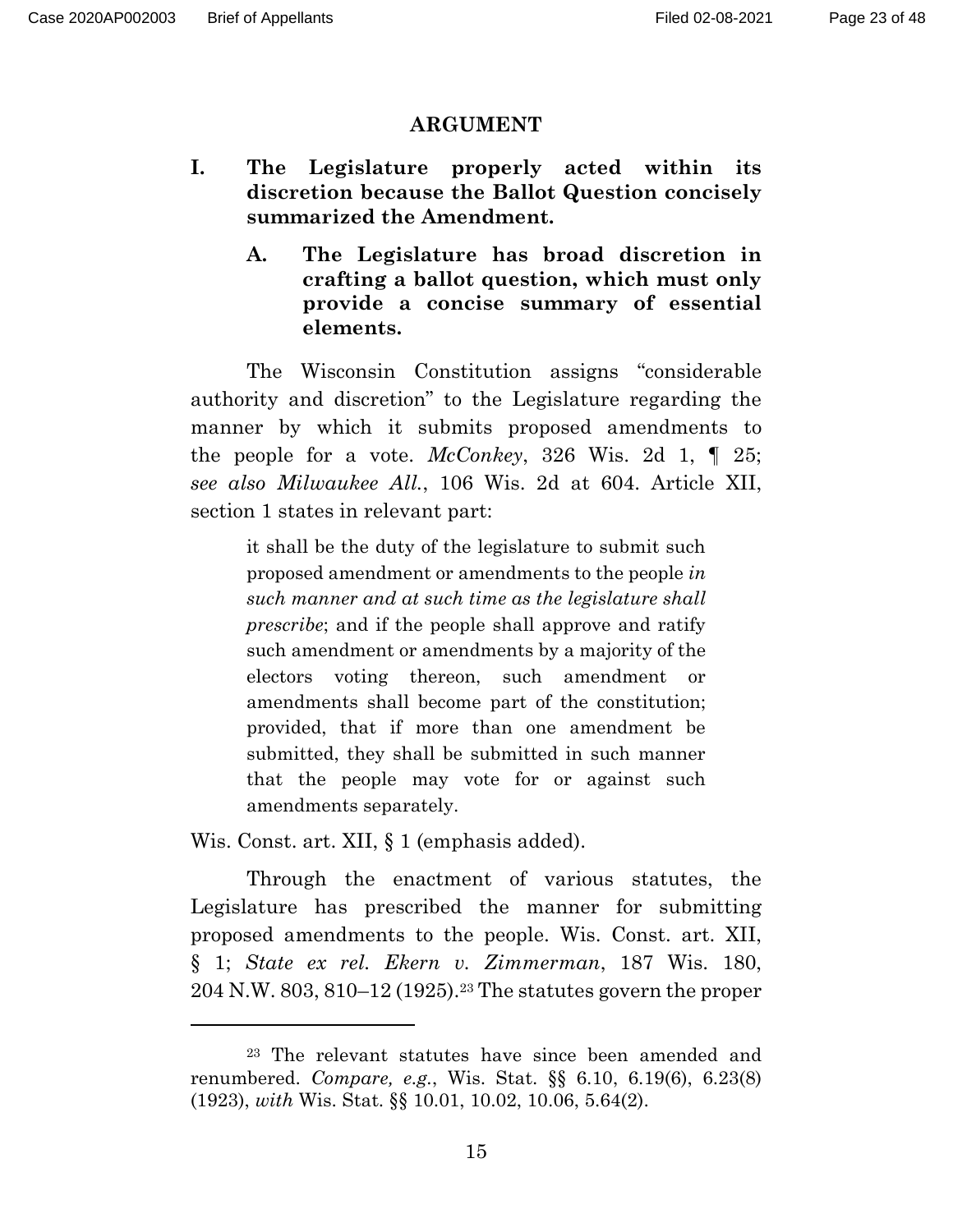form of the ballot question and the required types of election notices. (*See* Statement of the Case sec. I.D., *supra*.)

 Notably, Wis. Stat. § 5.64(2) specifies that the ballot must contain "a concise statement of each question in accordance with the act or resolution directing submission." Wis. Stat. § 5.64(2)(am); *Ekern*, 204 N.W. at 810 (citation omitted). "Concise" means "[e]xpressing much in few words; clear and succinct."24

 Requiring a "concise" statement makes sense, as precedent also instructs that the ballot question is not considered in isolation. Rather, the surrounding processes help give it meaning. Wis. Const. art. XII, § 1; *Ekern*, 204 N.W. at 810–13; *Milwaukee All.*, 106 Wis. 2d at 603–04, 610. The *Ekern* court made clear that the statutory publication requirements, including publication of the entire text of the amendment and the official statement of the effect of a "yes" or "no" vote, work together to educate and inform the voter. *Ekern*, 204 N.W. at 810–12. Voters are expected to review these election notices and apprise themselves of public debate, and educate themselves on the substance and implications of a proposed amendment. *Id*. at 808.

 Properly viewed in the context of the notice requirements, the ballot question serves to help the voter identify the question to be voted upon; it is not to explain the amendment in detail or educate the voter on the amendment's legal or policy implications. This Court has noted that, given "notice requirements, in particular the posting at each polling place, it is evident that every elector entering the voting booth has had the opportunity to read the entire [proposal] along with the ballot question before—in fact just moments before—reading the ballot in the voting booth and casting his

<sup>24 &</sup>quot;Concise," American Heritage Dictionary, *available at*: https://ahdictionary.com/word/search.html?q=concise.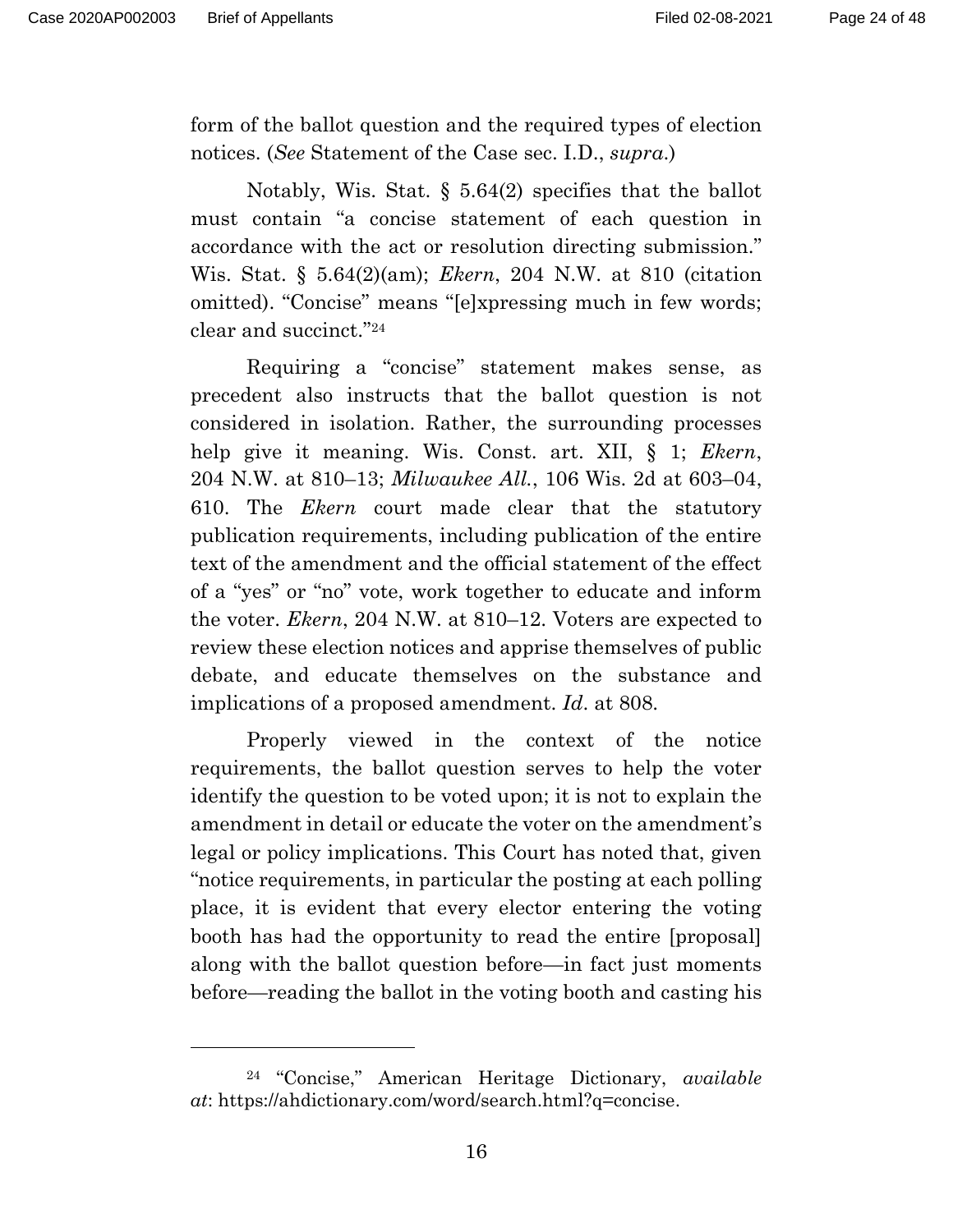or her vote." *Metro. Milwaukee Ass'n of Commerce, Inc. v. City of Milwaukee*, 2011 WI App 45, ¶ 33, 332 Wis. 2d 459, 798 N.W.2d 287 (discussing the validity of an ordinance enacted under Wisconsin's direct legislation statute). Such notice, as opposed to the ballot question, informs the voter about all the "details." *Id.*

 The wording of the ballot question is within the Legislature's discretion. Wis. Stat. § 13.175; *Milwaukee All.*, 106 Wis. 2d at 603. Entrusting the Legislature with the question's form is "highly desirable," because the Legislature is capable of exercising "the highest degree of care and foresight" so as not to "thwart[ ] the will of the people." *Ekern*, 204 N.W. at 811. Still, drafting the ballot question is not supposed to be complicated; rather, it is "a simple ministerial duty, which any high school student of average ability would be able to do." *Id.* at 812.

 Importantly, because, "the constitution grants the [L]egislature considerable discretion in the manner in which amendments are drafted and submitted to the people," *McConkey*, 326 Wis. 2d 1, ¶ 40, a reviewing court must uphold a ballot question even if it is not "entirely free from doubt." *Ekern*, 204 N.W. at 813. The Legislature is free to formulate that question in light of the surrounding notices and processes. And reviewing courts will not entertain requests to second-guess between viable alternatives. This is because our constitution leaves it to the Legislature—not courts—to determine the manner in which to submit the question to the people. Consistent with our constitution and the prior case law, this Court's review accordingly must be quite narrow.

 While this Court must afford considerable deference to the Legislature's chosen language, the Legislature still must meet certain requirements to properly exercise its discretion. *Id*. at 811. A ballot question may be invalidated if it "failed to present the real question," or "presented an entirely different question" than that posed by the amendment. *Id*. The ballot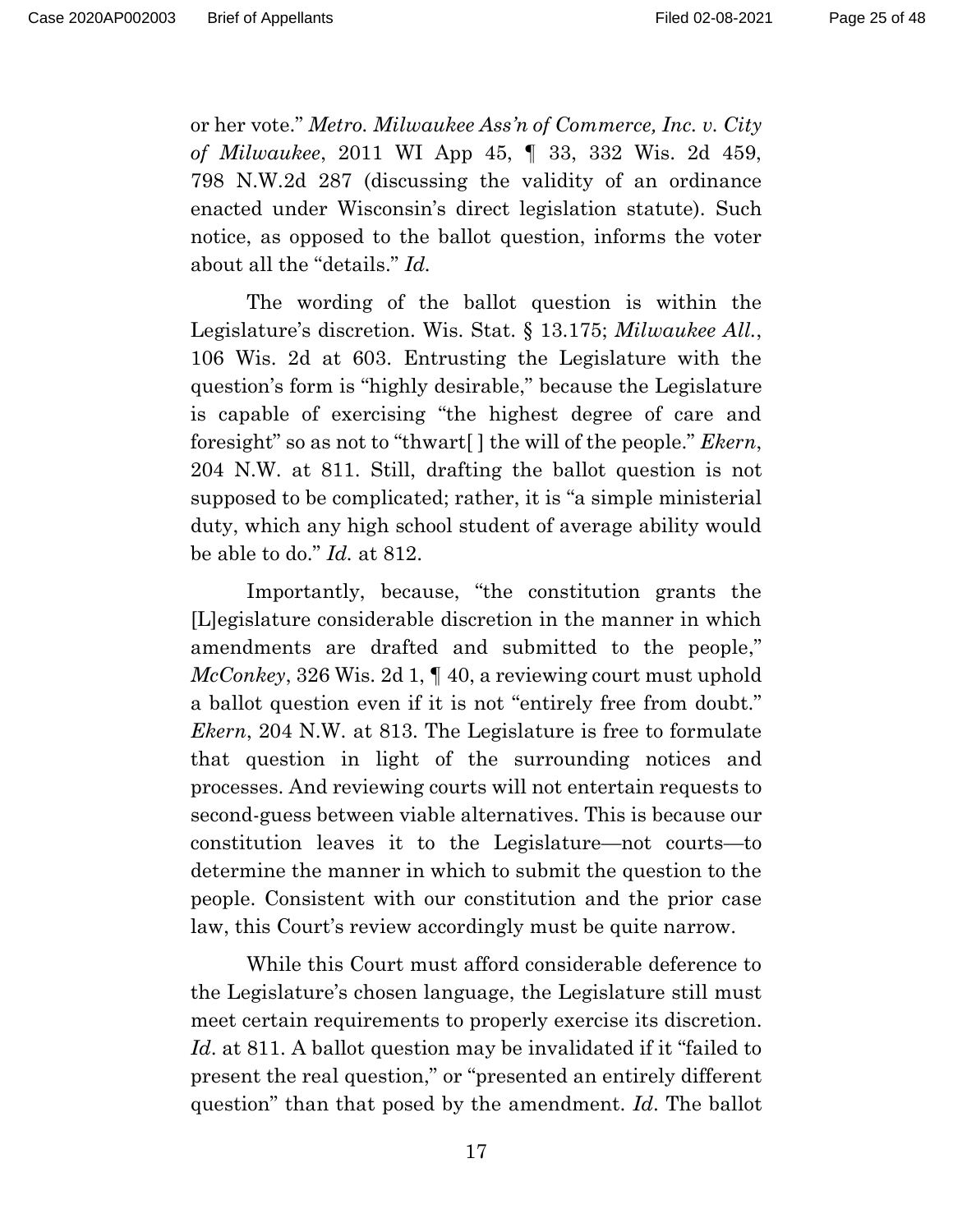question also "must reasonably, intelligently, and fairly comprise or have reference to every essential of the amendment." *Id*.

 In other words, the "essential criterion" is "a submission of a question or a form which has for its object and purpose an intelligent and comprehensive submission to the people, so that the latter may be fully informed on the subject upon which they are required to exercise a franchise." *Id*. This standard does not require the ballot question to fully inform the voter on every detail or potential effect of the proposed amendment; rather, it serves to inform the voter on the *subject* to be voted upon.

 In sum, the Court's role is to determine if the ballot question was so detached from the amendment itself that it falls outside the Legislature's constitutional authority to choose how to present the question. Only if the question "failed to present the real question" or "presented an entirely different question," may this Court conclude that the Legislature acted unreasonably. *Id*.

## **B. The Ballot Question concisely communicated the essential elements of the Amendment.**

 Here, the Legislature met its constitutional and statutory requirements. To start, the only provision of the Wisconsin Constitution that the Amendment changed is article I, section 9m—the provision affording rights to crime victims. The Amendment, in essence, (1) gives crime victims additional rights,25 (2) enhances the level of protection of these rights,26 and (3) specifies that the Amendment may not be interpreted to supersede a defendant's federal

<sup>25</sup> Wis. Const. art. I, § 9m(2), (A-App. 140–41).

<sup>26</sup> Wis. Const. art. I, § 9m(2)(intro.), (4), (A-App. 140–41).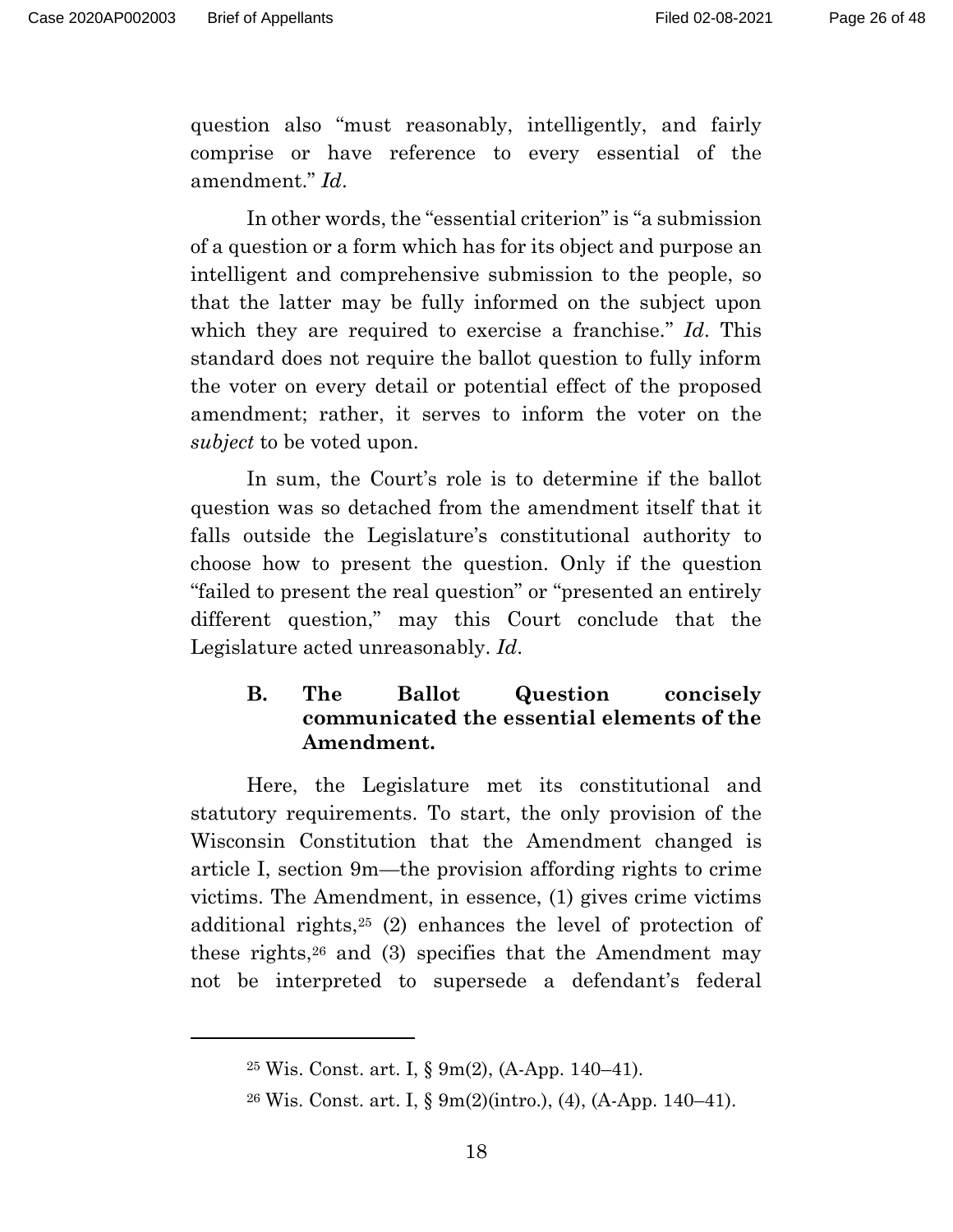constitutional rights or to afford party status in a proceeding to any victim.27 The Ballot Question, in turn, states:

**Question 1: "Additional rights of crime victims.** Shall section 9m of article I of the constitution, which gives certain rights to crime victims, be amended to give crime victims additional rights, to require that the rights of crime victims be protected with equal force to the protections afforded the accused while leaving the federal constitutional rights of the accused intact, and to allow crime victims to enforce their rights in court?"

(R. 25:3, A-App. 142.) This question concisely communicated every essential of the Amendment, which is all that was required. Wis. Const. art. XII, § 1; Wis. Stat. § 5.64(2); *Ekern*, 204 N.W. at 811. Whether the question could have been alternatively worded is not a debate for this Court; the wording is a task for the Legislature. This Ballot Question cannot be said to be so detached from the Amendment itself as to fall outside of the Legislature's broad discretion. *See* Wis. Const. art. XII, § 1; *McConkey*, 326 Wis. 2d 1, ¶ 40.

 The circuit court nevertheless appeared to treat the perceived effects of the Amendment on the state constitutional rights of the accused as an "essential" element that needed to be communicated in the Ballot Question. (R. 42:5–6, 20–26, A-App. 108–09, 123–29.) As an initial matter, the Ballot Question *did* adequately communicate what the Amendment says. By stating that the "federal constitutional rights of the accused [are left] intact," the Ballot Question summarized section 9m(6)'s directive that the guardrail for the Amendment's changes would be the federal constitutional rights of the accused.

 Further, one cannot simply presume that the Amendment's focus on federal constitutional rights has a

<sup>27</sup> Wis. Const. art. I., § 9m(6), (A-App. 141).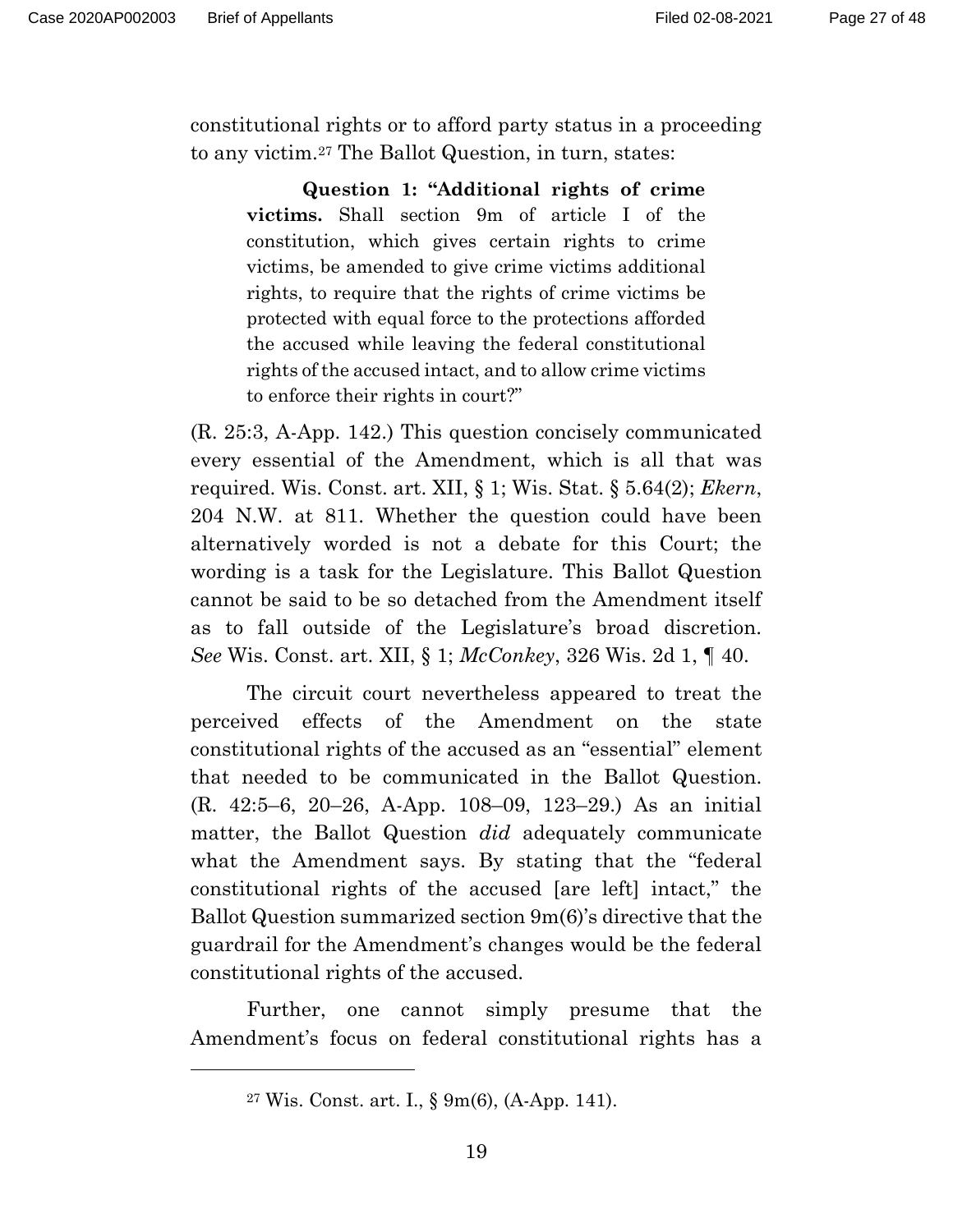meaningful implication on defendants' state constitutional rights. As explained below, (Arg. sec. I.C., *infra*), the circuit court was wrong that article I, section 9m ever created affirmative rights for defendants. Its conclusions regarding the potential effects of the Amendment were speculative at best, and incorrect at worst.

 A more fundamental problem exists with the circuit court's analysis: it asked and answered the wrong question. An assessment of the "*effect*" of the Amendment on the rights of the accused, (R. 42:6, A-App. 109), that is, the perceived or speculative *legal impacts* of the Amendment, is not what the Ballot Question either had to or should have communicated. The circuit court confused its questions about the legal merits of the Amendment, which may or may not play out in future litigation, with the legal sufficiency of the Ballot Question.

 The circuit court's conflation of these analyses conflicts with Wisconsin law. Wis. Stat. § 5.64(2)(am); *Ekern*, 204 N.W. at 810. Moreover, consider the practical problems that arise: Without a specific claim and a factual record, it is impossible to properly analyze an alleged conflict between one section of the constitution and another. The proper way to debate an amendment's impacts is in the face of a concrete legal dispute presented by a party with standing to litigate.

Wisconsin's constitutional and statutory requirements for a sufficient ballot question are premised on the concept of "amendments," not "propositions" and "effects." An impact analysis is rightly not a requirement for a concise ballot question. Indeed, it would only confuse and raise an entire new set of problems about whose views to include, and in what form.

Importantly, as recognized in *Ekern*, other resources—not the Ballot Question—serve to help inform voters about possible effects of the Amendment. Voters have access to the relevant notices prepared by municipal clerks.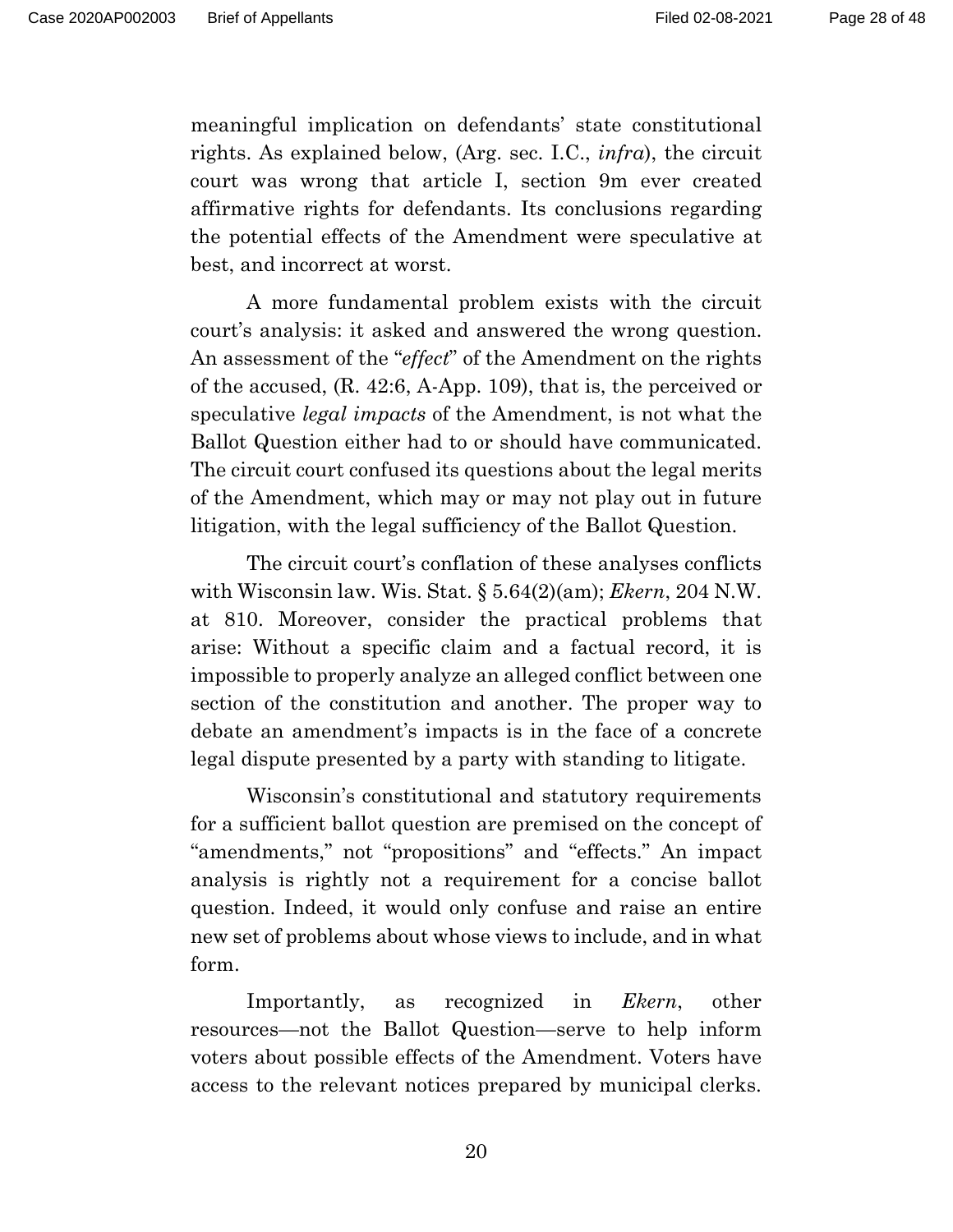Further, voters "are presumed 'familiar with the elements of the Constitution and with the laws,' and to the extent they are not, they must avail themselves of the vast resources available to educate themselves on the content of an amendment." *Ekern*, 204 N.W. at 808. Private and public organizations "exist everywhere," in which "vital questions of public interest are discussed, and political organizations are also principally devoted to the education of the masses upon pending questions of public welfare." *Id*. "In fact, it may be truthfully said that no citizen is in reality competent to cast an intelligent vote unless he first informs himself of the subject to be voted upon." *Id*. The circuit court erred by engaging in an analysis that contradicted supreme court precedent, namely, by focusing on the perceived possible legal effects the Amendment may have on defendants' rights.

The Ballot Question communicated that the Amendment would give crime victims additional rights, further communicated that crime victims' rights would be protected in a more significant manner, and specified that the additional victim rights and enforcement could not supersede a defendant's federal constitutional rights. It concisely summarized the essentials of the Amendment, and falls squarely within the Legislature's constitutional authority and discretion.

#### **C. The Ballot Question was not misleading.**

 The circuit court also erroneously decided that the Ballot Question misled the voters. Two key points are important: First, a ballot question is to be concise. It neither is nor should be a voter's only source of information. *Ekern*, 204 N.W. at 808–12. Second, the Legislature has "considerable discretion" in how it submits proposed amendments to voters. *McConkey*, 326 Wis. 2d 1, ¶ 40. This means that "hypercritical" differences will not invalidate a question where "its true import is obvious and not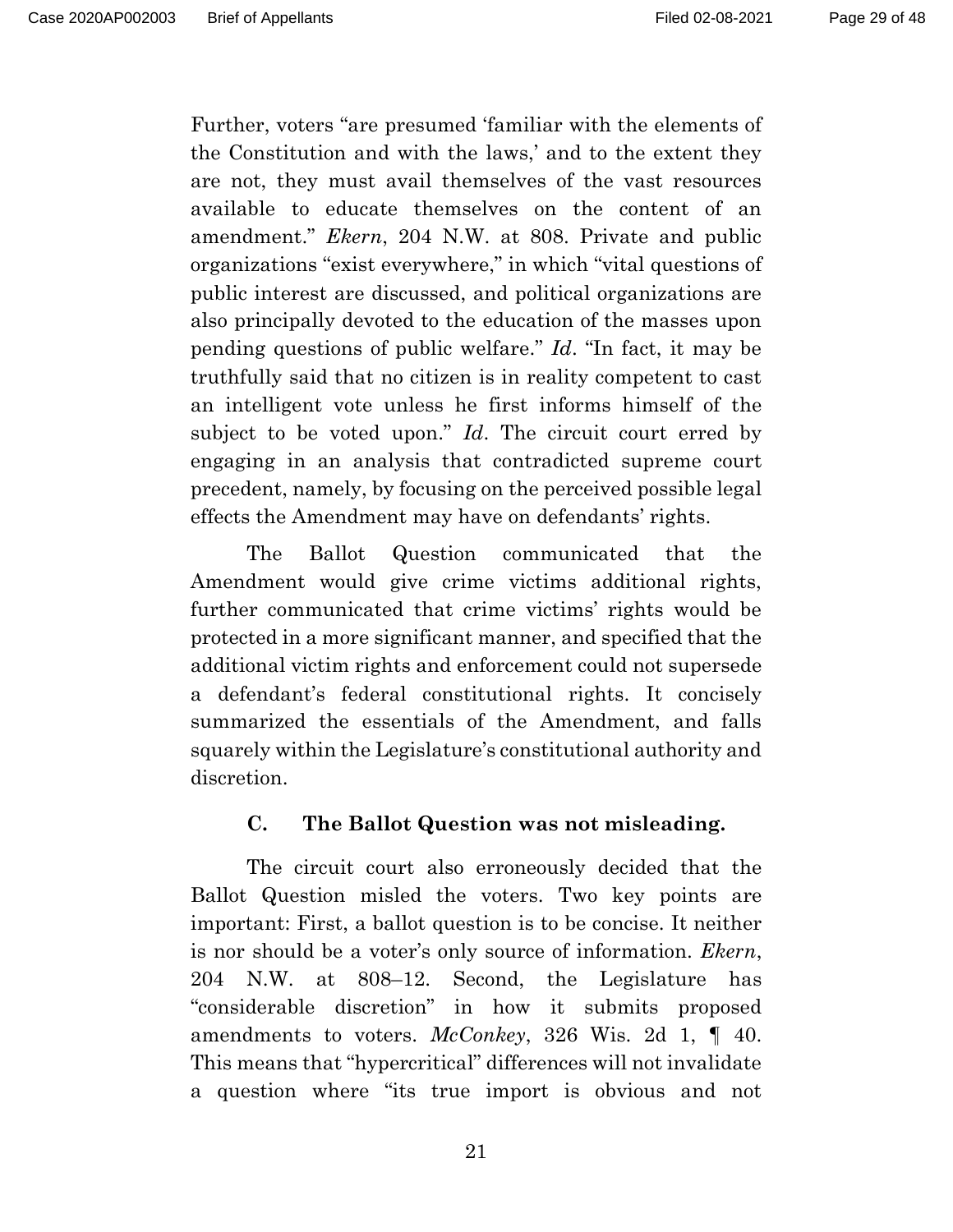calculated to mislead a voter." *Morris v. Ellis*, 221 Wis. 307, 266 N.W. 921, 925 (1936) (analyzing municipal referendum question). A ballot question *is* misleading, however, if it "presented an entirely different question" than that amendment. *Ekern*, 204 N.W. at 811.

## **1. The Ballot Question did not present an "entirely different question."**

 The Ballot Question fairly communicated the changes that would occur pursuant to the Amendment. It told voters that: (1) the Amendment would increase the constitutional rights of victims, (2) the Amendment would elevate the level of protection afforded victims' rights, and (3) the backstop for these changes would be the federal constitutional rights of the accused. Nothing in the Ballot Question "presented an entirely different question" from the Amendment itself. *Id*. This alone shows that the Ballot Question was not misleading.

 Rather than honoring the Legislature's discretion, the circuit court instead engaged in the "hypercritical" second-guessing our case law prohibits. *Morris*, 266 N.W.2d at 925. This Court should not follow suit. It should instead hold that the Legislature's chosen phrasing was by no means so incongruous as to present an "entirely different question," and accordingly was not misleading. *Ekern*, 204 N.W. at 811.

> **2. The Ballot Question was not misleading concerning the potential effects on a defendant's ability to request that a victim be sequestered.**

 Despite the Ballot Question fairly and concisely articulating the guardrail on victims' rights when those rights may interplay with defendants' rights, the circuit court nevertheless held that the Ballot Question misled voters because it did not specifically discuss victim sequestration.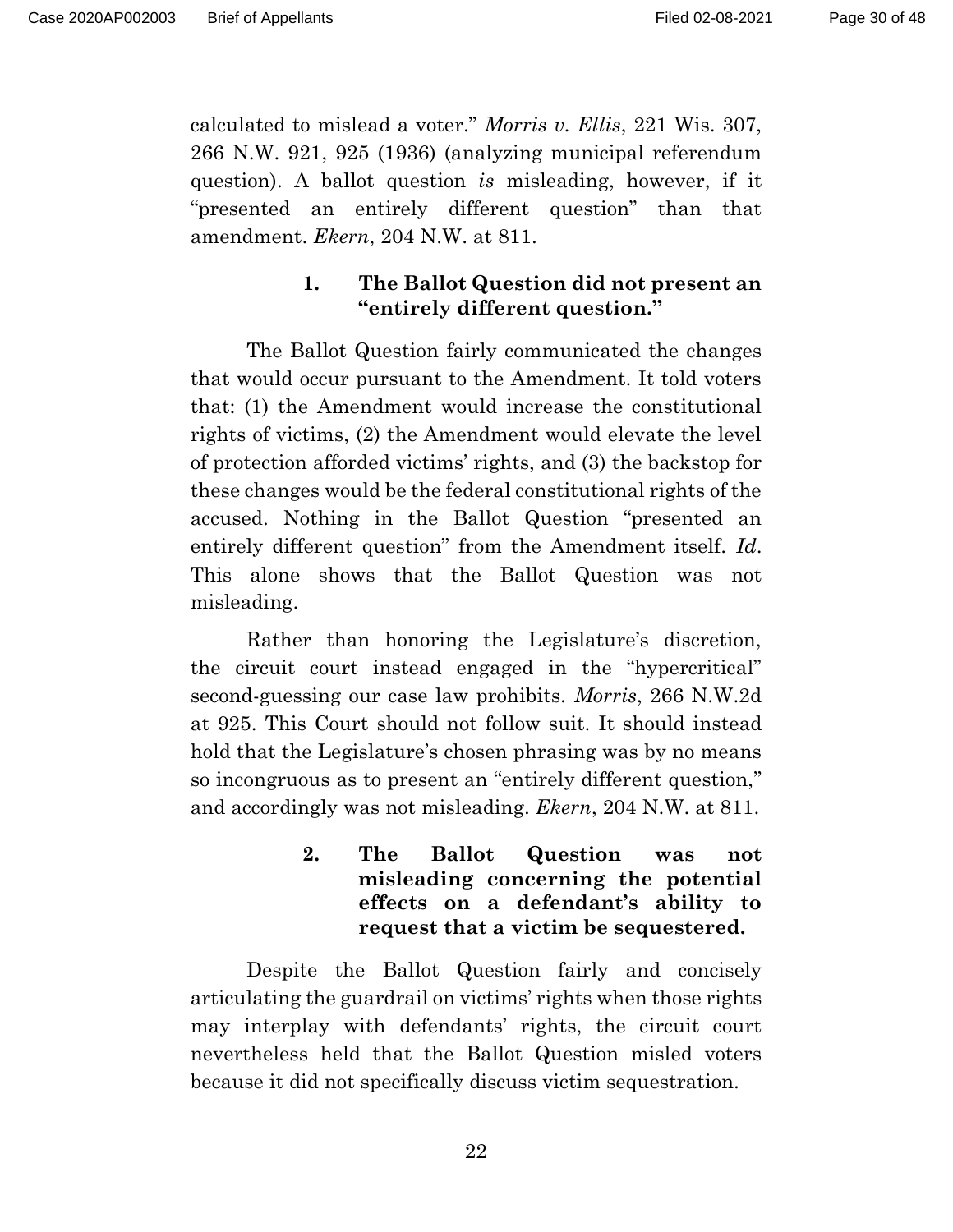The previous version of article I, section 9m stated that victims had the opportunity to attend court proceedings "unless the trial court finds sequestration is necessary to a fair trial for the defendant." Wis. Const. art. I, § 9m (2017–18). Pursuant to the Amendment, our constitution now provides that the victims "shall be entitled," "[u]pon request, to attend all proceedings involving the case." Wis. Const. art. I, § 9m(2)(e). Section 9m thus no longer contains the "fair trial" explicit caveat to a victim's right to attend proceedings.

 To the circuit court, this change "eliminated" "existing State Constitutional rights"— defendants' "right to a fair trial as explicitly recognized in the now repealed provisions of Wisconsin's Constitution." (R. 42:5–6, 12–13, A-App. 108–09, 115–16.) It held that the Ballot Question was accordingly misleading because it only discussed adding victims' rights: "Subtracting from the defendants' rights is fundamentally different than adding to victims' rights." (R. 42:13 n.6, A-App. 116.) The circuit court's rationale is incorrect in at least two critical respects.

 To start, it rests on the premise that Wisconsin's 1993 adoption of article I, section 9m also created a distinct constitutional right for defendants. (*See* R. 42:21, A-App. 124.) That is incorrect. Wisconsin's Constitution has separate provisions articulating defendants' rights. Wis. Const. art. I, §§ 5–8. Article I, section 9m created a provision for the rights of "Victims of crime."

 There is no support for the circuit court's opinion that the 1993 amendment also created a new and distinct "fair trial" constitutional right for criminal defendants—whether in general or specific to sequestration. A defendant could not have pointed to the previous version of article I, section 9m to argue that a court's failure to allow a witness to testify violated his right to a "fair trial." And sequestration as a means to protect a defendant's fair-trial right was not a new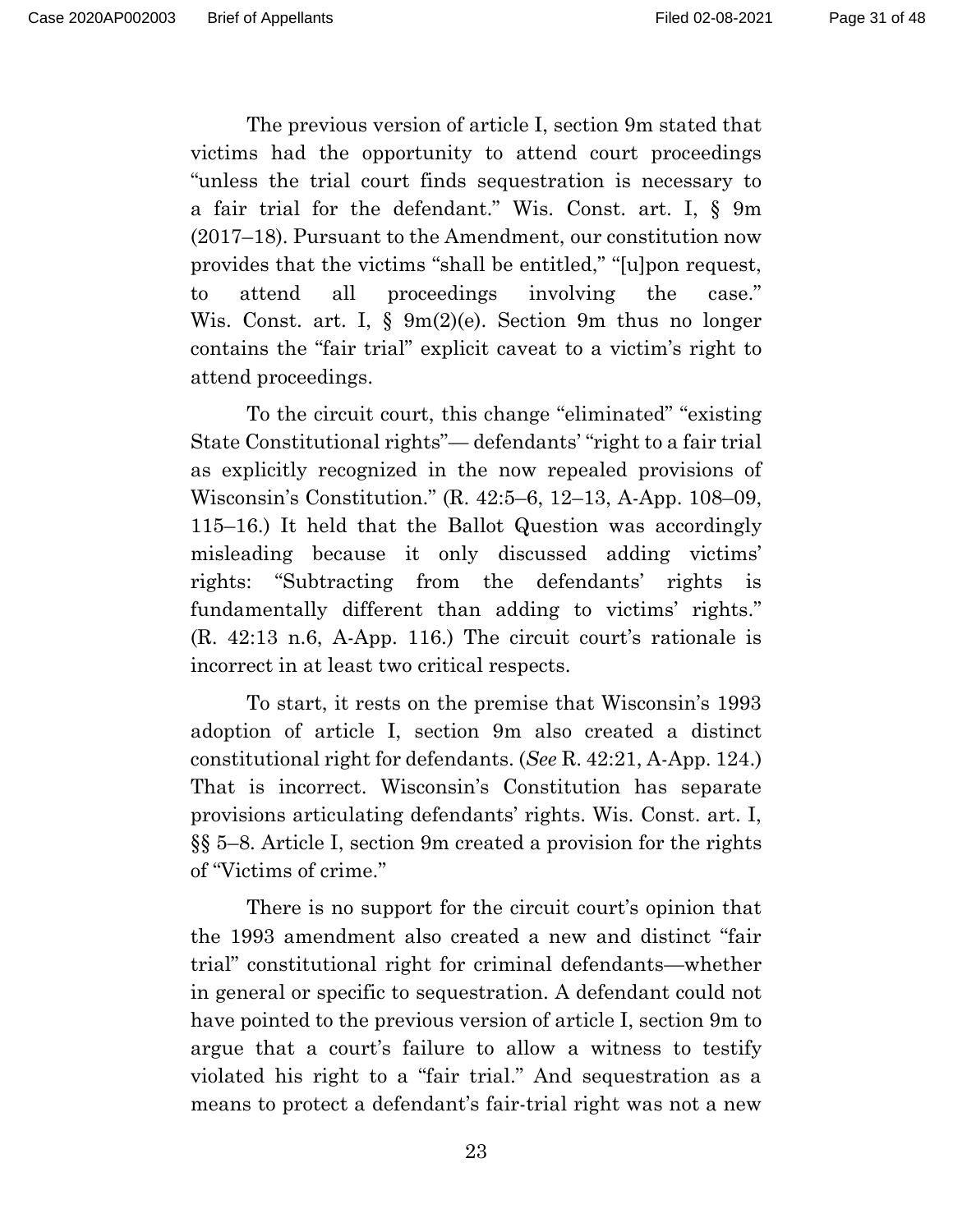concept in 1993. In 1977, for example, the supreme court held that the "purpose of a sequestration order is to assure a fair trial." *Nyberg v. State*, 75 Wis. 2d 400, 409, 249 N.W.2d 524 (1977), *overruled on other grounds by State v. Ferron*, 219 Wis. 2d 481, 579 N.W.2d 654 (1998). Instead, the circuit court here improperly viewed article I, section 9m's original limitation on the *scope* of victims' rights as the *creation* of a separate right for defendants.

 Significantly, the 1993 ballot question for the original adoption of article I, section 9m simply asked whether the constitution should be amended to require "fair and dignified treatment of crime victims" and to ensure "that the guaranteed privileges and protections of crime victims are protected by appropriate remedies in the law without limiting any legal rights of the accused." Wisconsin Briefs, *Constitutional Amendments and Advisory Referenda To Be Considered by Wisconsin Voters April 6, 1993*, LRB–93–WB–4, at 2, http://lrbdigital.legis.wisconsin.gov/digital/collection/p16831c oll2/id/592/ (last accessed Feb. 8, 2021). It did not mention creating a new right for defendants.

 Thus, to accept the circuit court's conclusion, this Court would have to effectively hold that the 1993 ballot question was *also* constitutionally deficient because it failed to advise voters of an essential element of the amendment—the creation of a new constitutional right for criminal defendants. But the 1993 ballot question was not deficient, and the Ballot Question here was not misleading.

 Second, the circuit court's holding also demanded far more of the Ballot Question than was required. The Ballot Question was not the sole source for voter understanding. The Ballot Question simply served to help voters identify the matter at hand; the voters were expected to read the various notices and independently educate themselves about the implications of the Amendment. *Ekern*, 204 N.W. at 808–12.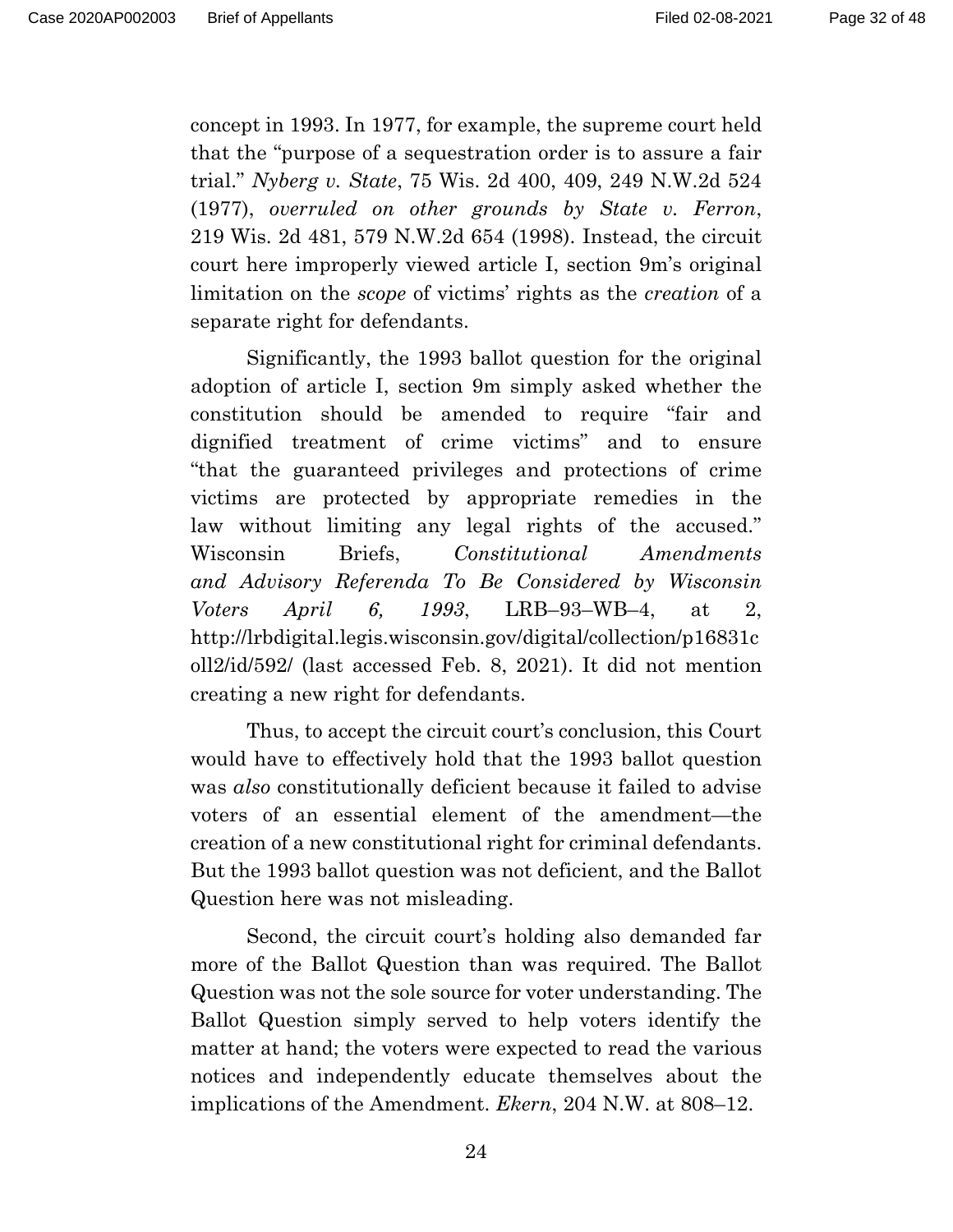The circuit court suggested that it "would have been much clearer" if the Legislature had informed voters that the "fair trial" language was being withdrawn. (R. 42:25, A-App. 128.) But the Legislature had "considerable discretion" in how it phrased the Ballot Question. *McConkey*, 326 Wis. 2d 1, ¶ 40. That the circuit court may have phrased it differently does not make it misleading.

 Moreover, consider what would have actually been required for the Legislature to "inform the voters" that the "fair trial" sequestration language would be withdrawn: The Ballot Question would have had to explain that the existing constitutional provision ensured victims' opportunity to attend court proceedings. It would have had to explain that a victim could, however, be sequestered if a judge concluded it was necessary to ensure a fair trial for a particular defendant. That may have required explaining what "sequestered" means. And the Legislature would have had to explain that the "fair trial" limitation language would be withdrawn, but federal constitutional rights to a "fair trial"—which could potentially include victim sequestration—would remain.

 The Legislature would have had to somehow explain all of that, *plus* the other components of the Amendment, in one "concise" ballot question. But the law does not impose such an onerous demand. The Ballot Question adequately communicated that victims would now have additional rights, while leaving the defendant's federal constitutional protections intact. That was not misleading—it was accurate.

## **3. The Ballot Question was not misleading with regard to potential effects on defendants' state constitutional rights.**

 The circuit court also concluded that the Ballot Question was misleading because it did not specifically advise voters that the following language would be removed from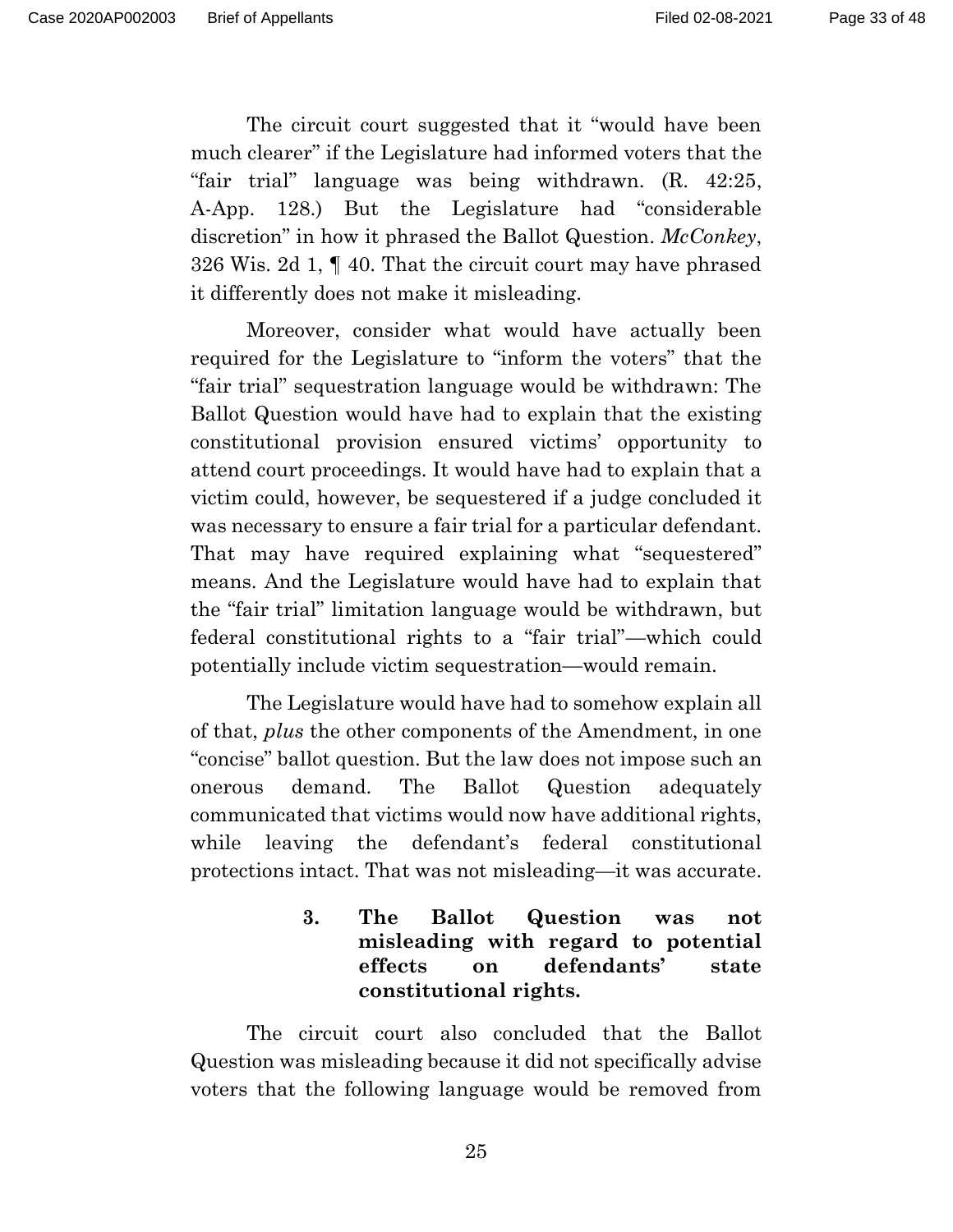article I, section 9m and replaced: "Nothing in this section, or in any statute enacted pursuant to this section, shall limit any right of the accused which may be provided by law." Wis. Const. art. I, § 9m (1993). Article I, section 9m now provides: "This section is not intended and may not be interpreted to supersede a defendant's federal constitutional rights . . . . " Wis. Const. art. I,  $\S$  9m(6).

 The circuit court ruled that the Ballot Question used "sleight of hand" to eliminate defendants' state constitutional rights, and "lull[ed] the voter into thinking that the source of existing substantive and procedural rights [for defendants] are found only within the United States Constitution." (R. 42:22, 25, A-App. 125, 128.) Here too, the circuit court's reasoning fails.

 First, the circuit court again assigned more work to the Ballot Question than was due. In the circuit court's view, the Ballot Question was misleading because it did not communicate what the increase to victims' rights meant for the balancing of those rights with defendants' rights. But the Ballot Question did just that. It told voters that: (1) article I, section 9m would be amended to give victims "additional rights"; (2) those rights would now by default be protected with "equal force to the protections afforded the accused"; *but*  (3) the Amendment would not allow a victim's rights to trump the "federal constitutional rights of the accused." (R. 25:3, A-App. 142.) The Ballot Question did not present an "entirely different question" than what the Amendment would accomplish. *Ekern*, 204 N.W. at 811. And contrary to the circuit court's suggestions, the Ballot Question did not have to broadly educate voters on the rest of the Wisconsin Constitution. *Id*. at 808–12.

 Second, the circuit court's reasoning improperly rested on concerns about *possible effects* of the Amendment in particular cases. The circuit court stressed that, as a result of the Amendment, the "State Constitution does not now answer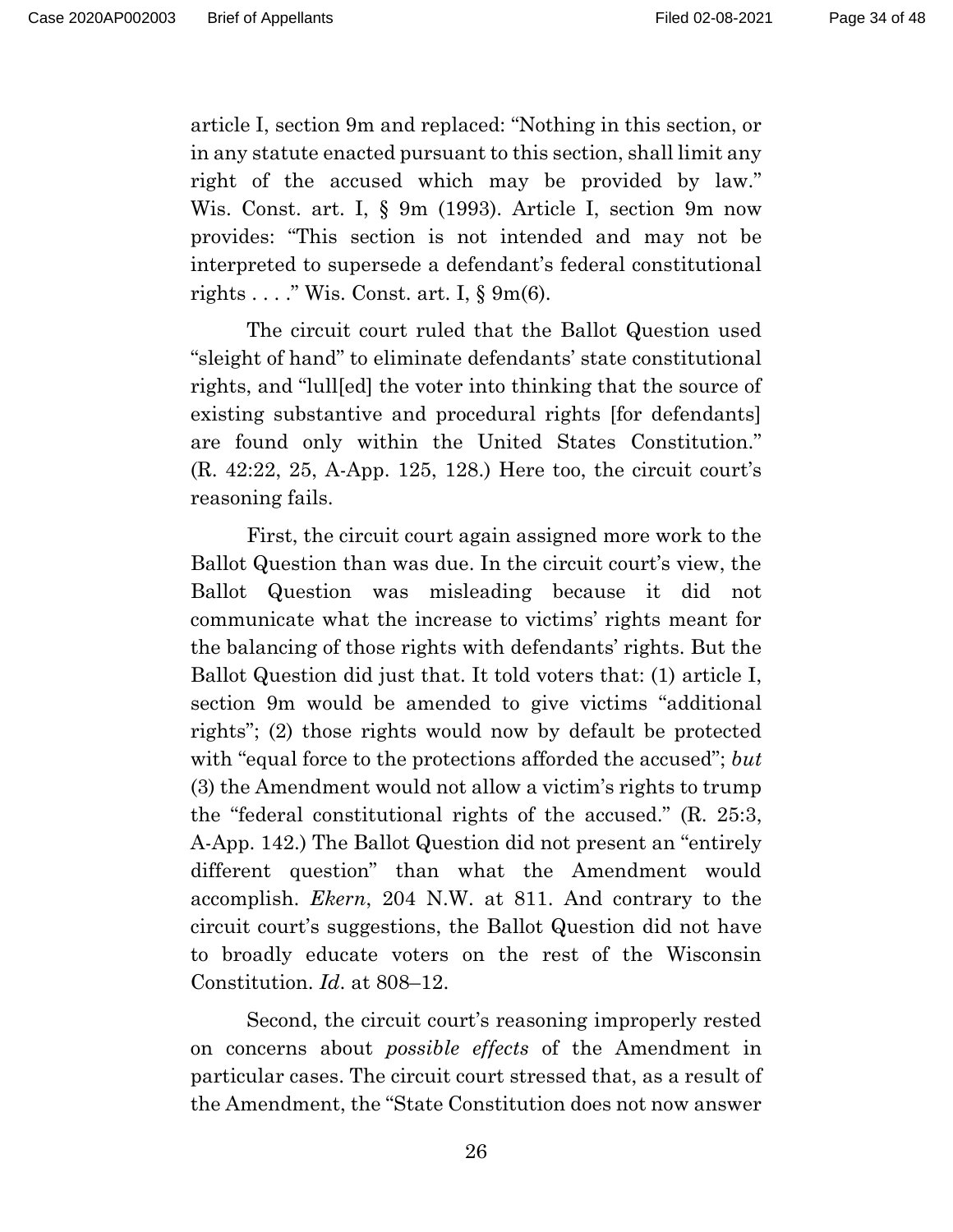the question of how courts should balance a conflict between the rights of crime victims with the rights of persons accused of a crime." (R. 42:13, A-App. 116.) Of course, both the Ballot Question and the Amendment explain that victims' rights cannot impact defendants' federal constitutional rights.

 So, the circuit court essentially held that the Ballot Question was misleading because it did not inform voters that the Amendment could *possibly* result in cases where a judge may conclude that a victim's constitutional right outweighs a defendant's state constitutional right to the detriment of the defendant, *if* that right is not also protected by the federal constitution.

 The Ballot Question, however, did not have to inform voters of all possible implications of the Amendment. *Ekern*, 204 N.W. at 808–12. Seemingly every constitutional amendment will have significant implications. If a ballot question may be struck down for not identifying all of them, it is hard to fathom a ballot question that would survive.

 The circuit court concluded that the Ballot Question gave voters "the wrong impression that they were only approving amendments relating to the creation" of victims' rights. (R. 42:11, A-App. 114.) But the only constitutional provision being amended was indeed the *victims*' rights provision. Here again, the circuit court mistakenly understood a shift in the scope of victims' rights to be the striking down of affirmative, distinct rights for defendants. Nothing in article I, section 9m has ever created affirmative, new constitutional rights for defendants. Rather, article I, section 9m has only ever articulated victims' rights, and set boundaries on how far those rights may extend.

 Third, there is nothing indicating that the circuit court's concerns would even prove correct. Indeed, the circuit court directly asked Plaintiffs at argument to give an example of a circumstance where "elevating the rights of crime victims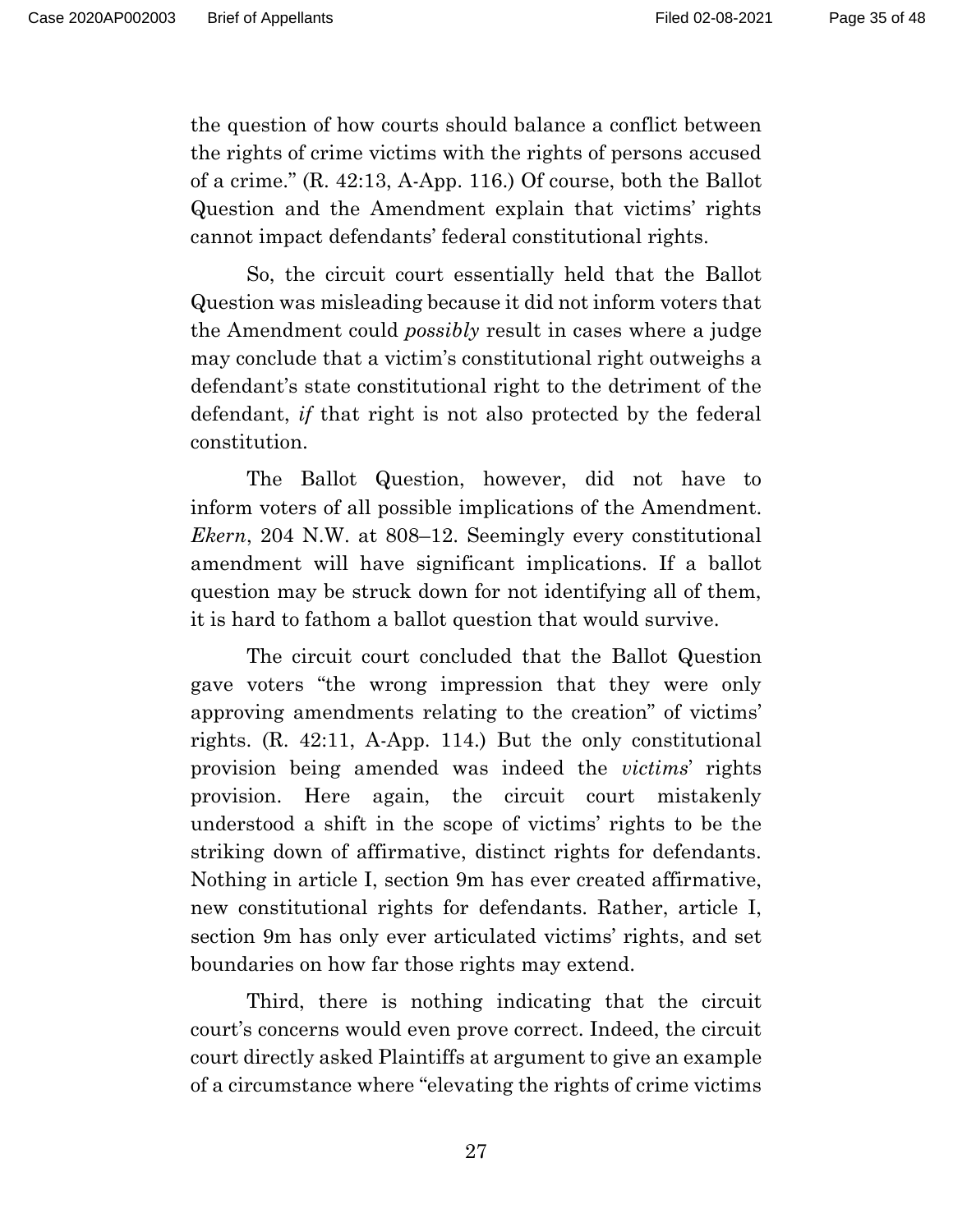[would] further compromise or interfere with the rights of criminal defendants"; tellingly, Plaintiffs could not offer *any* meaningful example. (*See* R. 48:64–67.) Given the Legislature's broad discretion, it would be problematic for this Court to strike down the Ballot Question based on speculative concerns that may never prove true.

 The circuit court also emphasized that the Wisconsin Constitution may provide greater rights to defendants than the U.S. Constitution. (R. 42:13, 23, A-App. 116, 126.) That is true. But consider how many steps are required to get from that truth to the court's conclusion: (1) because the Wisconsin Constitution may provide greater protections, there may be circumstances where it affords defendants a particular right that the federal constitution does not; (2) *if* that happens, such a right may possibly come into conflict with a victims' constitutional right; and (3) *if* that happens, a judge in a particular case may prioritize the victim's right. The Ballot Question neither could have nor had to fully inform the voter of every potential ramification of the Amendment. *Ekern*, 204 N.W. at 808–12.28

<sup>28</sup> Though our supreme court could possibly recognize other defendants' rights, "any argument based on the Wisconsin Constitution must actually be grounded in the Wisconsin Constitution." *State v. Halverson*, No. 2018AP0858-CR, 2021 WI 7, ¶ 24, \_\_ Wis. 2d \_\_, \_\_ N.W.2d \_\_. And of the few instances where case law currently recognizes the Wisconsin Constitution as affording defendants greater protections than the U.S. Constitution, none would seem to interplay with victims' rights. *See, e.g., State v. Knapp*, 2005 WI 127, 285 Wis. 2d 86, 700 N.W.2d 899 (deliberate *Miranda* violations); *State v. Eason*, 2001 WI 98, 245 Wis. 2d 206, 629 N.W.2d 625 (good-faith suppression exception); *In re Jerrell C.J.*, 2005 WI 105, 283 Wis. 2d 145, 699 N.W.2d 110 (voluntariness of juvenile interrogations). *State v. Dubose*, 2005 WI 126, 285 Wis. 2d 143, 699 N.W.2d 582 (show-up identifications), (*see* R. 42:24), is now overturned. *State v. Roberson*, 2019 WI 102, 389 Wis. 2d 190, 935 N.W.2d 813.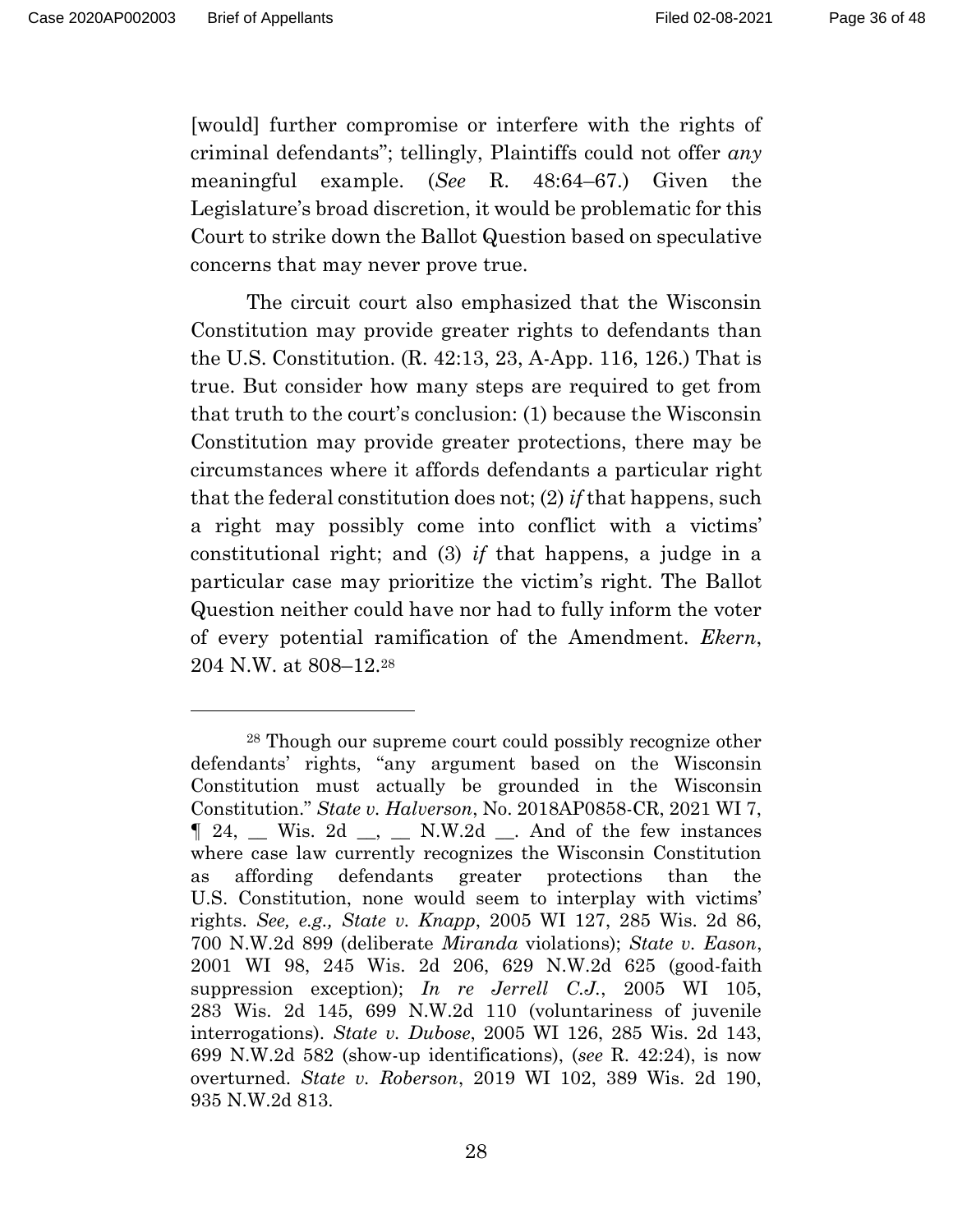Ultimately, the circuit court's real concern appeared to rest with implementation of the *Amendment* itself: "The reverberations from these amendments will be felt as lower courts struggle to balance the competing rights of victims as against the rights of the accused." (R. 42:25, A-App. 128.) But that was not the question before it.

 This Court should instead answer the proper question: whether the Legislature violated its broad discretion by presenting a question so off-base from the Amendment itself as to have been "calculated to mislead a voter." *Morris*, 266 N.W. at 925. The answer must be no: the Ballot Question told voters that an upward shift would occur for victims' rights, and told voters where the boundary on those rights would now be relative to defendants' rights. Its phrasing did not have to be "entirely free from doubt." *Ekern*, 204 N.W. at 813.

## **4. The Ballot Question's explanation that victims' rights would be protected "with equal force" was not misleading.**

 Lastly, the Ballot Question was not misleading by explaining that the Amendment would "require that the rights of crime victims be protected with equal force to the protections afforded the accused while leaving the federal constitutional rights of the accused intact." (R. 25:3, A-App. 142.) That is indeed what the Amendment accomplished: it elevated the protection of victims' rights to the level of protection afforded defendants' rights.

 The circuit court nevertheless deemed the Ballot Question misleading because it said victims' rights would be protected "with equal force," while the Amendment itself says that victims' rights will be "protected by law in a manner *no less vigorous* than the protections afforded to the accused." Wis. Const. art. I § 9m(2). The court reasoned that "equal" connotes the "same" while "no less vigorous" could mean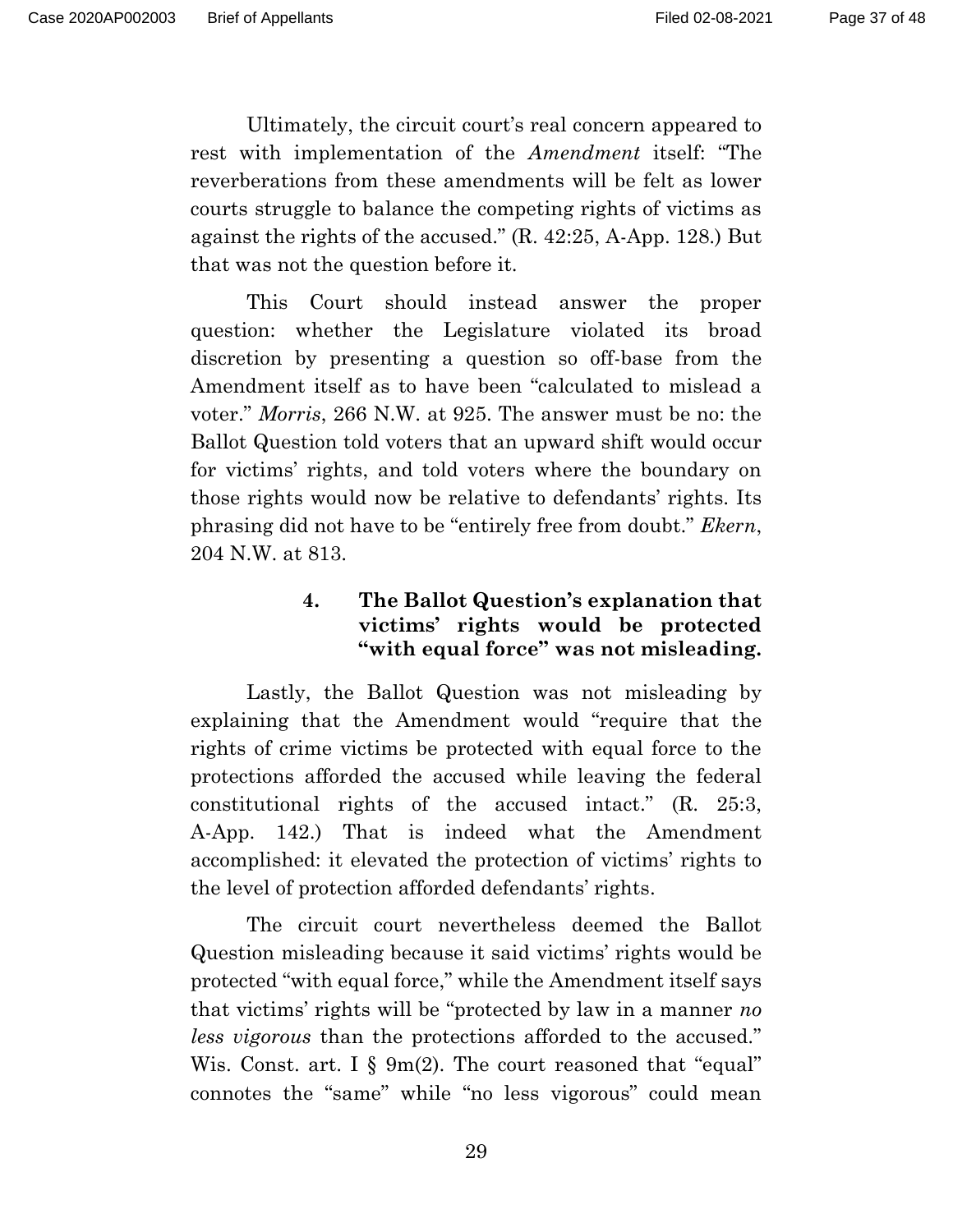"greater to that which is equal." (R. 42:18, A-App. 121.) This reasoning is incorrect on multiple fronts.

 First, the circuit court's conclusion is the very "hypercritical" second-guessing of word choice our case law forecloses. *Morris*, 266 N.W.2d at 925. The language described the level of *protection* provided to rights, as opposed to the amount or nature of rights themselves. And insofar as victims' rights previously existed, they had not been protected as aggressively as defendants' rights. Indeed, as the Wisconsin Supreme Court explained in 1983 when discussing Wis. Stat. ch. 950's use of "no less vigorous," "[t]he language . . . is indicative of a widely held societal concern that the criminal justice system too often tramples upon the victims of crime in an effort to do 'justice' for perpetrators of such crimes." *State v. Burns*, 112 Wis. 2d 131, 142, 332 N.W.2d 757 (1983).

 The Legislature thus had to communicate to voters that the Amendment would elevate the strength of the protection of victims' rights from below the level afforded defendants' rights, up to that level.

 Explaining this in concise, understandable fashion was not an easy task. "[N]o less vigorous"—the language used in the Amendment—is not necessarily commonly used language. The circuit court itself recognized this: "Quite honestly, nobody talks like that, no less vigorous. That's not a very precise terminology"; "The words 'no less vigorous' are not so easily understood." (R. 47:33; 42:18, A-App. 121.) And ballot question drafting is supposed to be so "simple" that "any high school student of average ability" could do it. *Ekern*, 204 N.W. at 812. So, the Legislature chose more commonly understood language, and explained in simple terms that if the Amendment passed, victims' rights would be protected with "equal force" to the protections afforded the accused.

 But even if the language is not "entirely free from doubt," this Court still should affirm given the Legislature's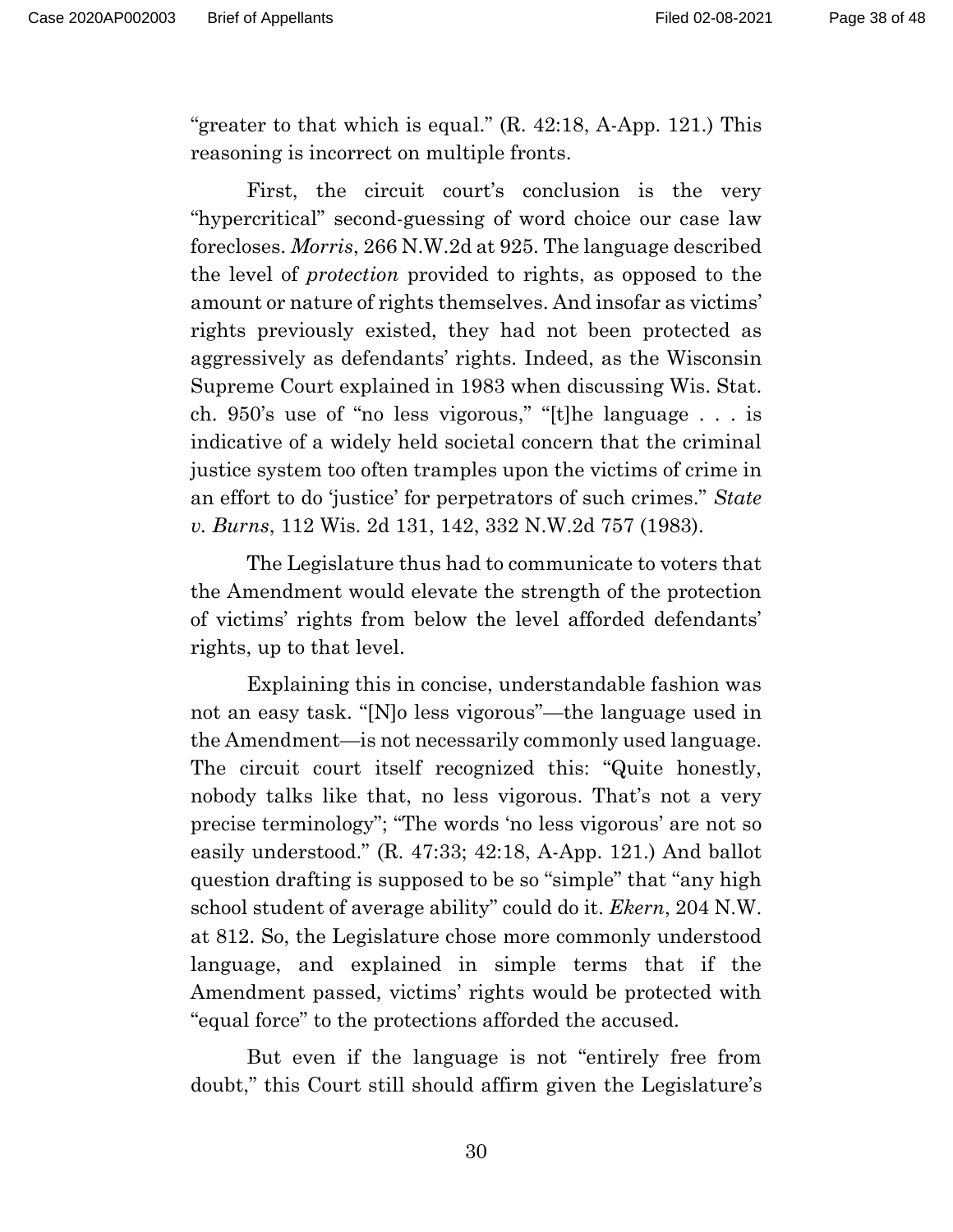broad discretion. *Id*. at 813.29 Any subtle difference in language, to the extent it suggests a different meaning, does not rise to the level of presenting an "entirely different question."

 Second, the circuit court's conclusion, here again, rests on hypothetical concerns about possible effects of the Amendment. It depends on the predicate assumption that the Amendment could result in particular circumstances where victims' rights would be protected with *more* vigor than defendants' rights. (*See* R. 42:19, A-App. 122.)

 But, here again, the circuit court saddled the Ballot Question with a greater burden than it had to carry. It did not have to address every possible argument a party could make, or every possible ramification. Rather, courts must expect voters to review notices and educate themselves as to possible implications. *Ekern*, 204 N.W. at 810–12. As required, this Ballot Question undeniably communicated that the Amendment would elevate the protection of victims' rights from a second-tier—below defendants' rights—upwards.30

 Consider, for example, the difference between this case and the one instance where the Wisconsin Supreme Court invalidated a ballot question for a proposed constitutional amendment. In *Thomson*, the Legislature proposed an

<sup>29</sup> The circuit court also suggested the Legislature could have just ignored the level of protection of victims' rights in the ballot question. (R. 42:20, A-App. 123.) But the Legislature had to ensure that the ballot question concisely described every essential element of the Amendment.

<sup>30</sup> The circuit court referenced, as an example, the Ohio Legislature's Marsy's Law ballot question language, providing that victims' rights would be "protected *as vigorously* as the rights of the accused." (R. 42:19 n.11, A-App. 122) (emphasis added). But one could seemingly make the same argument there, too: that "as vigorously" suggests "the same" level of vigor, unlike the Amendment itself.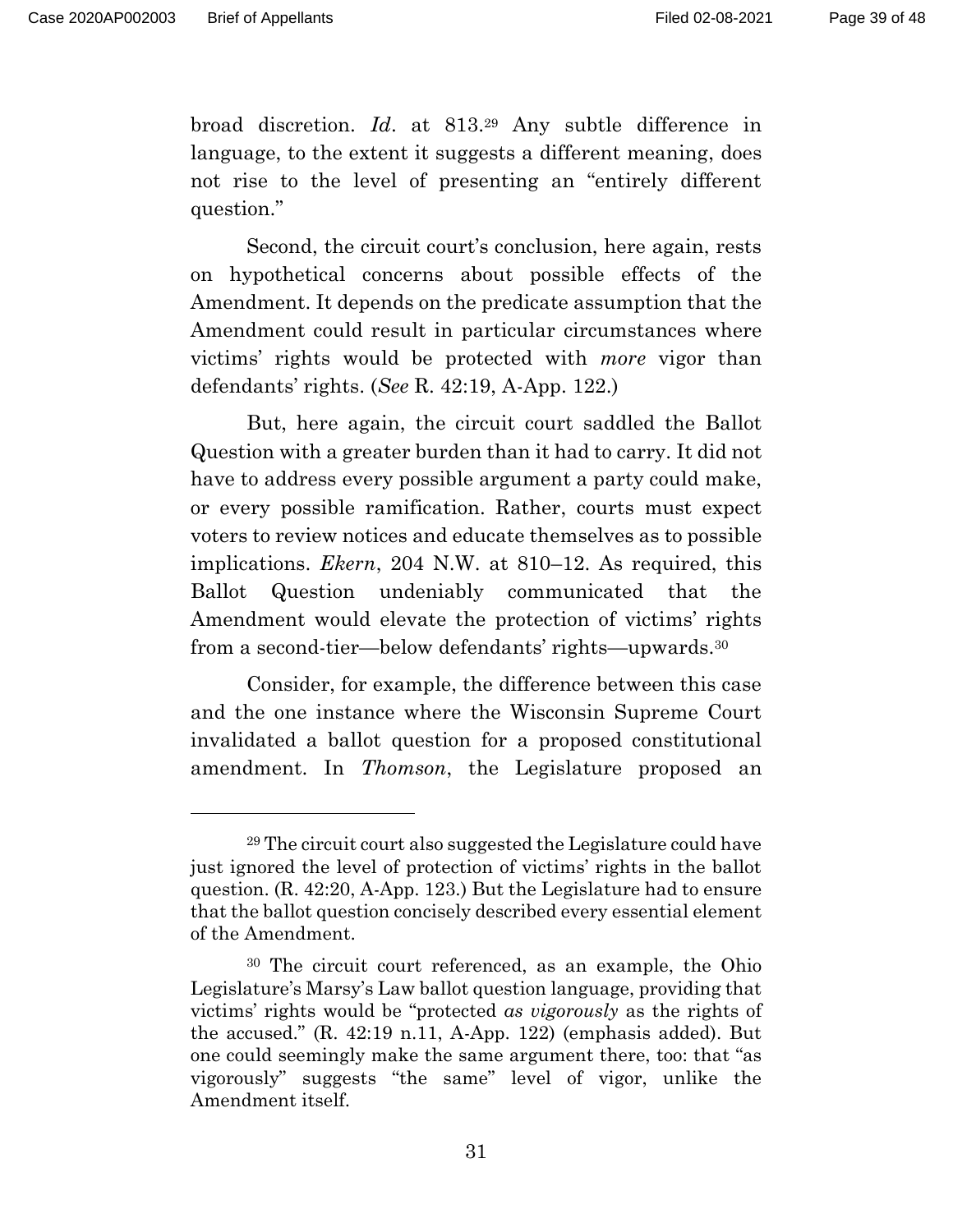amendment that would have permitted the Legislature to ignore assembly districts in creating new senate districts. *State ex rel. Thomson v. Zimmerman*, 264 Wis. 644, 649, 654, 60 N.W.2d 416 (1953). The ballot question, however, told voters that pursuant the amendment, the Legislature "shall apportion" senate districts in a particular manner. *Id.* at 660. The Court held that the ballot question's use of mandatory "shall" language did not present the "real question," because the amendment would have done the opposite: it would have "free[d] the legislature from the observance of any lines whatever in apportioning senate districts." *Id.* 

The Ballot Question here, unlike in *Thomson*, did not advise voters that the Amendment would accomplish the opposite of what the question stated. It told voters that protection of historically second-tier victims' rights would be elevated up to the level of defendants' rights. Any possible shades of difference between protecting victims' rights with "equal force" and protecting victims' rights "no less vigorously," are immaterial to the key shift the Amendment accomplished.

 Third, the circuit court's hyper-literal view of the use of the word "equal" in place of "no less vigorous" overlooks that the Ballot Question also told voters that the Amendment would leave defendants' federal constitutional rights intact. How could the Ballot Question mislead voters into believing that victims' rights would *always* be protected to exactly "the same" extent as defendants' rights, when it also told them that the Amendment could not affect defendants' federal constitutional rights?

Fourth, this Amendment essentially "constitutionalize[d] the status quo" of victims' rights long set forth in Wis. Stat. ch. 950. *See McConkey*, 326 Wis. 2d 1, ¶ 53. For decades, our statutes have provided that victims' rights are to be "honored and protected . . . in a manner no less vigorous than the protections afforded criminal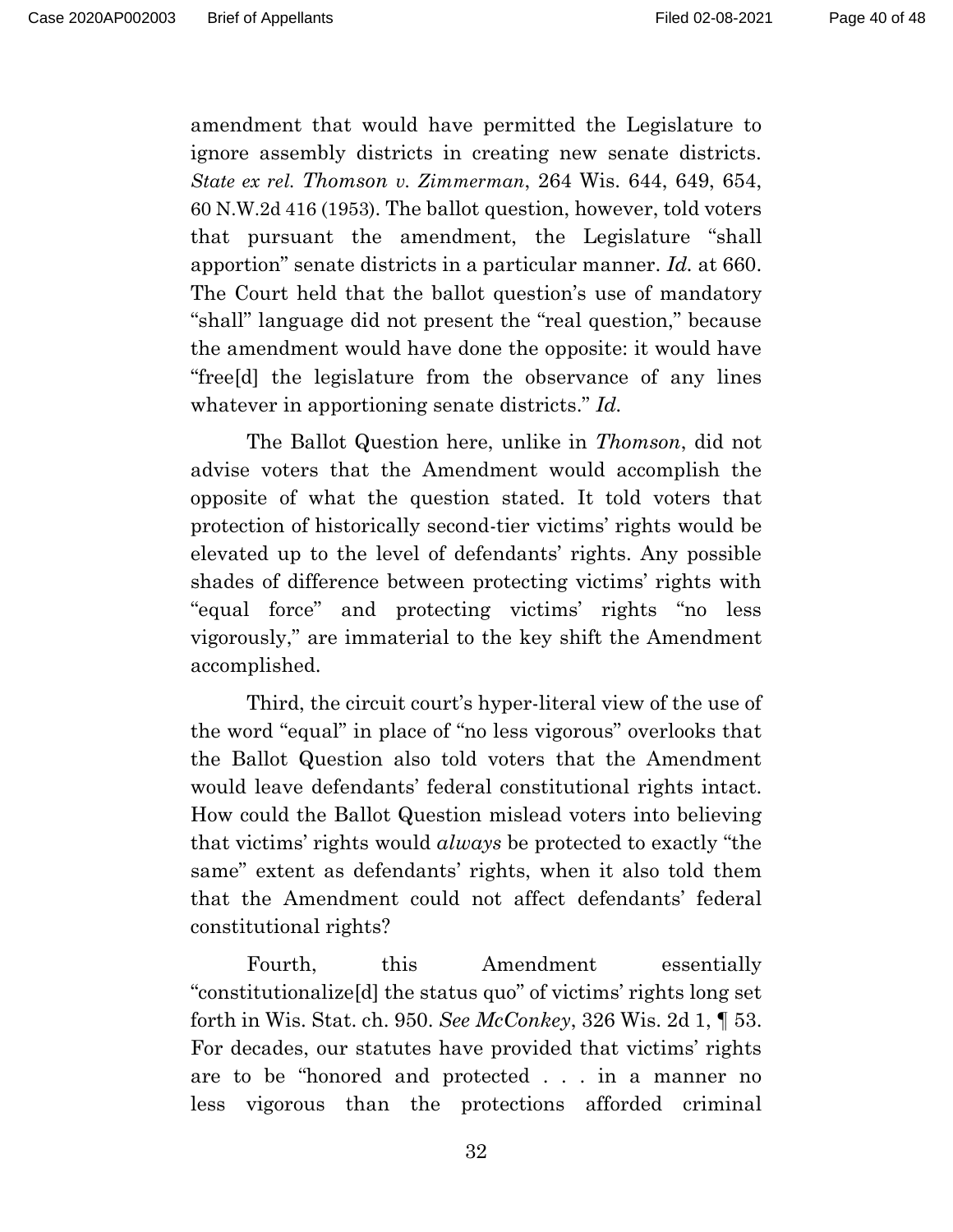defendants." Wis. Stat. § 950.01 (1981–82). Notably, Defendants have not found any examples of a Wisconsin court interpreting "no less vigorous" to mean victims' rights should be protected with force beyond that afforded defendants' rights.

 Finally, the circuit court improperly started its analysis with skepticism, instead of deference, because the Legislature chose to use different language from the Amendment's language. (R. 42:16–18, A-App. 119–21.) Nothing, though, required the Legislature to use the same language. The Legislature had "considerable discretion" in phrasing. *McConkey*, 326 Wis. 2d 1, ¶ 40. The question fairly communicated the elevation in the level of protection of victims' rights.31

- **II. The Legislature properly exercised its discretion to present the Amendment as a single amendment in a single ballot question.** 
	- **A. If an amendment's propositions are connected with a single overall purpose, the Legislature may submit them to the voters as one amendment.**

 The Wisconsin Constitution specifies "that if more than one amendment be submitted, they shall be submitted in such manner that the people may vote for or against such amendments separately." Wis. Const. art. XII, § 1. This is known as the separate amendment rule. The rule "does not prohibit a single constitutional amendment from being complex or multifaceted, or from containing a variety of specific prescriptions and proscriptions." *McConkey*, 326 Wis. 2d 1, ¶ 26. Because the constitution assigns

<sup>31</sup> The circuit court's questioning of the Legislature's reference to "rights" of crime victims but "protections" of the accused fails for the same reason. (*See* R. 42:17, A-App. 120.)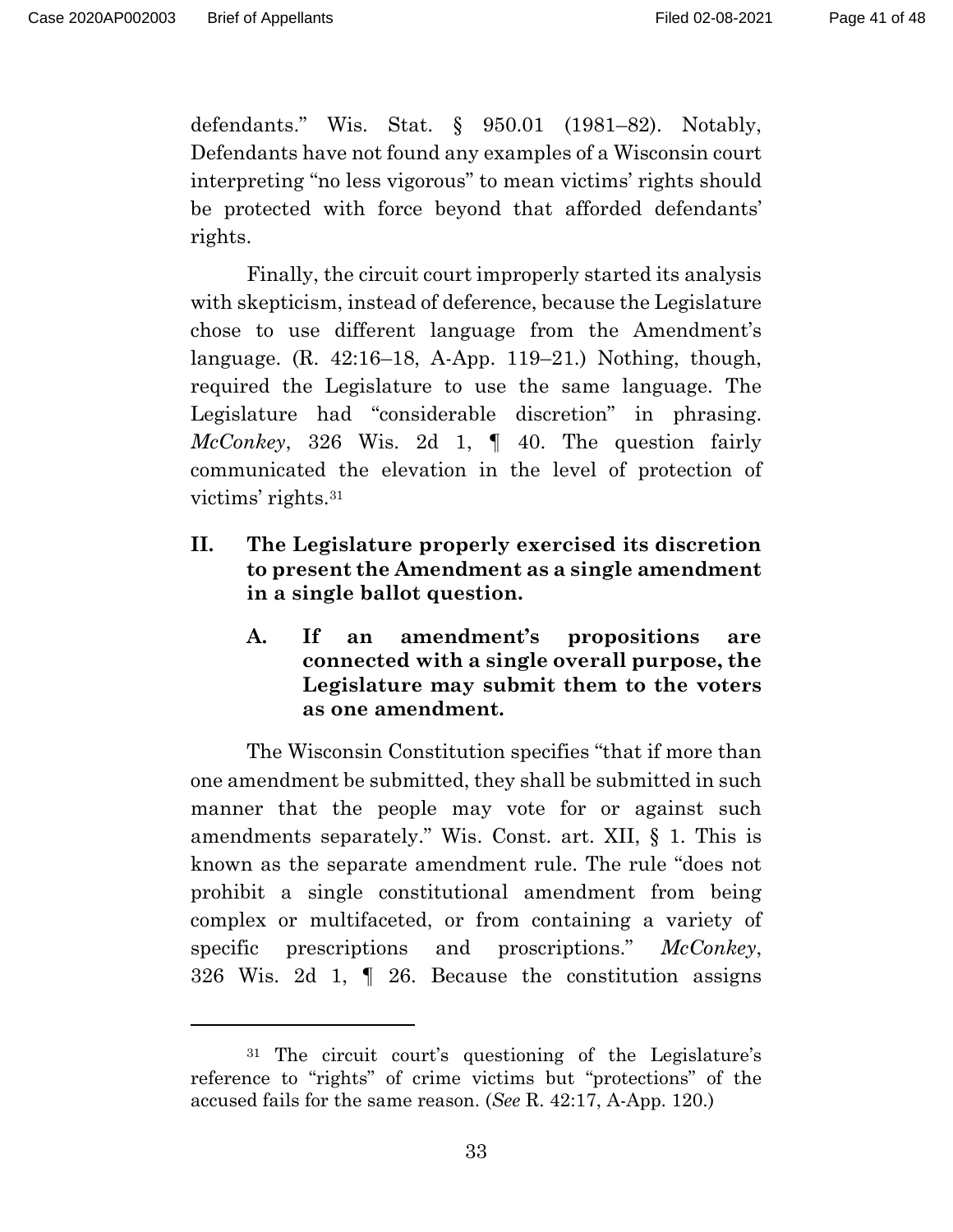"considerable discretion" to the Legislature regarding the manner that it submits amendments to the people, this limit applies "only in exceedingly rare circumstances." *Id*. ¶ 40.

 The separate-amendment test is as follows: "It is within the discretion of the legislature to submit several distinct propositions as one amendment if they relate to the same subject matter and are designed to accomplish one general purpose." *Id*. ¶ 41 (quoting *Milwaukee All*., 106 Wis. 2d at 604–05). "[A]ll of the propositions must 'tend to effect or carry out' the [amendment's] purpose." *Id*. (quoting *Thomson*, 264 Wis. at 656). In other words, if all propositions are dependent upon, or simply connected with, the amendment's overall purpose, the Legislature may submit them as a single proposed amendment. *Id*. ¶ 42.

 Text and historical context should make the purpose of most amendments apparent. *Id*. ¶ 44. A plain reading of the text will usually reveal the amendment's purpose. *Id*. A court might also find other extrinsic contextual sources helpful, including the previous constitutional structure, legislative and public debates over the amendment's adoption, the title of the joint resolution, the common name for the amendment, the question submitted to the people for a vote, and other sources. *Id*.

 The supreme court has considered whether a ballot question violates the separate amendment rule in four previous cases: *State v. Timme*, 54 Wis. 318, 11 N.W. 785 (1882); *Thomson*, 264 Wis. 644; *McConkey*, 326 Wis. 2d 1; and *Milwaukee All*., 106 Wis. 2d 593. Most instructive here, *Milwaukee Alliance* shows that a multifaceted amendment may be submitted as a single amendment where the provisions connect to the amendment's purpose. There, the Legislature submitted a single proposed amendment to revise the right to bail to a concept of conditional release. *Milwaukee All*., 106 Wis. 2d at 600. The amendment authorized the Legislature to permit circuit courts to deny release on bail for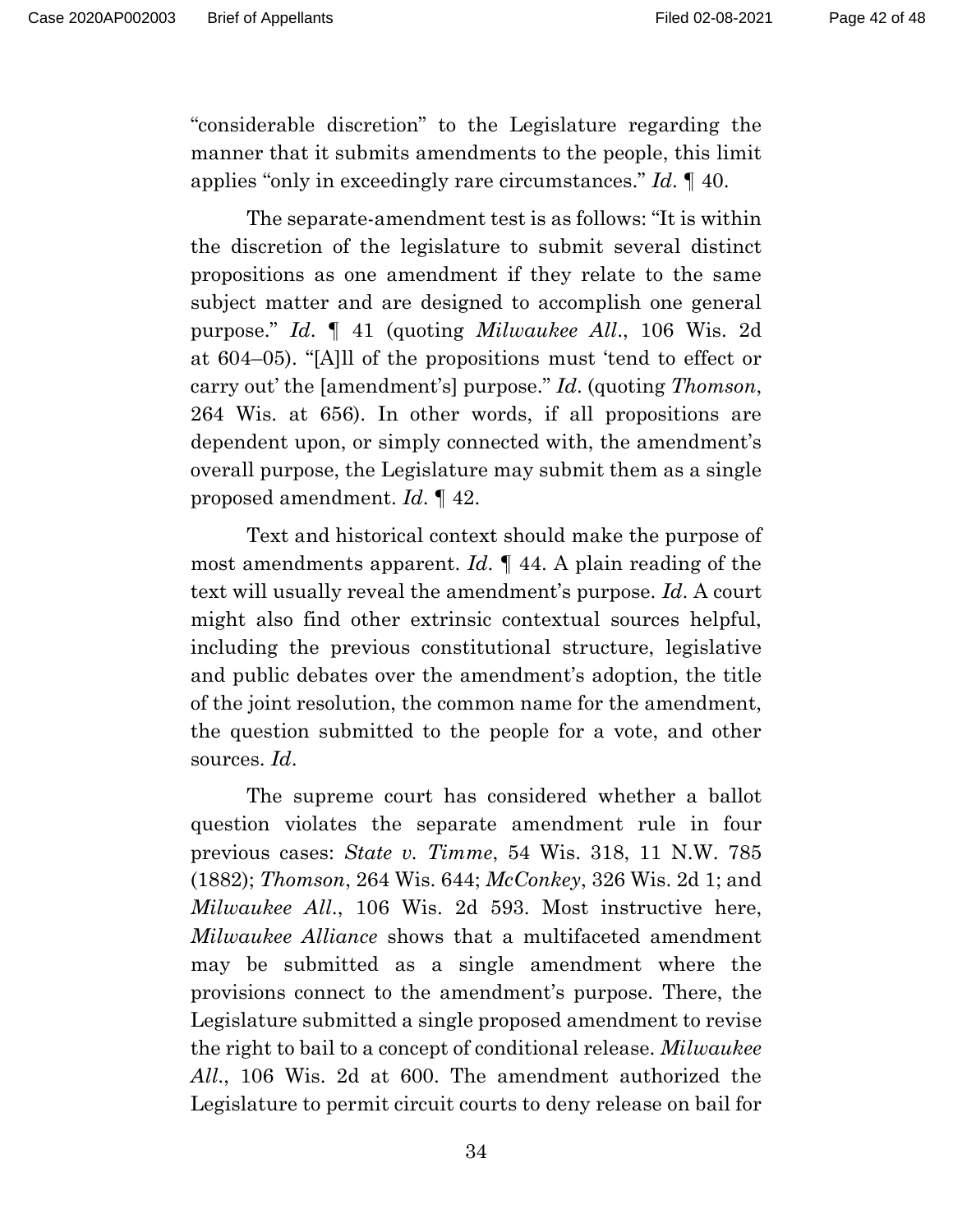a limited period to certain accused persons without requiring monetary conditions. *Id*. Challengers argued that the issues of conditional release and anti-monetary bail should have been submitted to the voters as separate questions. *Id*. at 607.

 The court rejected their argument because they did not apply the proper test. *Id*. at 607–08. The court explained that the amendment's purpose was to change the provision from the limited concept of bail to the concept of conditional release. *Id*. at 607. While "[t]here may be disagreement with the philosophy of that purpose," the question presented "contained integral and related aspects of the amendment's total purpose." *Id*. at 608. The court further reasoned that a single amendment could cover several propositions, all tending to effect and carry out one general object or purpose, and all connected with one subject. *Id*.

 In short, as long as the different aspects relate to the same subject matter and are designed to accomplish one general purpose, the Legislature may exercise its broad discretion to submit the amendment as a single amendment in a single ballot question. *McConkey*, 326 Wis. 2d 1, ¶ 26.

## **B. The Amendment was properly submitted as a single amendment because all provisions concern crime victims' rights.**

 For the same reasons stated in *Milwaukee Alliance*, the Amendment here did not contain separate amendments requiring separate questions. The text of the Amendment reveals a general, unified purpose: "to preserve and protect victims' rights to justice and due process throughout the criminal and juvenile justice process." Wis. Const. art. I, § 9m(2)(intro.).

 The previous constitutional structure confirms the Amendment's purpose. The quoted provision above replaced the following text in article I, section 9m: "This state shall treat crime victims, as defined by law, with fairness, dignity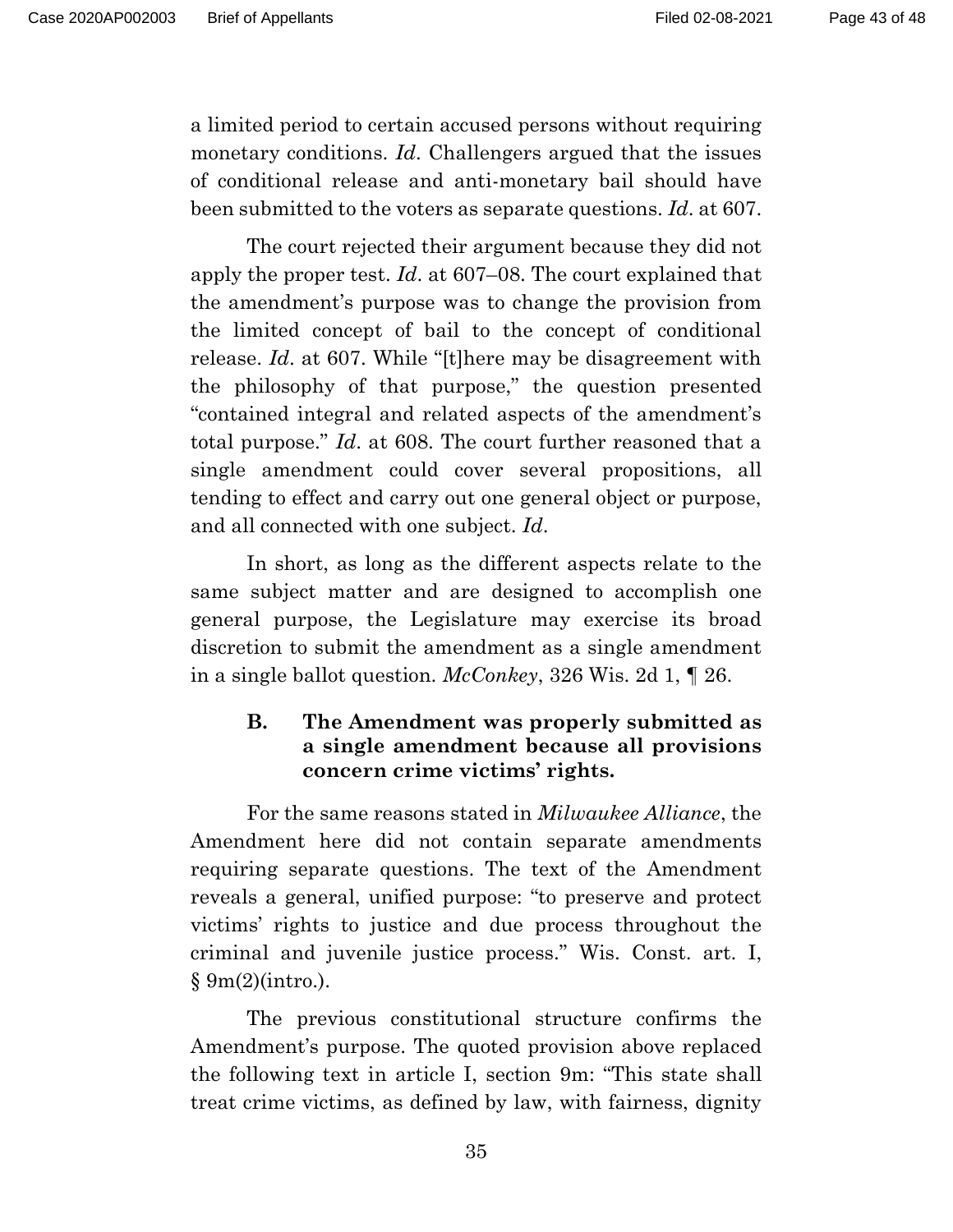Page 44 of 48

and respect for their privacy. This state shall ensure that crime victims have all of the following privileges and protections as provided by law." Wis. Const. art. I, § 9m (2017–18). The Wisconsin Supreme Court held that the first sentence of the earlier text as a statement of purpose because it "uses very broad terms to describe how the State must treat crime victims," and "requires the State to 'ensure' that crime victims have a number of 'privileges and protections,' which are articulated in detail [below]." *Schilling v. State Crime Victims Rights Bd*., 2005 WI 17, ¶ 17, 278 Wis. 2d 216, 692 N.W.2d 623.

 The Amendment has replaced this purpose statement with text that uses similarly broad language to describe the Amendment's aim in protecting victims' rights. A detailed articulation of those rights then follows. The replacement of the current "purpose" language, in addition to the broad nature of the new language, confirms that this is article I, section 9m's new statement of purpose.

 The entirety of the Amendment relates to the purpose of protecting the rights of crime victims by: (1) defining who is a "victim;" (2) outlining the specific constitutional rights of victims; (3) specifying the force by which those rights are to be protected; (4) stating how these victims' rights can be enforced and remedied; (5) clarifying that a cause of action for damages for violations of victims' rights cannot be brought against state actors; and (6) specifying that the Amendment may not be interpreted to allow victims' rights to supersede defendants' rights or afford victims party status.

 All of these provisions relate to describing, preserving, and protecting crime victims' rights, which the Amendment identifies as its purpose. Like the proposed amendment in *Milwaukee Alliance*, the propositions in this Amendment are connected with that purpose.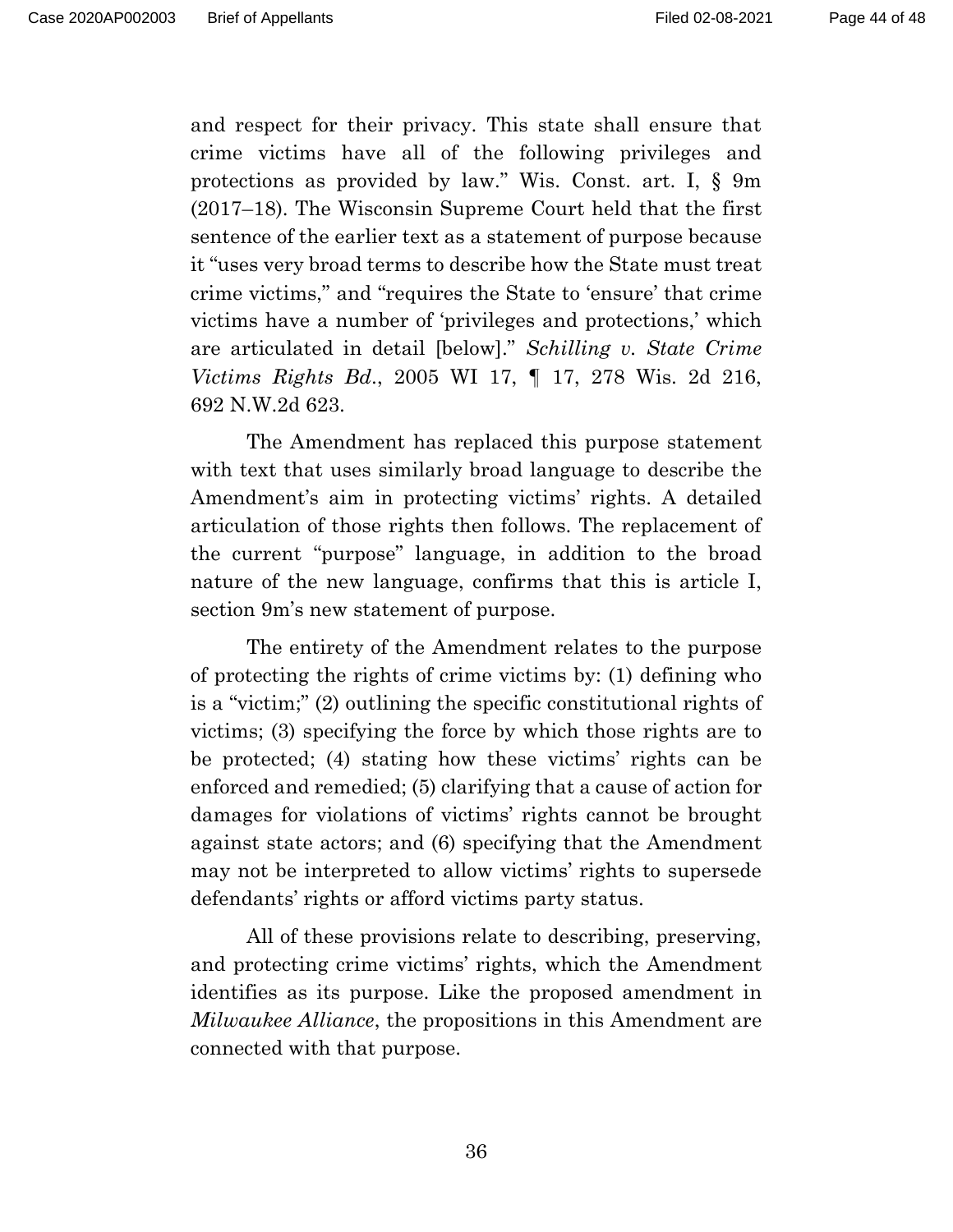The circuit court nevertheless ruled that the Amendment should have been submitted as two amendments because it "expand[ed] the definition of a crime victim" and "g[a]ve crime victims greater rights and at the same time curtail[ed] the rights of persons only accused of committing a crime." (R. 42:30, A-App. 133.) The court viewed those concepts as "sufficiently distinct" and requiring ratification by asking the voters two separate questions. (R. 42:30, A-App. 133.)

 As explained above, (Arg. sec. I., *supra*), the court incorrectly viewed the Amendment as removing affirmative rights of defendants, and incorrectly rested its analysis on speculation. The Amendment, which only purports to elevate and protect the rights of crime victims, was properly submitted as a single Amendment.

 This Court should hold that the Amendment was validly enacted pursuant to Wis. Const. art. XII, § I.32

<sup>32</sup> The circuit court "enjoined" the Amendment. (R. 44, A-App. 102–03.) As argued, this Court should reverse. To the extent this Court nevertheless agrees with the circuit court, Defendants-Appellants submit that the proper relief would be affirming the declaration that the Ballot Question did not meet all constitutional and statutory requirements, and therefore, "there has been no valid submission to or ratification by the people of the [ ] amendment," rendering the Amendment invalid. *Thomson*, 264 Wis. at 660; *see also State v. Marcus*, 160 Wis. 354, 152 N.W. 419, 427 (1915); *McConkey*, 326 Wis. 2d 1, ¶¶ 21–22.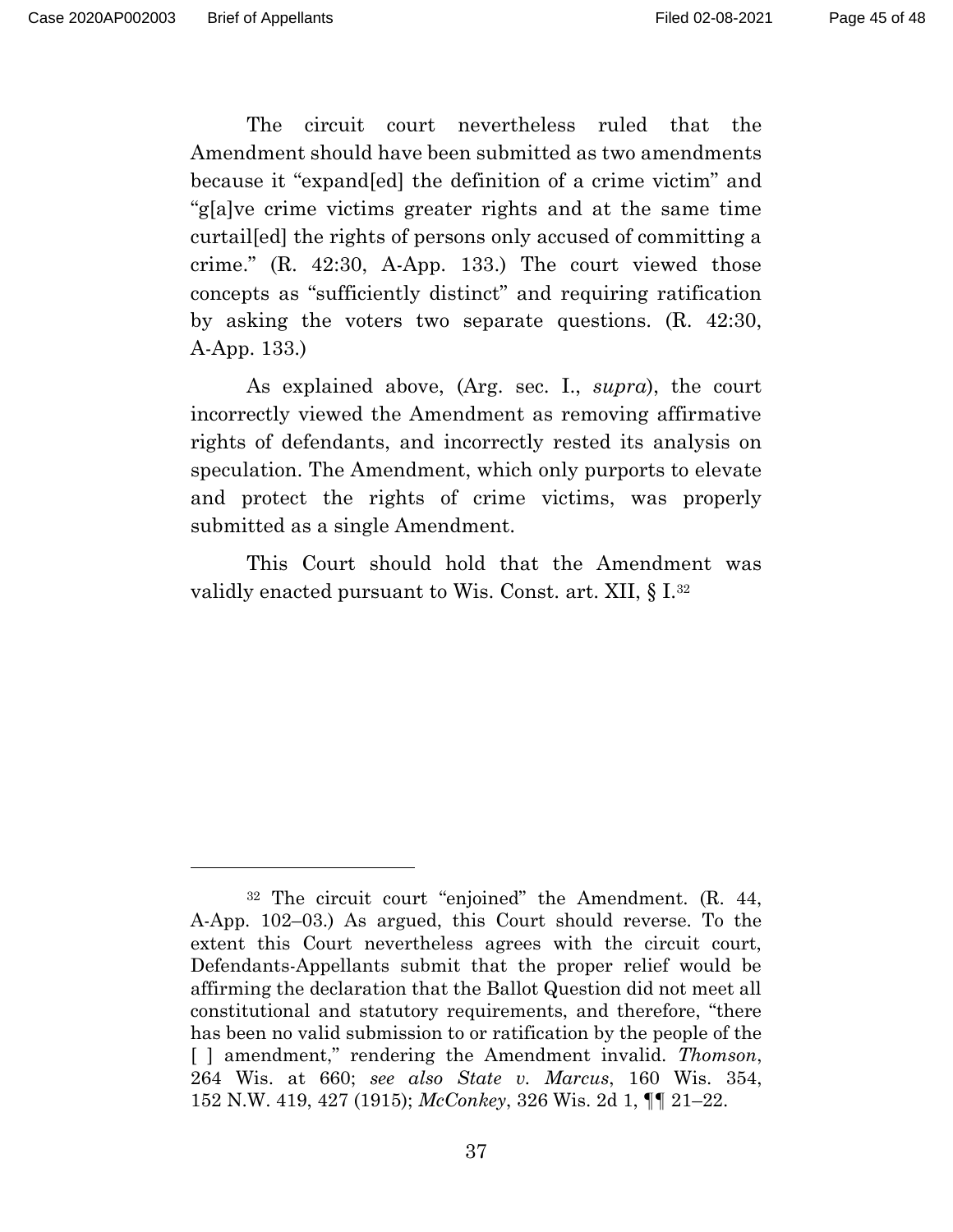#### **CONCLUSION**

 Defendants-Appellants respectfully request that this Court reverse the circuit court's November 3, 2020, Decision and Order, as well as the circuit court's November 23, 2020, Judgment.

Dated this 8th day of February, 2021.

Respectfully submitted,

 JOSHUA L. KAUL Attorney General of Wisconsin

JENNIFER L. VANDERMEUSE Assistant Attorney General State Bar #1070979

 JODY J. SCHMELZER Assistant Attorney General State Bar #1027796

 HANNAH S. JURSS Assistant Attorney General State Bar #1081221

Attorneys for Defendants-Appellants

Wisconsin Department of Justice Post Office Box 7857 Madison, Wisconsin 53707-7857 (608) 266-7741(JLV) (608) 266-3094 (JJS) (608) 266-8101 (HSJ) (608) 294-2907 (Fax) vandermeusejl@doj.state.wi.us schmelzerjj@doj.state.wi.us jursshj@doj.state.wi.us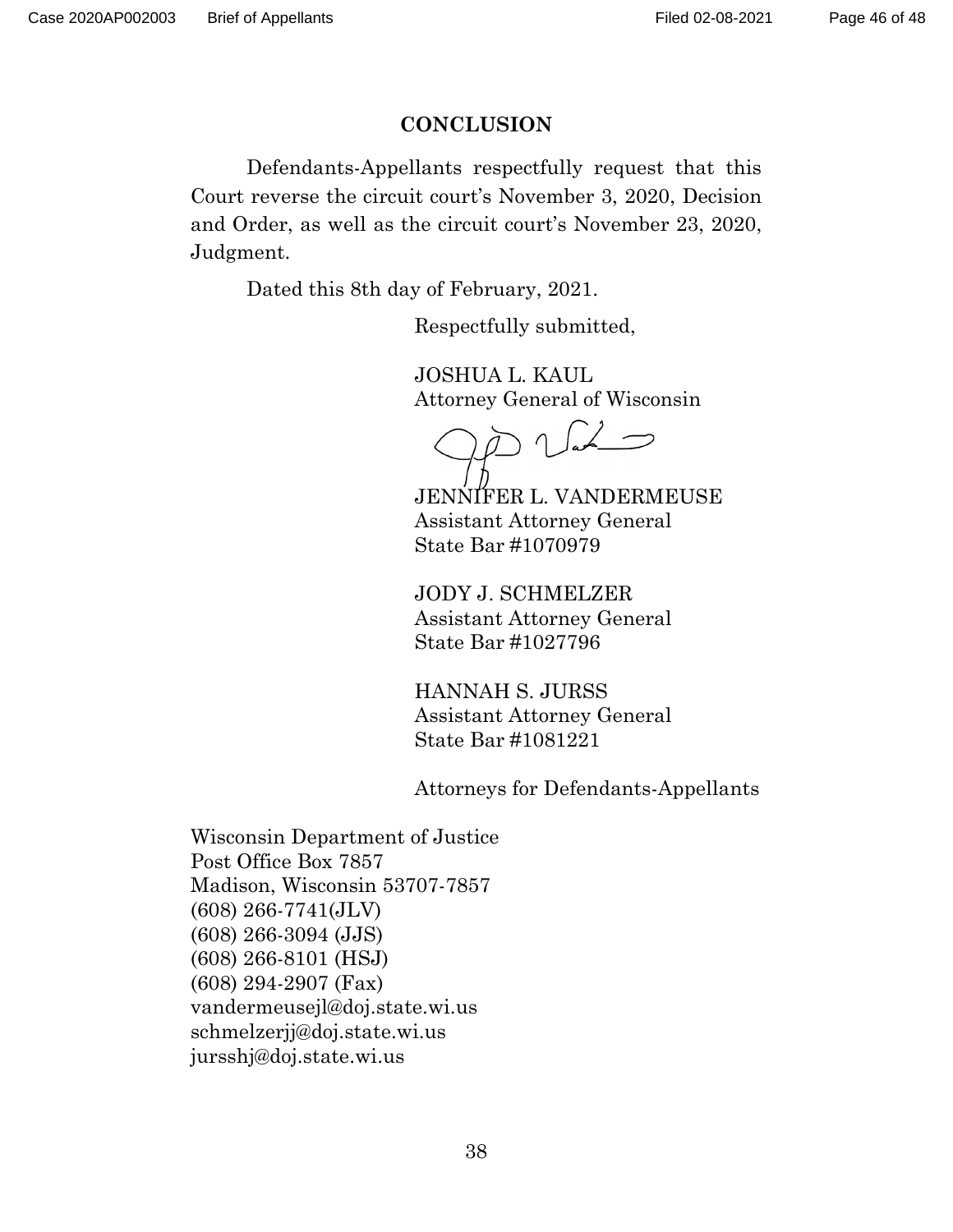#### **CERTIFICATION**

 I hereby certify that this brief conforms to the rules contained in Wis. Stat. § 809.19(8)(b) and (c) for a brief produced with a proportional serif font. The length of this brief is 10,634 words.

Dated this 8th day of February, 2021.

 $D\vee\vee$  $\overline{\phantom{a}}$  ,  $\overline{\phantom{a}}$  ,  $\overline{\phantom{a}}$  ,  $\overline{\phantom{a}}$  ,  $\overline{\phantom{a}}$  ,  $\overline{\phantom{a}}$  ,  $\overline{\phantom{a}}$  ,  $\overline{\phantom{a}}$  ,  $\overline{\phantom{a}}$  ,  $\overline{\phantom{a}}$  ,  $\overline{\phantom{a}}$  ,  $\overline{\phantom{a}}$  ,  $\overline{\phantom{a}}$  ,  $\overline{\phantom{a}}$  ,  $\overline{\phantom{a}}$  ,  $\overline{\phantom{a}}$  $\blacksquare$ 

 JENNIFER L. VANDERMEUSE Assistant Attorney General